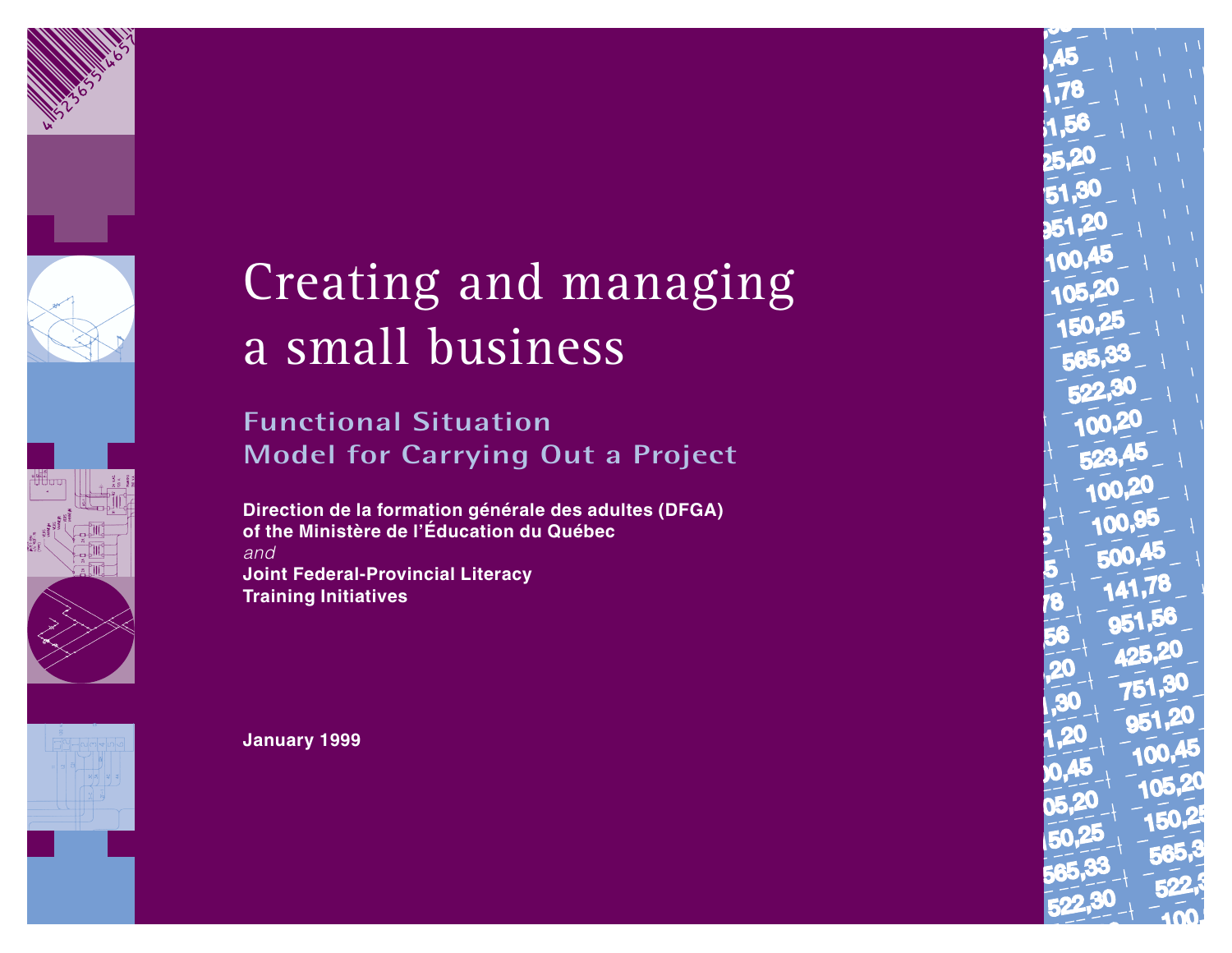# Creating and managing a small business

# **Functional Situation Model for Carrying Out a Project**

**Direction de la formation générale des adultes (DFGA) of the Ministère de l'Éducation du Québec** *and* **Joint Federal-Provincial Literacy Training Initiatives**

**January 1999**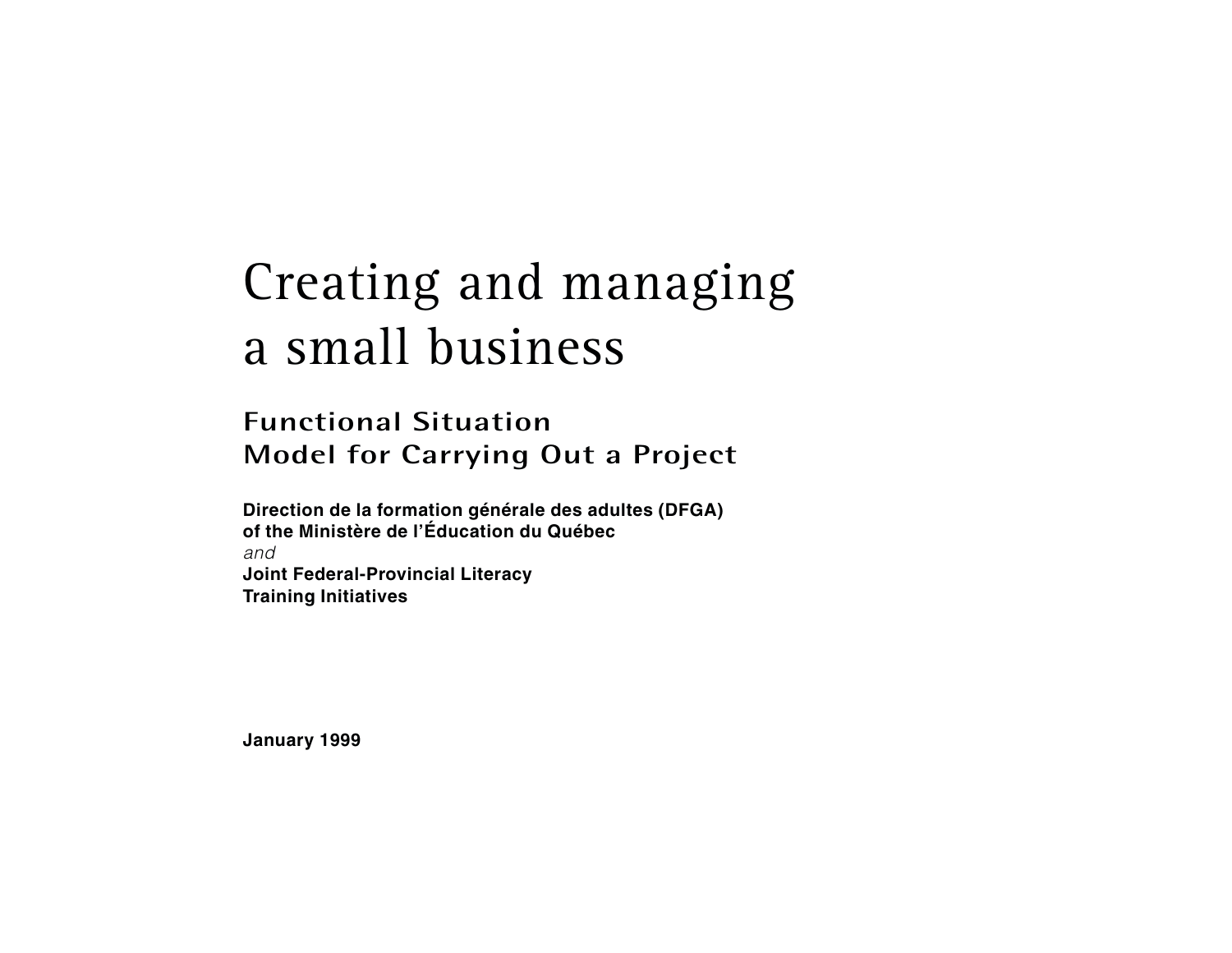© Gouvernement du Québec Ministère de l'Éducation, 1999 — 99-0590

ISBN 2 – 550 – 34884-2

Legal Deposit — Bibliothèque nationale du Québec, 1999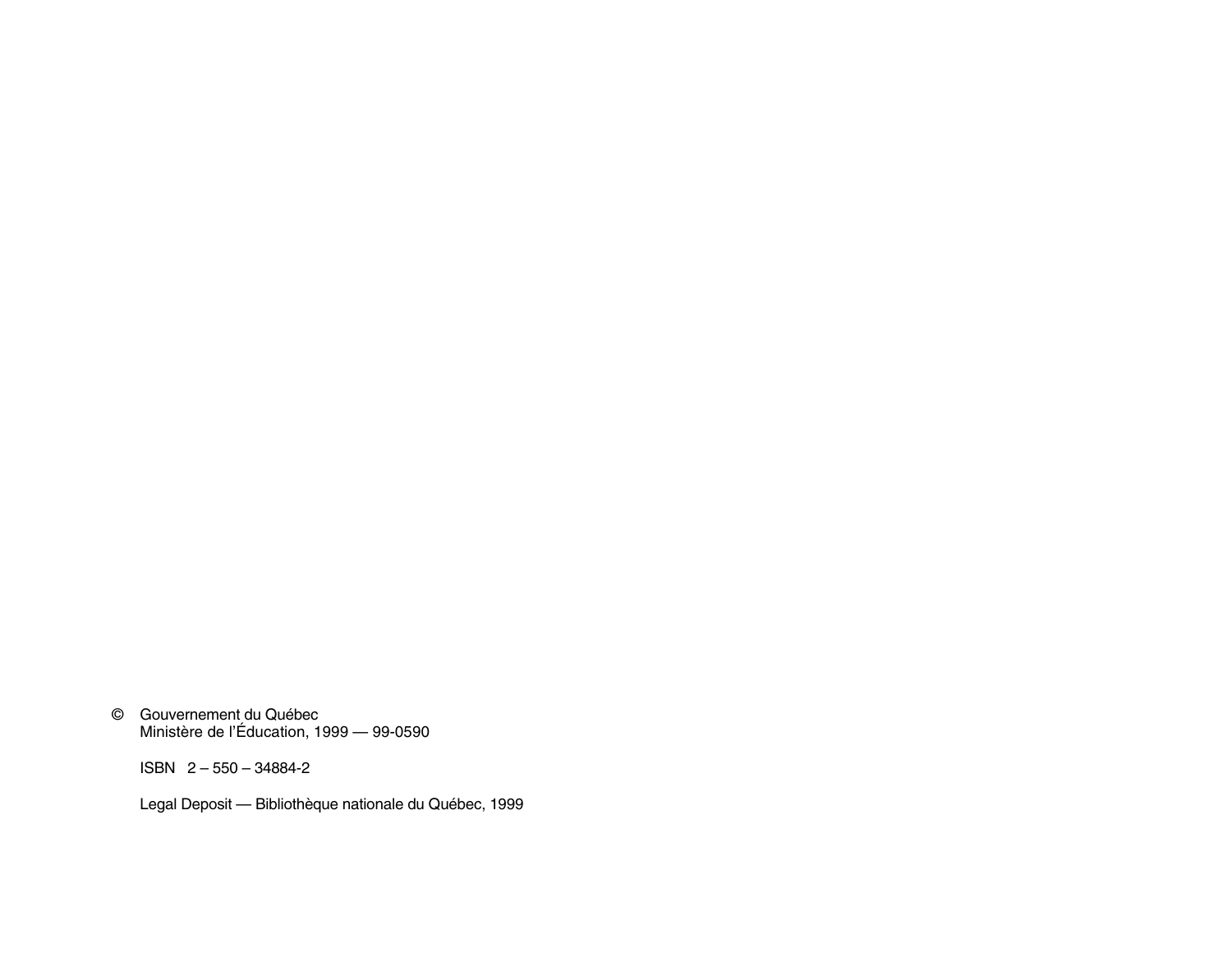#### **ACKNOWLEDGMENTS**

#### **Activities coordination and text development**

Ghislaine Gauthier, Commission scolaire Jacques-Cartier

**Contributor to activities coordination and text development** Francine Boivin, Commission scolaire Jacques-Cartier

**Contributor to activities coordination**

Louise Lemay, Commission scolaire Jacques-Cartier

**Project supervision, report development and text development** Jean Patry, Commission scolaire Jacques-Cartier

**Project coordination and text development** Margot Désilets, Commission des écoles catholiques de Québec

**Project coordinator at the Direction de la formation générale des adultes** Michel Lauzon

**English version: Resource Person** Patti Moore, DFGA Consultant, Central Québec School Board

**English version: Translation**

Ministère de l'Éducation du Québec, Services à la communauté anglophone, Direction de la production en langue anglaise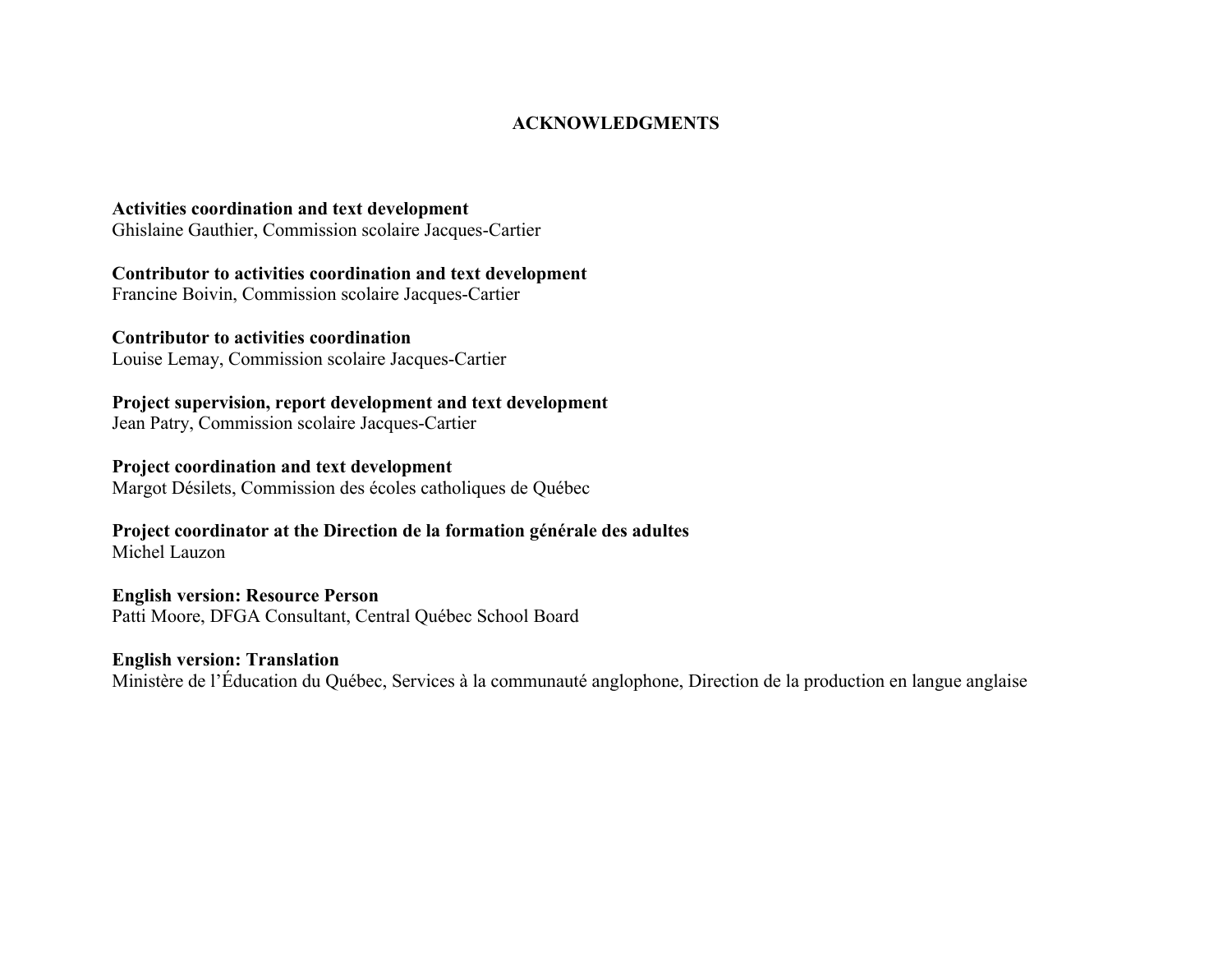#### **INTRODUCTION**

By means of a functional situation, this document describes the main activities of a project carried out over two semesters, between January 1996 and December 1996,<sup>1</sup> at the Le Retour centre of the Commission scolaire Jacques-Cartier. Two groups of adults, classified in Step Two of literacy training, participated in an outstanding manner.

This document does not describe the entire project. It does, however, include the essentials and also attempts to illustrate how any business project could be carried out (by being adapted to different contexts).

The materials used to prepare and carry out the project may be consulted at the Le Retour centre. Those interested in doing so should contact Ghislaine Gauthier or Jean Patry at (514) 670-3130, extension 242. Either will be pleased to make the materials available and to answer any questions.

Note: This functional situation differs from those that have already been published in that the first were "written" with a view to being implemented. This one was implemented with a view to being "written" and proposed as a general model for carrying out projects. Our experiment made it possible to confirm that integrated training is not only feasible, but is in fact an approach that provides highly satisfactory results.

<sup>1</sup> Activity report (Petit Robert 1994, p. 26). *Création et gestion d'une petite entreprise.* Ministère de l'Éducation du Québec, January 1997.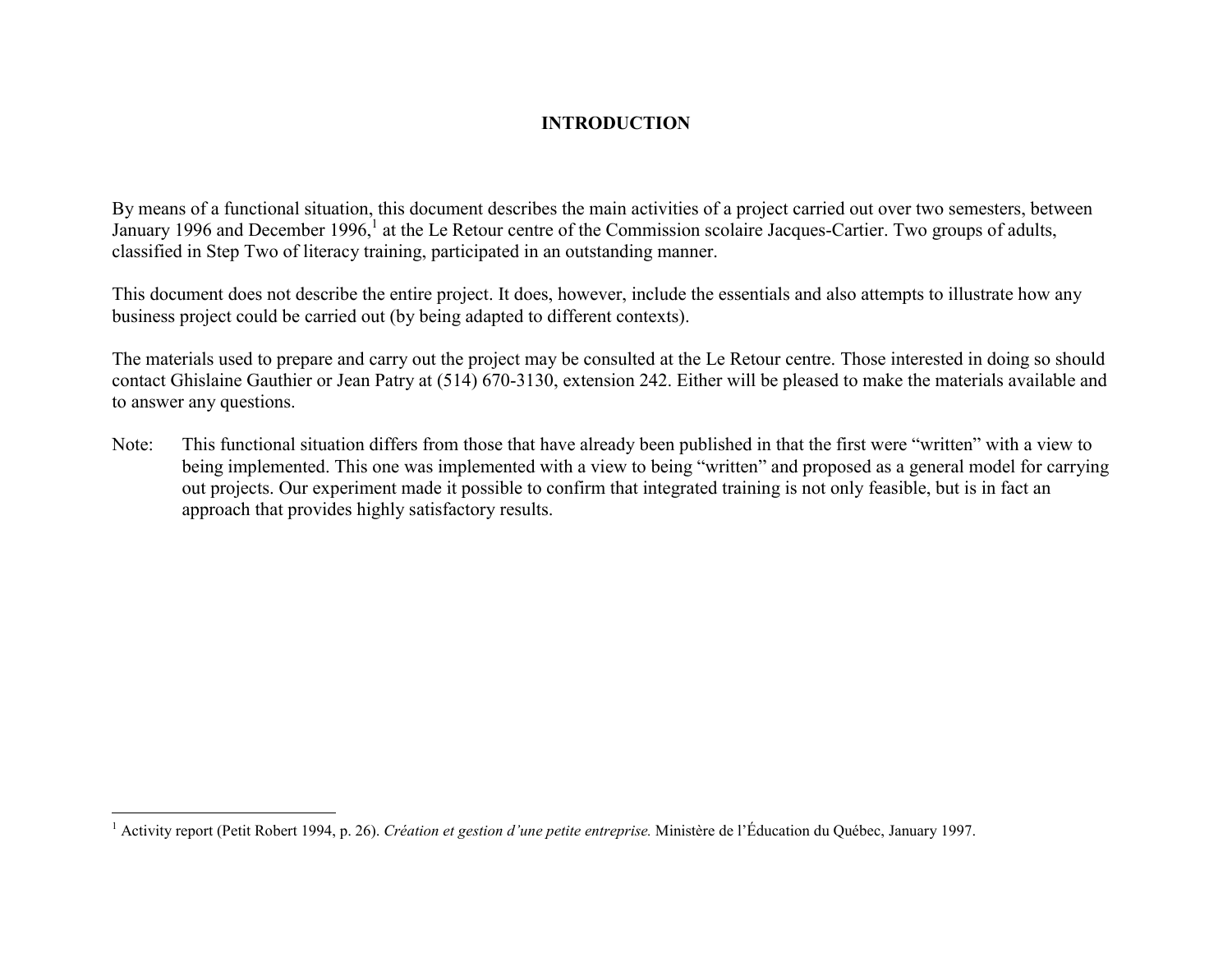# **LIST OF ACTIVITIES**

| 1. Presenting the Project                                                           |    |
|-------------------------------------------------------------------------------------|----|
| Choosing a Type of Business<br>2.                                                   | 3  |
| Preparing a Survey and Evaluating the Results<br>3.                                 | 5  |
| Choosing Tasks to Take On in the Business: Knowledge and Behaviours<br>4.           | 7  |
| Choosing Tasks to Take On in the Business: Attitudes<br>5.                          | 10 |
| Choosing the Name of the Business<br>6.                                             | 12 |
| Describing the Tasks to Be Carried Out<br>7.                                        | 14 |
| 8. Answering Questions on an Employment Application Form                            | 16 |
| 9. Preparing for a Selection Interview                                              | 19 |
| 10. Attending the Selection Interview                                               | 22 |
| 11. Writing Advertisements and Organizing a Publicity Campaign (the Publicity Team) | 25 |
| 12. Choosing Recipes                                                                | 29 |
| 13. Preparing the List of Ingredients Required by the Cooking and Accounting Teams  | 31 |
| 14. Choosing and Buying Ingredients                                                 | 33 |
| 15. Making the Product (the Cooking Team)                                           | 36 |
| 16. Planning the Sale of the Product                                                | 39 |
| 17. Setting Up and Decorating a Sales Counter                                       | 42 |
| 18. Selling the Product (the Accounting Team and Cashiers)                          | 44 |
| 19. Closing the Business (the Accounting Team)                                      | 47 |
| 20. Thanking Contributors                                                           | 49 |
| 21. Evaluating the Project                                                          | 51 |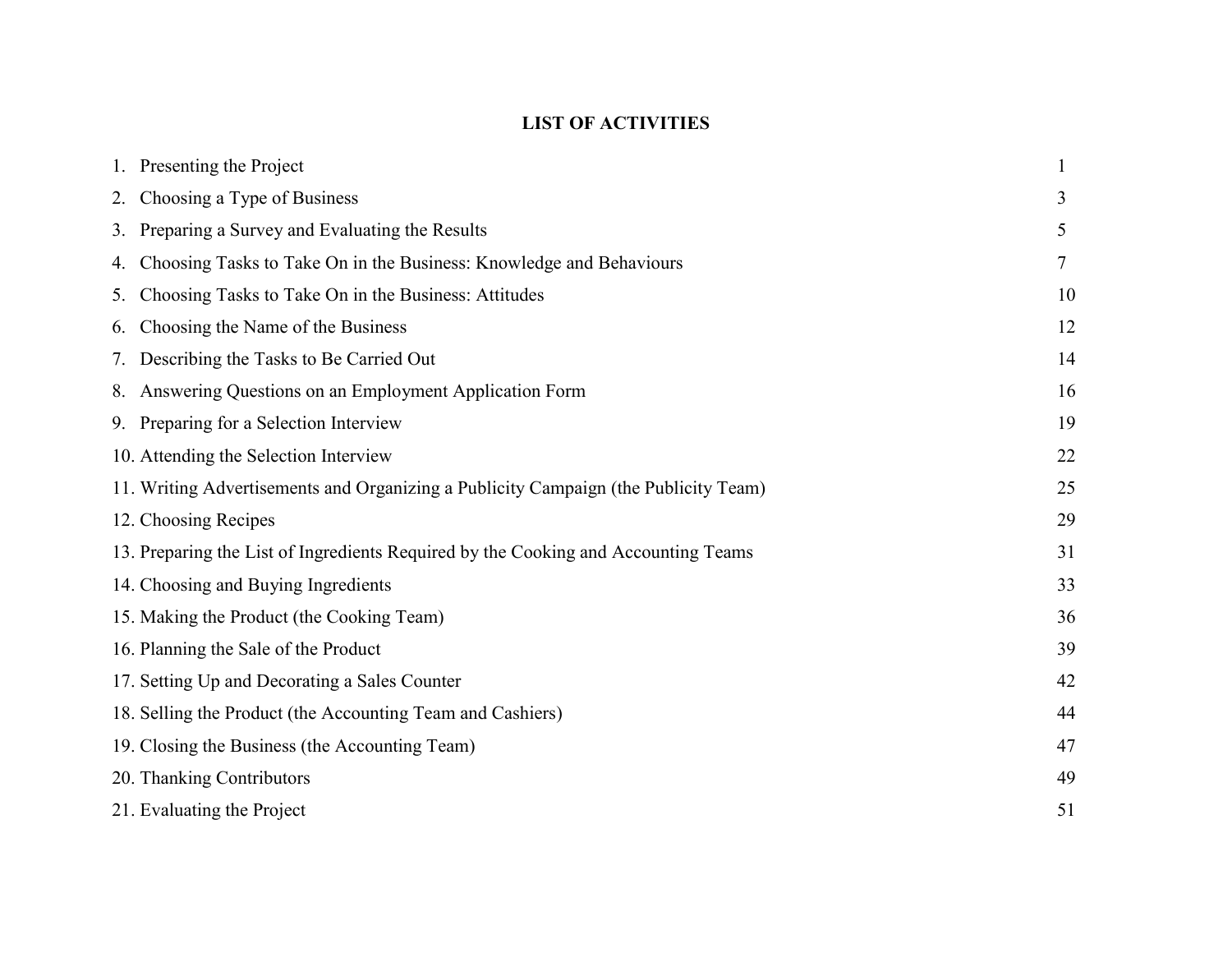# **CREATING AND MANAGING A SMALL BUSINESS**

# **ACTIVITY: PRESENTING THE PROJECT**

| <b>SKILLS</b>                                                   | <b>OBJECTIVES</b>                                                                  |
|-----------------------------------------------------------------|------------------------------------------------------------------------------------|
| To be able to listen to the information required for making a   | L.S. 2.1 To listen to others in order to take part in a discussion.                |
| decision and to ask for additional information or explanations, | L.S. 2.2 To speak loudly enough to be heard.                                       |
| if necessary.                                                   | L.S. 2.5 To recall specific information heard.                                     |
|                                                                 | L.S. 2.6 To interpret directions and messages accurately.                          |
| <b>Functional Objective:</b>                                    | L.S. 2.7 To listen to and correctly interpret a short sequence of<br>instructions. |
| To acquire the desire to learn.                                 | L.S. 2.8 To ask questions and make requests.                                       |

# **Learning Situation**

There are several methods available to teach the students English and arithmetic. In order to develop skills useful for everyday life, while increasing knowledge of English and arithmetic, a project may be carried out according to students' preferences and needs.

#### **Materials**

• None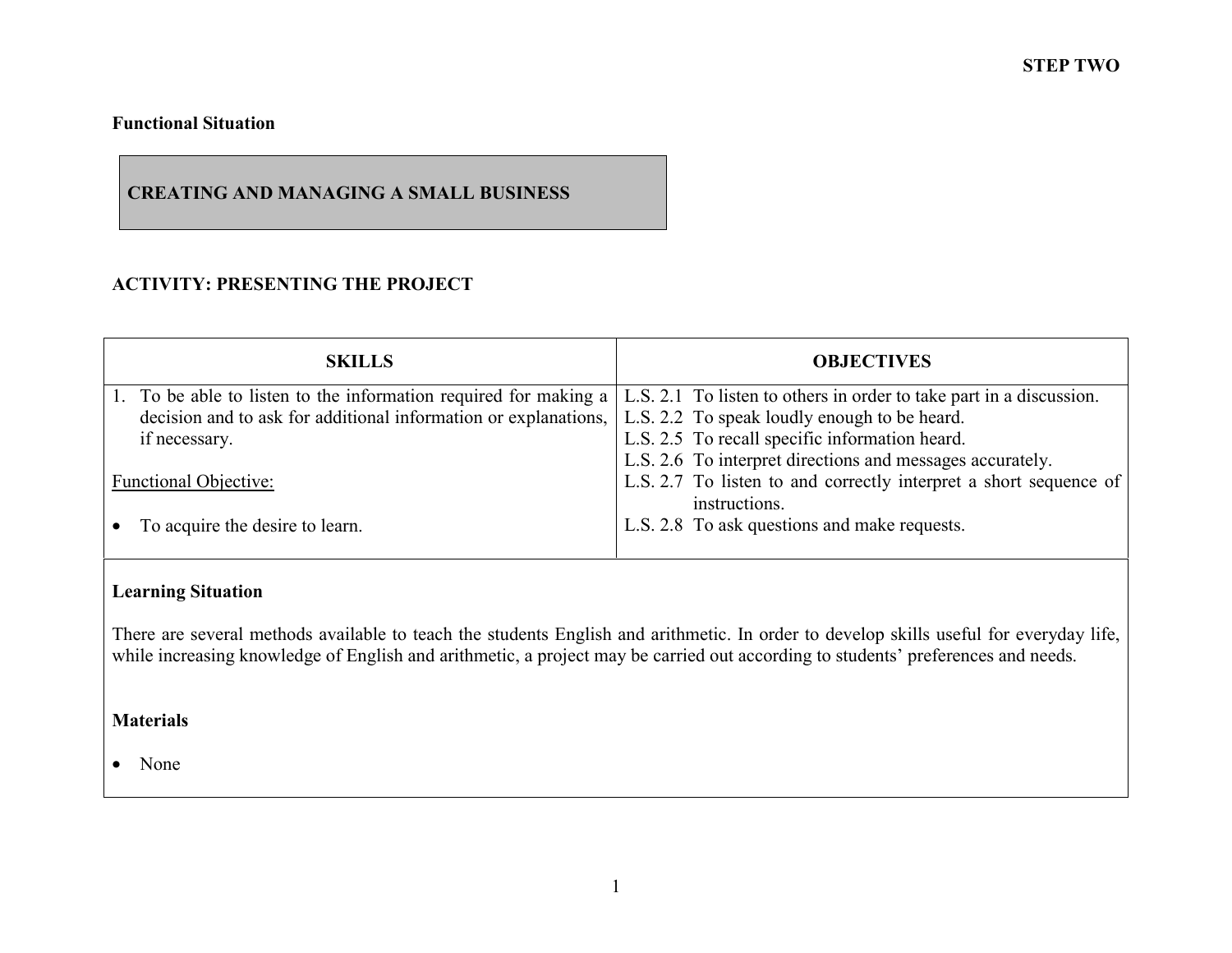- Begin the discussion by asking the following questions:
	- You have learned to read, write and do arithmetic in order to be better at doing what?
	- -Are there other ways to learn besides using pencils and paper?
	- Would you like to learn something else besides English and arithmetic?
- $\bullet$ Present the project of creating a small business by explaining everything that the students could learn during the activity.
- •Ask for the students' reactions and answer any questions.
- • Explain that if the group decides to participate, certain rules will have to be followed and the project will depend on the responsibility of each person.
- Give the group a few days to think about the project before coming back to it.
- Have the students share their opinions and then make a decision as a group.

# REVIEW

- •Does each person agree with the decision made?
- •Does everyone want to participate?
- $\bullet$ Would this activity give everyone an opportunity to learn things that would be useful in their everyday lives?

- •It is important to set objectives and rules before presenting the project to the group.
- •The teacher must be aware of the availability, creativity and flexibility required for the project.
- $\bullet$  This activity may be suggested to the group once the students have had the time to get to know each other. The idea may also be presented gradually.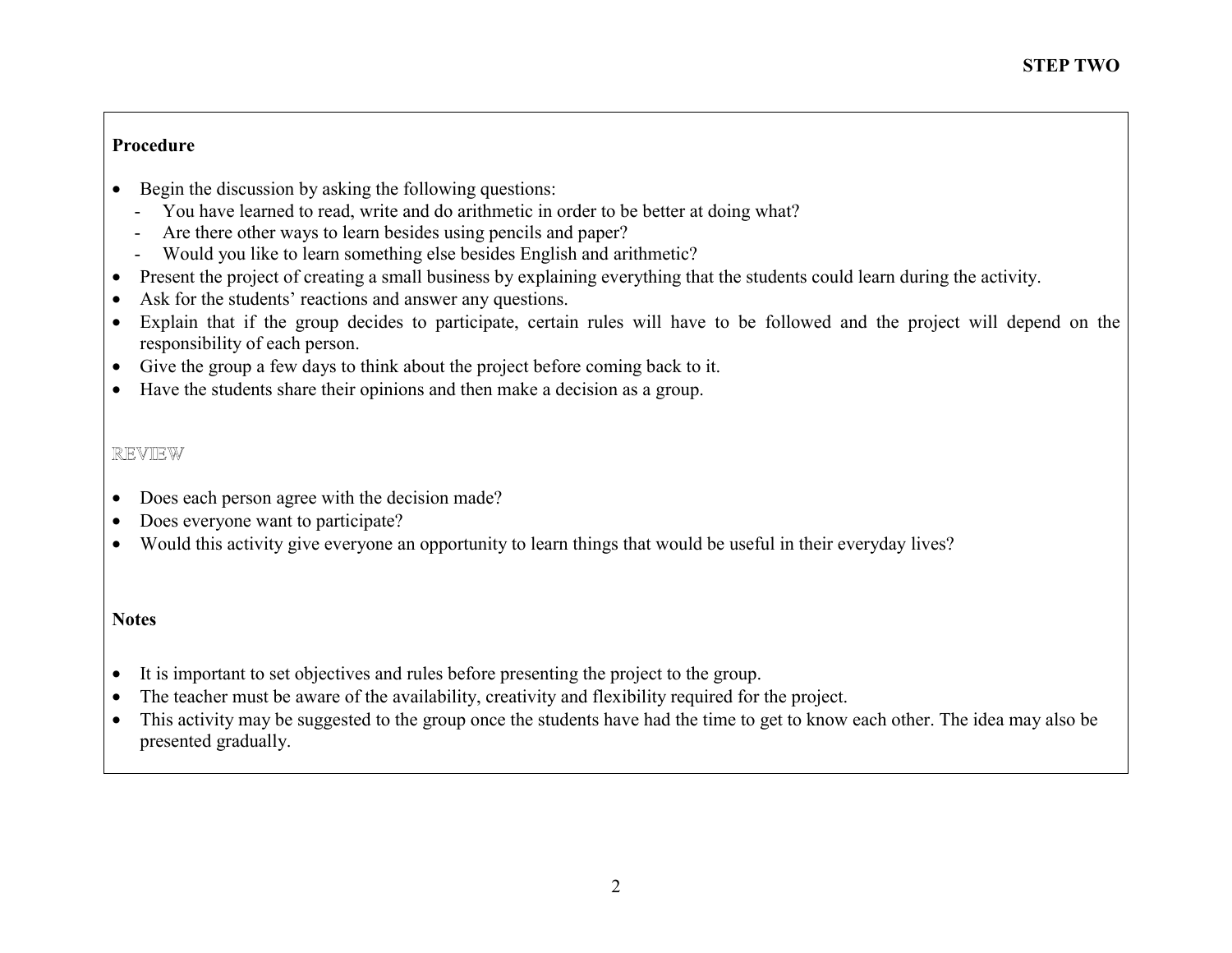# **CREATING AND MANAGING A SMALL BUSINESS**

# **ACTIVITY: CHOOSING A TYPE OF BUSINESS**

| <b>SKILLS</b>                                                                                                                       | <b>OBJECTIVES</b>                                                                                         |
|-------------------------------------------------------------------------------------------------------------------------------------|-----------------------------------------------------------------------------------------------------------|
| 1. To be able to listen to the information given, express their L.S. 2.1 To listen to others in order to take part in a discussion. |                                                                                                           |
| opinions, make a choice, and be willing to participate.                                                                             | L.S. 2.2 To speak loudly enough to be heard.                                                              |
|                                                                                                                                     | L.S. 2.5 To recall specific information heard.                                                            |
| <b>Functional Objectives:</b>                                                                                                       | L.S. 2.6 To interpret directions and messages accurately.                                                 |
| $\bullet$ To plan an activity.                                                                                                      | L.S. 2.7 To listen to and correctly interpret a short sequence of                                         |
| To make decisions with others.                                                                                                      | instructions.                                                                                             |
| To respect others' opinions.                                                                                                        | L.S. 2.8 To ask questions and make requests.                                                              |
| To be willing to go along with the decision of the majority.                                                                        | T.S. 2.7 To relate to the feelings and behaviour of others.<br>T.S. 2.10To distinguish fact from opinion. |

# **Learning Situation**

The group has decided to go ahead with the project. The objectives and organizational constraints are clearly defined. The students must choose the type of business they will start.

#### **Materials**

• None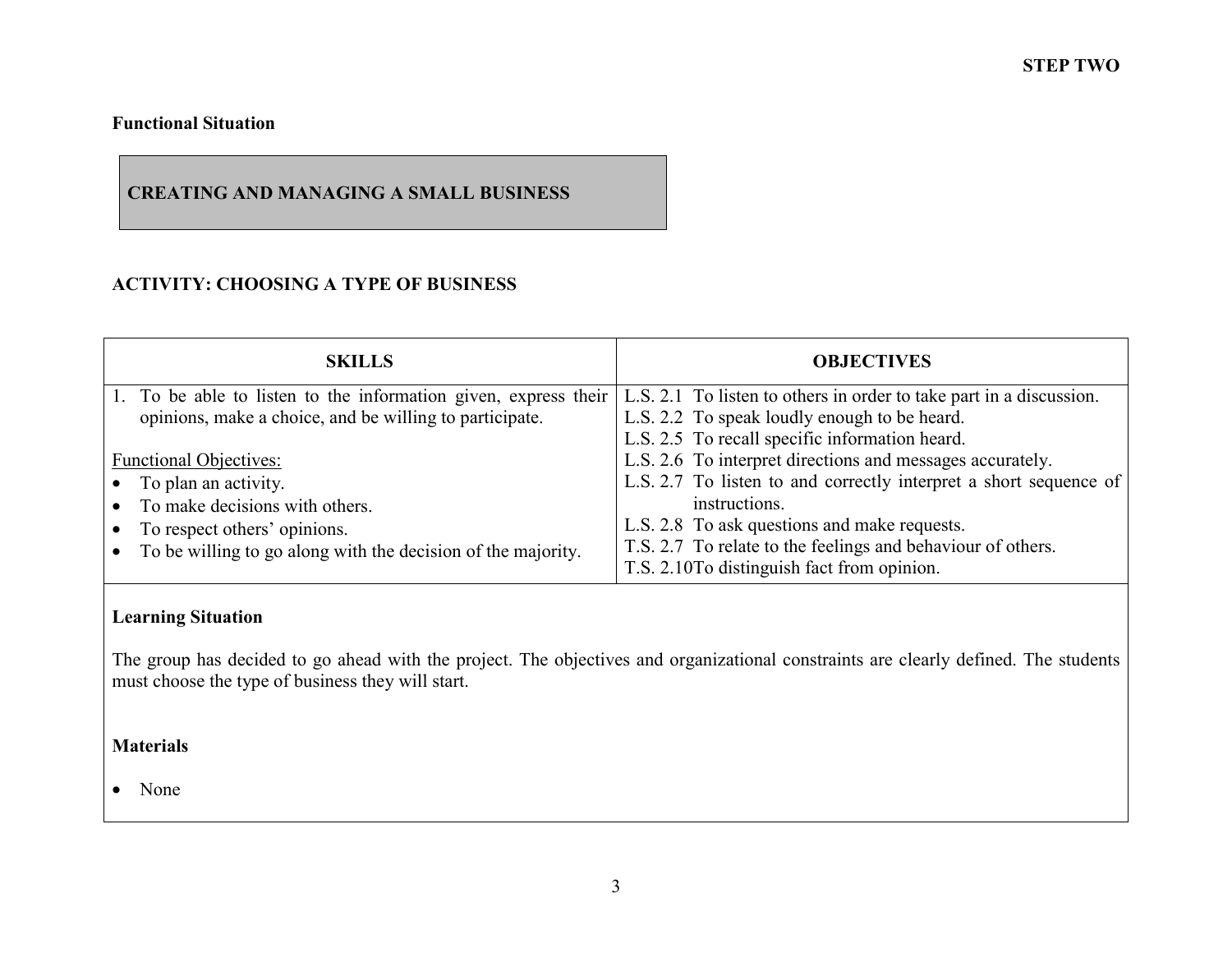- • Begin the discussion by reviewing the project, the objectives and the criteria selected for choosing the type of business: time and equipment available, skills required, budget, etc.
- •Ask the group for suggestions of activities. Write them on the board. Allow those who made a suggestion to explain it.
- •Consider each of the suggestions on the basis of the criteria selected.
- •Take a vote.
- •Make sure that everyone is willing to go along with the majority vote.

# REVIEW

- •Did you feel prepared to do this activity?
- •Have you learned anything new?
- •Is what you have learned useful in your everyday life? Would it be easy for you to use this new knowledge?
- •Is there anything you haven't learned that you feel you should have?
- $\bullet$ Examples of businesses: making cookies, greeting cards or dried flowers; setting up a car wash; selling coffee, etc.

- •In this case, the small business involved making and selling muffins for the first activity and cookies for the second.
- • It is important that the teacher be comfortable with the activities chosen. For this reason, the teacher may first prepare a list of suggestions from which the group can choose.
- •It is also important to encourage discussion during this activity and to allow all students the opportunity to express themselves.
- •All the students should see the personal advantages of getting involved in the project.
- • This activity can be done in two stages:
	- Suggestions and evaluation of the criteria selected
	- -Review of the suggestions and consensus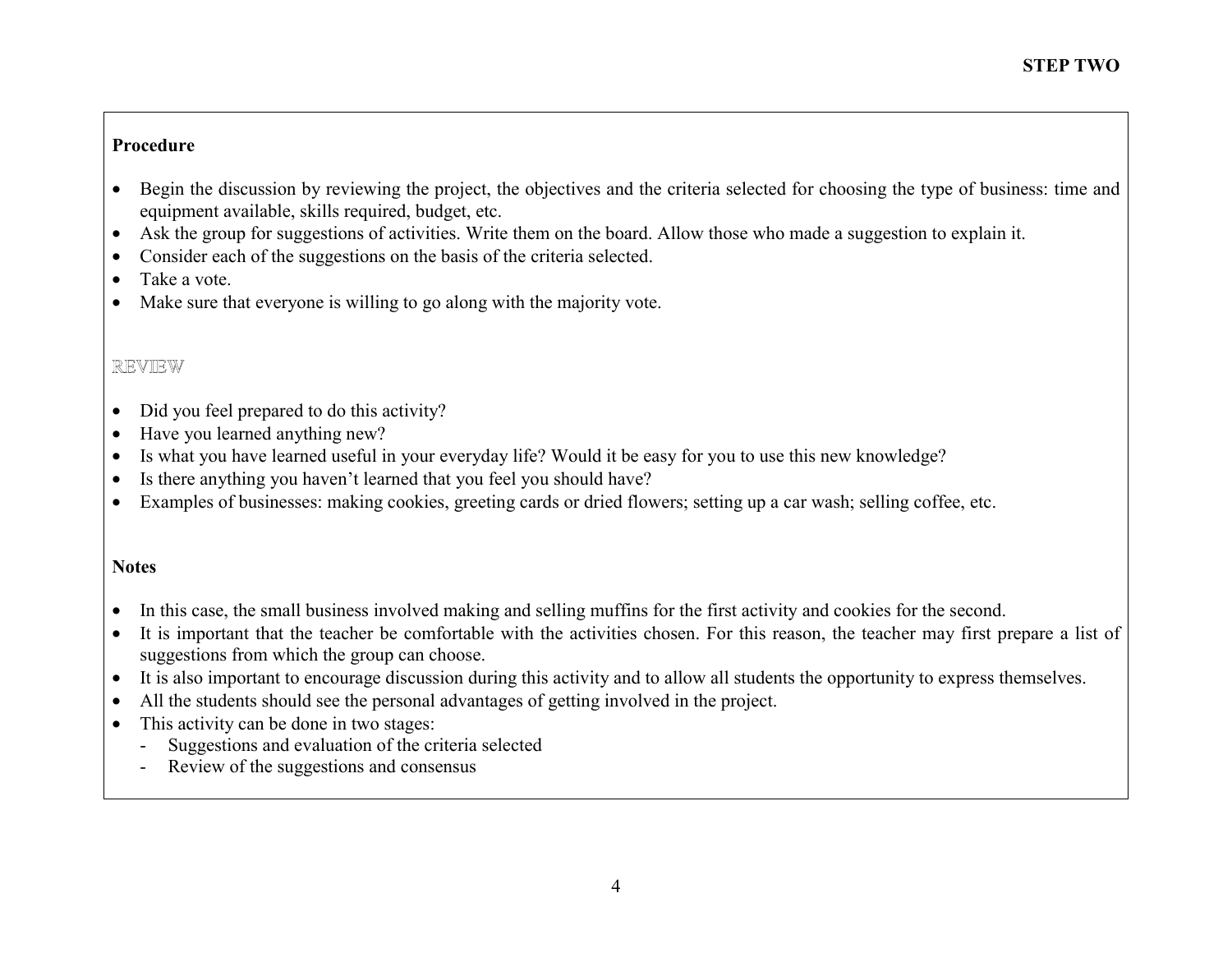# **CREATING AND MANAGING A SMALL BUSINESS**

# **ACTIVITY: PREPARING A SURVEY AND EVALUATING THE RESULTS**

| <b>SKILLS</b>                                                                                                                                                                                       | <b>OBJECTIVES</b>                                                                                                                                                                                                                                                                                                                                                                                                                                                                                                                                                                                                                                                                                     |
|-----------------------------------------------------------------------------------------------------------------------------------------------------------------------------------------------------|-------------------------------------------------------------------------------------------------------------------------------------------------------------------------------------------------------------------------------------------------------------------------------------------------------------------------------------------------------------------------------------------------------------------------------------------------------------------------------------------------------------------------------------------------------------------------------------------------------------------------------------------------------------------------------------------------------|
| 1. To be able to choose the essential information and take it into<br>consideration.<br><b>Functional Objectives:</b><br>To contribute to the teamwork.<br>To suggest new ideas.<br>To be creative. | L.S. 2.1 To listen to others in order to take part in a discussion.<br>L.S. 2.2 To speak loudly enough to be heard.<br>L.S. 2.5 To recall specific information heard.<br>L.S. 2.6 To interpret directions and messages accurately.<br>L.S. 2.7 To listen to and correctly interpret a short sequence of<br>instructions.<br>L.S. 2.8 To ask questions and make requests.<br>R. 2.6 To develop an advanced sight vocabulary.<br>R. 2.7 To meet basic reading requirements.<br>R. 2.29 To recognize specific information required.<br>W. 2.5 To form complete sentences.<br>W. 2.20 To write for content and meaning.<br>W. 2.21 To edit and revise.<br>A. 1.47 To add and subtract using a calculator. |

# **Learning Situation**

It is important to know the needs of the clientele before setting up a new business. Therefore, using a survey, the students will discover which products the clients want.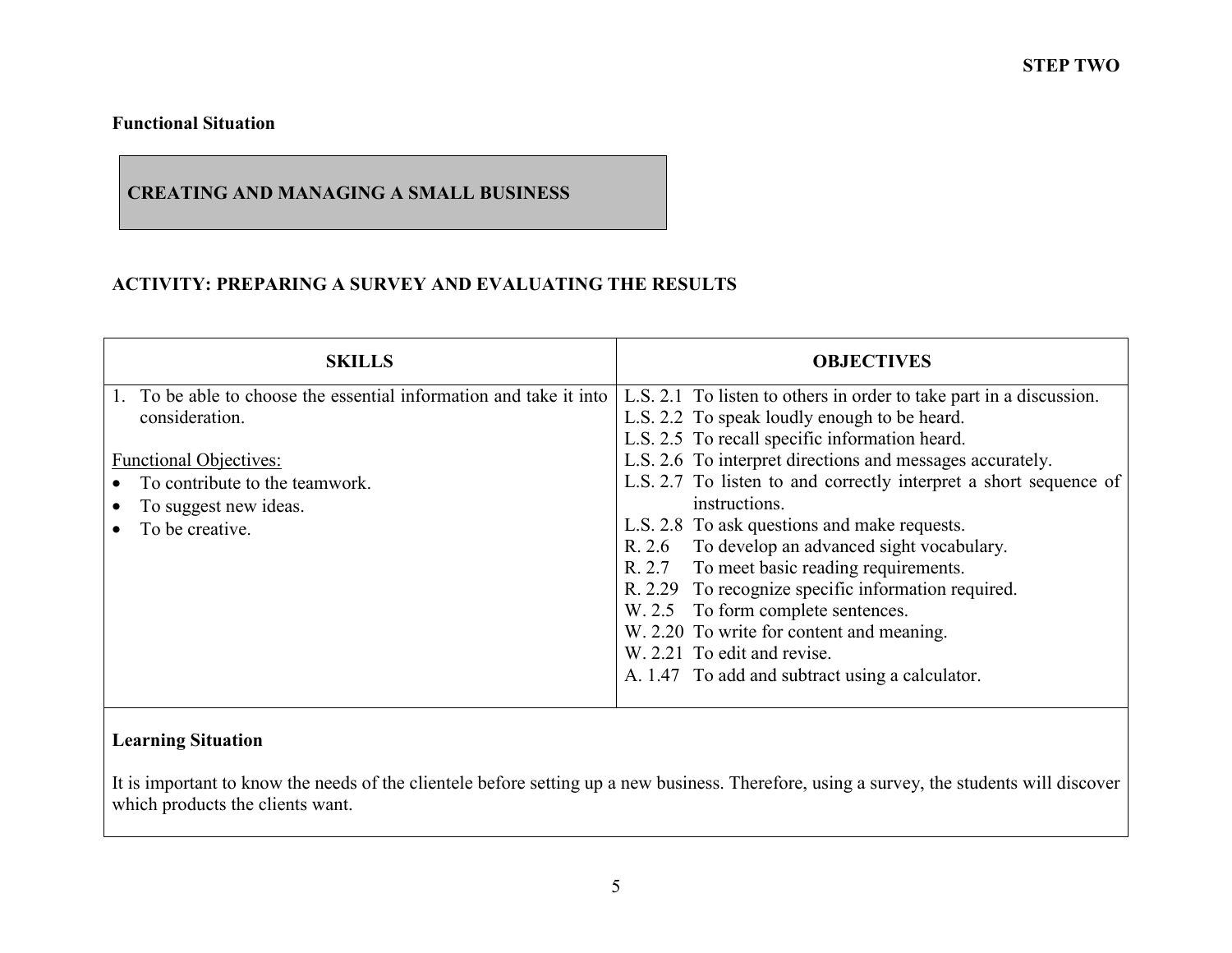## **Materials**

• Vocabulary list

# **Procedure**

- As a group, demonstrate the importance of knowing what future clients want to buy. How do we find out? What do new businesses do before setting up? Explain what a market study is.
- As a group, identify what information should be obtained through the survey. Write this information on the board. Examples: variety, price, etc.
- Formulate sentences.
- •Correct the text.
- $\bullet$ Agree on the format of the text.
- $\bullet$ Recopy the text neatly (preferably on computer).
- Discuss the choice of survey sample.

# REVIEW

- •Did you feel prepared to do this activity?
- •Have you learned anything new?
- $\bullet$ Is what you have learned useful in your everyday life? Would it be easy for you to use this new knowledge?
- $\bullet$ Is there anything you haven't learned that you feel you should have?

- $\bullet$ Students are generally quite interested in this activity and take it seriously because it signals the beginning of the business.
- $\bullet$ The students will be responsible for distributing the questionnaires, collecting and compiling data, and communicating results.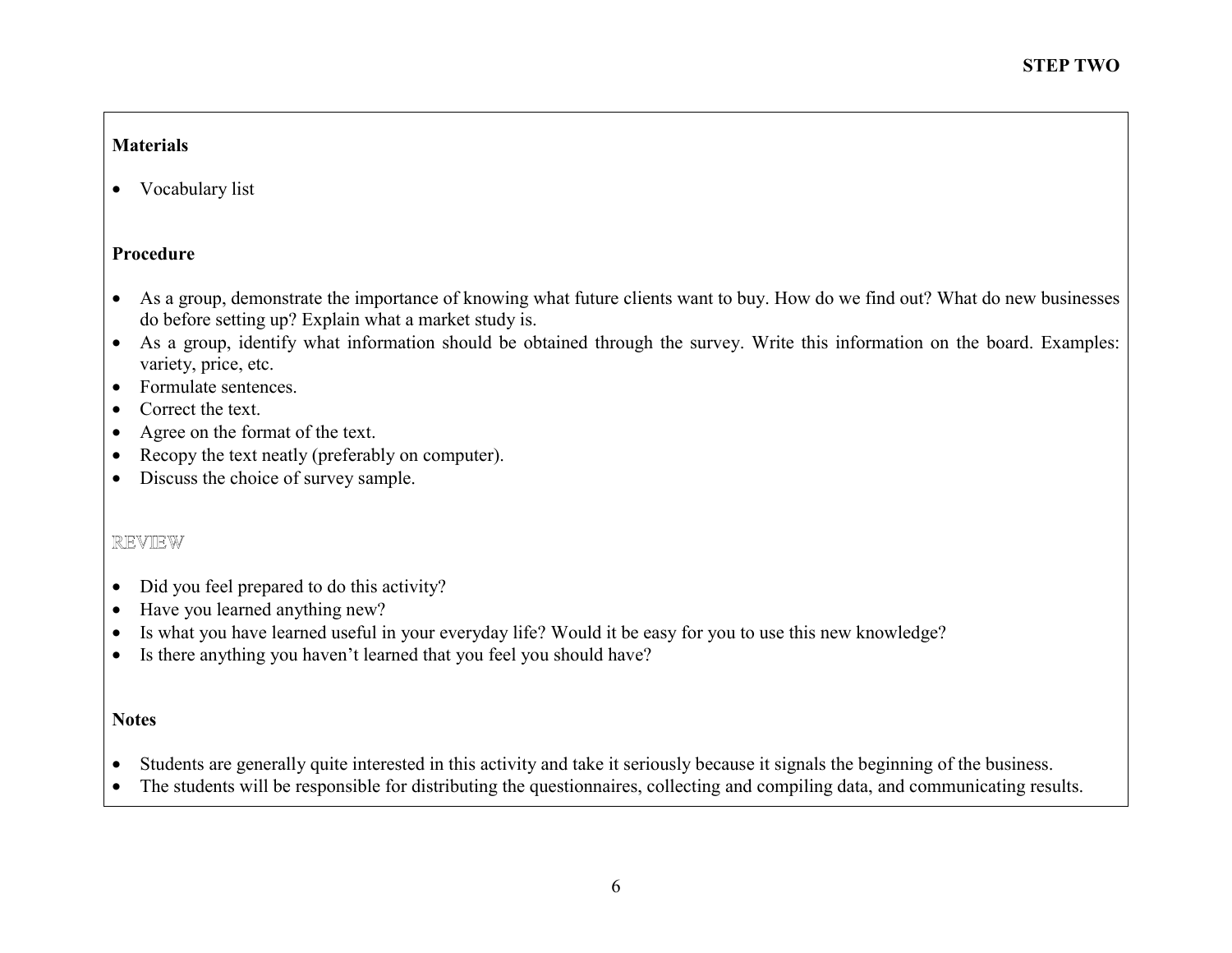# **CREATING AND MANAGING A SMALL BUSINESS**

#### **ACTIVITY: CHOOSING TASKS TO TAKE ON IN THE BUSINESS: KNOWLEDGE AND BEHAVIOURS**

| <b>SKILLS</b>                                                                                          | <b>OBJECTIVES</b>                                                   |
|--------------------------------------------------------------------------------------------------------|---------------------------------------------------------------------|
| 1. To be able to read and understand information related to                                            | L.S. 2.1 To listen to others in order to take part in a discussion. |
| functional skills (behaviours) and to recognize their own L.S. 2.2 To speak loudly enough to be heard. |                                                                     |
| skills.                                                                                                | L.S. 2.4 To provide personal information clearly.                   |
|                                                                                                        | L.S. 2.5 To recall specific information heard.                      |
| <b>Functional Objective:</b>                                                                           | L.S. 2.6 To interpret directions and messages accurately.           |
| To recognize their skills.                                                                             | L.S. 2.7 To listen to and correctly interpret a short sequence of   |
|                                                                                                        | instructions.                                                       |
|                                                                                                        | L.S. 2.8 To ask questions and make requests.                        |
|                                                                                                        | R. 2.6 To develop an advanced sight vocabulary.                     |
|                                                                                                        | R. 2.7 To meet basic reading requirements.                          |
|                                                                                                        | To spell and use words related to personal information.<br>W. 2.1   |
|                                                                                                        | W. 2.5 To form complete sentences.                                  |
|                                                                                                        | W. 2.34 To correct faulty sentences.                                |
|                                                                                                        | W. 2.39 To meet standards for headings, margins, indentations,      |
|                                                                                                        | and writing and spelling in all written work.                       |

# **Learning Situation**

In order for students to choose two tasks to take on in the business, they must first be aware of their skills and interests. This activity gives them the opportunity to prepare a list of skills developed in everyday life that will be useful in the business.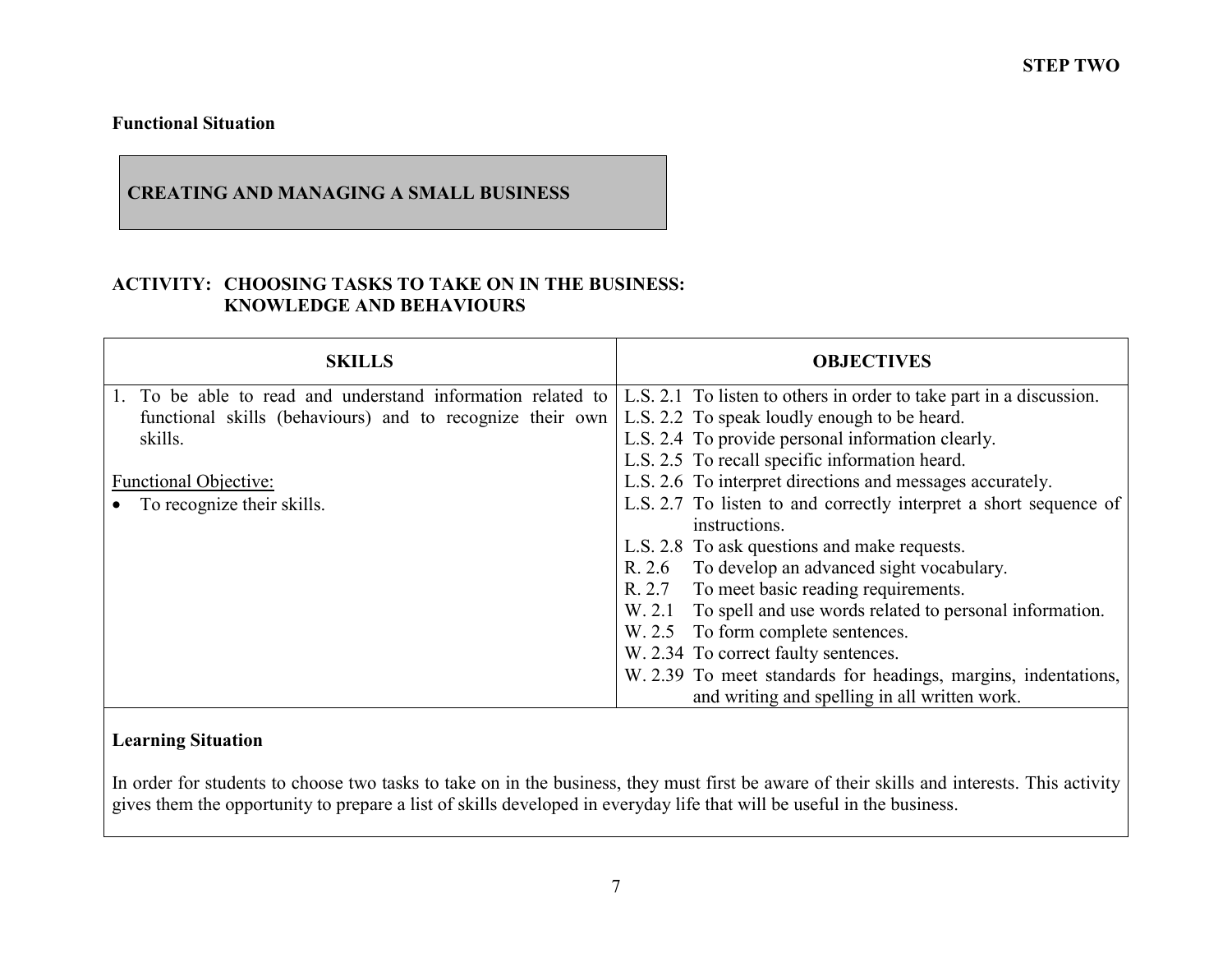# **Materials**

- •A photocopy of the vocabulary list for each student
- •A text on functional skills (written by the teacher)
- $\bullet$ Questions to evaluate students' comprehension of the text

#### **Procedure**

- $\bullet$ Write the different tasks available on the board.
- $\bullet$ Define what a skill is.
- $\bullet$ Begin a discussion on the skills required to participate in the various stages of the project.
- $\bullet$ Have the students read the text on skills.
- •Ask questions to evaluate their comprehension of the text.
- •Ask each student to list three of their skills.
- Have the students write their list of skills by beginning the sentence with "I."

# REVIEW

- $\bullet$ Did you feel prepared to do this activity?
- •Have you learned anything new?
- $\bullet$ Is what you have learned useful in your everyday life? Would it be easy for you to use this new knowledge?
- $\bullet$ Is there anything you haven't learned that you feel you should have? Would you like to spend more time on this activity?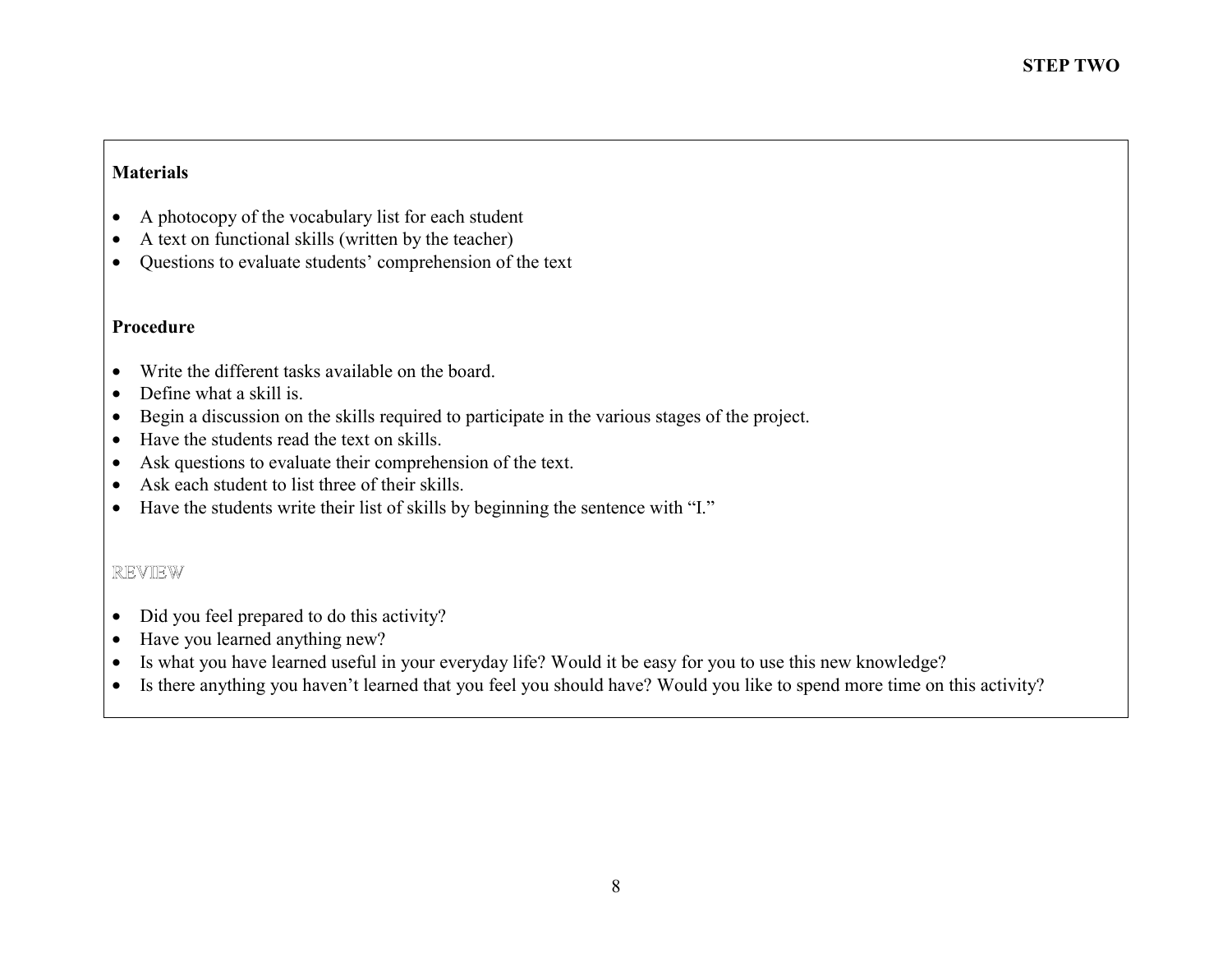- Students find it difficult to recognize their skills. The teacher should help them individually by having them talk about their jobs, leisure activities, interests and needs with respect to this project.
- The texts written by the students should be kept in their personal files for subsequent use.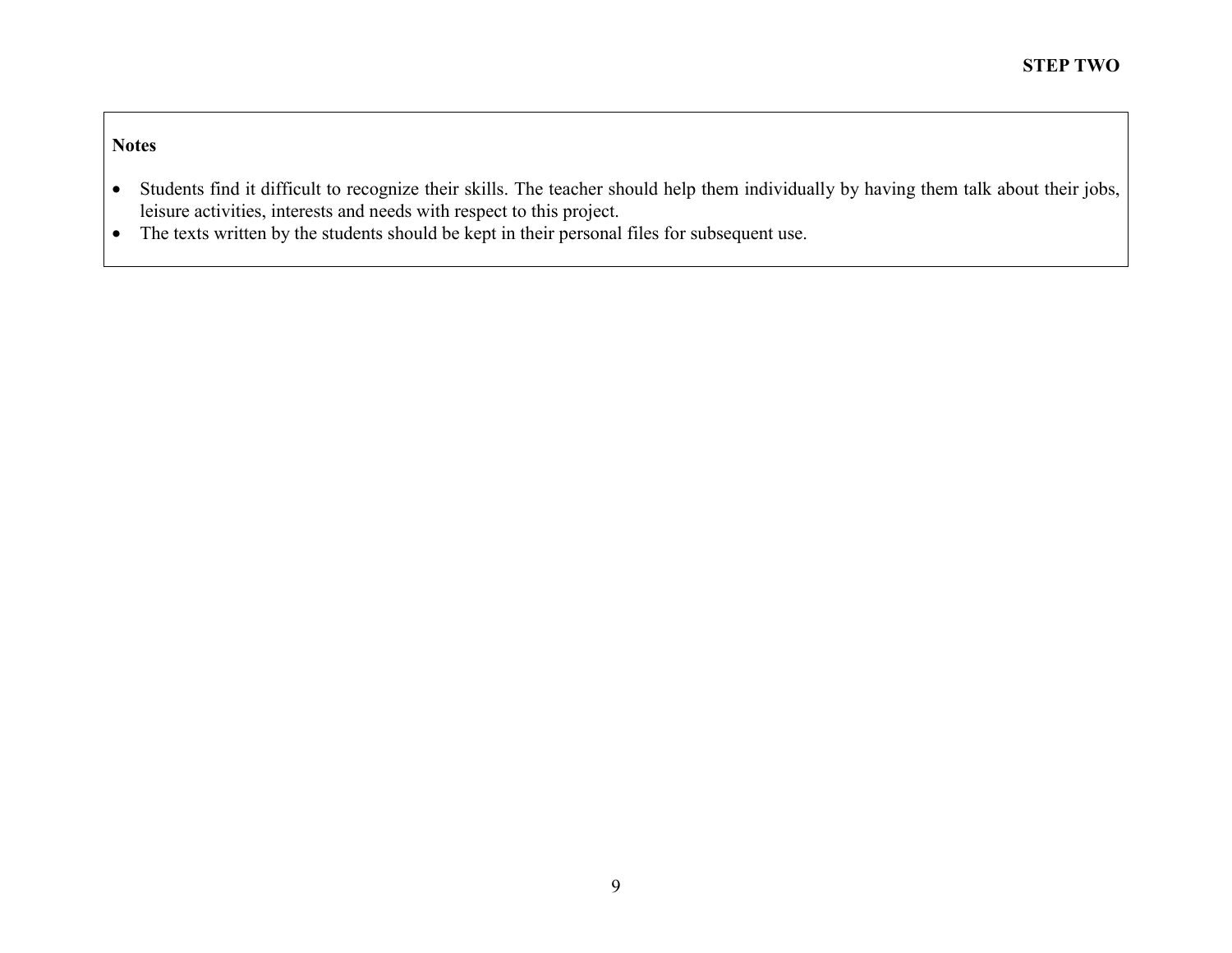# **CREATING AND MANAGING A SMALL BUSINESS**

# **ACTIVITY: CHOOSING TASKS TO TAKE ON IN THE BUSINESS: ATTITUDES**

| <b>SKILLS</b>                                                    | <b>OBJECTIVES</b>                                                   |
|------------------------------------------------------------------|---------------------------------------------------------------------|
| 1. To be able to read and understand information regarding their | L.S. 2.1 To listen to others in order to take part in a discussion. |
| ability to adapt (attitudes) and to recognize their own skills.  | L.S. 2.2 To speak loudly enough to be heard.                        |
|                                                                  | L.S. 2.4 To provide personal information clearly.                   |
| <b>Functional Objectives:</b>                                    | L.S. 2.5 To recall specific information heard.                      |
| To recognize their skills.                                       | L.S. 2.6 To interpret directions and messages accurately.           |
| To recognize their qualities.                                    | L.S. 2.7 To listen to and correctly interpret a short sequence of   |
|                                                                  | instructions.                                                       |
|                                                                  | L.S. 2.8 To ask questions and make requests.                        |
|                                                                  | R. 2.6 To develop an advanced sight vocabulary.                     |
|                                                                  | R. 2.7 To meet basic reading requirements.                          |
|                                                                  | To spell and use words related to personal information.<br>W. 2.1   |
|                                                                  | W. 2.5 To form complete sentences.                                  |
|                                                                  | W. 2.34 To correct faulty sentences.                                |
|                                                                  | W. 2.39 To meet standards for headings, margins, indentations,      |
|                                                                  | and writing and spelling in all written work.                       |

# **Learning Situation**

After becoming aware of their knowledge and behaviours, students will be encouraged to recognize their attitudes with respect to the tasks that they could carry out in the business.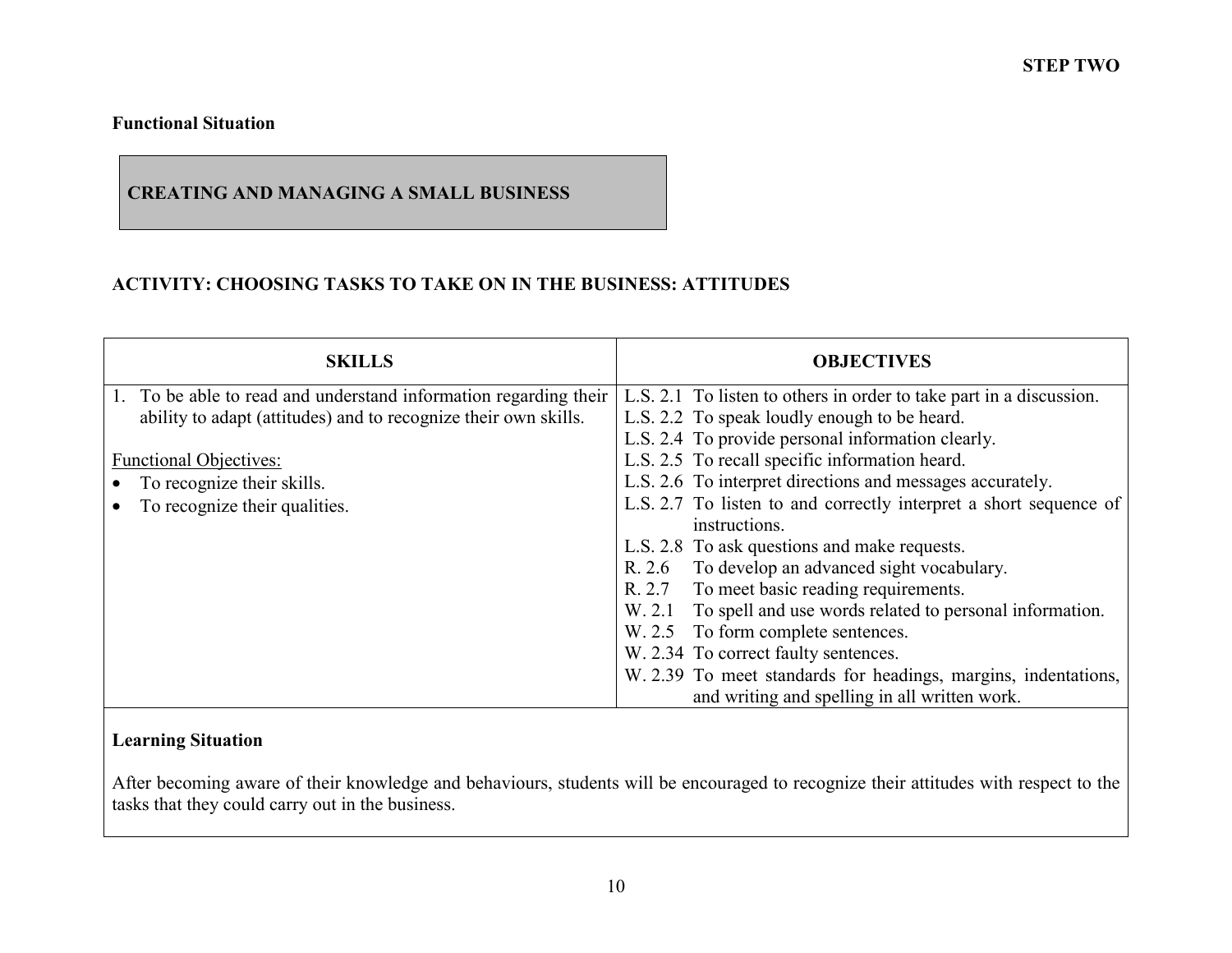#### **Materials**

- $\bullet$ A short text explaining attitudes
- A text related to the situation (written by the teacher)

#### **Procedure**

- •Have the students read the text.
- $\bullet$ Ask questions to evaluate their comprehension of the text.
- $\bullet$ Ask the students to list some qualities. Write them on the board.
- Have the students select five personal qualities. Ask them to write them down and give an example of each. The teacher will help each student individually.

# REVIEW

- $\bullet$ Did you feel prepared to do this activity?
- $\bullet$ Have you learned anything new?
- $\bullet$ Is what you have learned useful in your everyday life? Would it be easy for you to use this new knowledge?
- $\bullet$ Is there anything you haven't learned that you feel you should have?
- Which steps did you go through before reaching a decision.

#### **Note**

 $\bullet$ This self-knowledge activity is demanding of students and requires much thought on their part.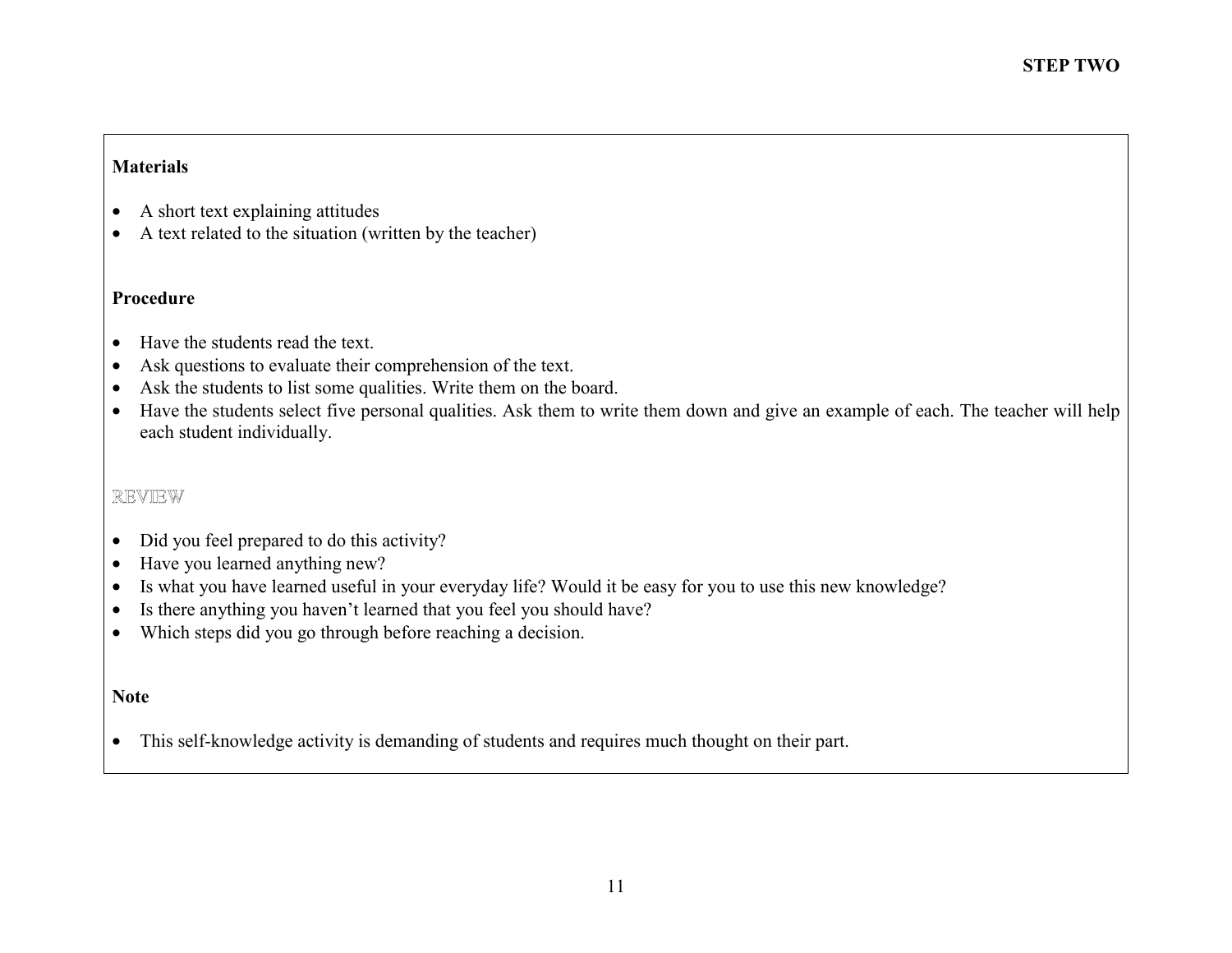# **CREATING AND MANAGING A SMALL BUSINESS**

# **ACTIVITY: CHOOSING THE NAME OF THE BUSINESS**

| <b>SKILLS</b>                                                                                                                       | <b>OBJECTIVES</b>                                                 |
|-------------------------------------------------------------------------------------------------------------------------------------|-------------------------------------------------------------------|
| 1. To be able to listen to the information given, express their L.S. 2.1 To listen to others in order to take part in a discussion. |                                                                   |
| opinions, make a choice and be willing to participate.                                                                              | L.S. 2.2 To speak loudly enough to be heard.                      |
|                                                                                                                                     | L.S. 2.5 To recall specific information heard.                    |
| <b>Functional Objectives:</b>                                                                                                       | L.S. 2.6 To interpret directions and messages accurately.         |
| To plan and make decisions with others.                                                                                             | L.S. 2.7 To listen to and correctly interpret a short sequence of |
| To be willing to go along with the decision of the majority.                                                                        | instructions.                                                     |
| To respect others' opinions.                                                                                                        | L.S. 2.8 To ask questions and make requests.                      |
|                                                                                                                                     |                                                                   |

# **Learning Situation**

The students have chosen the type of business they want to start and must now find a name for it.

# **Materials**

• Blackboard, chalk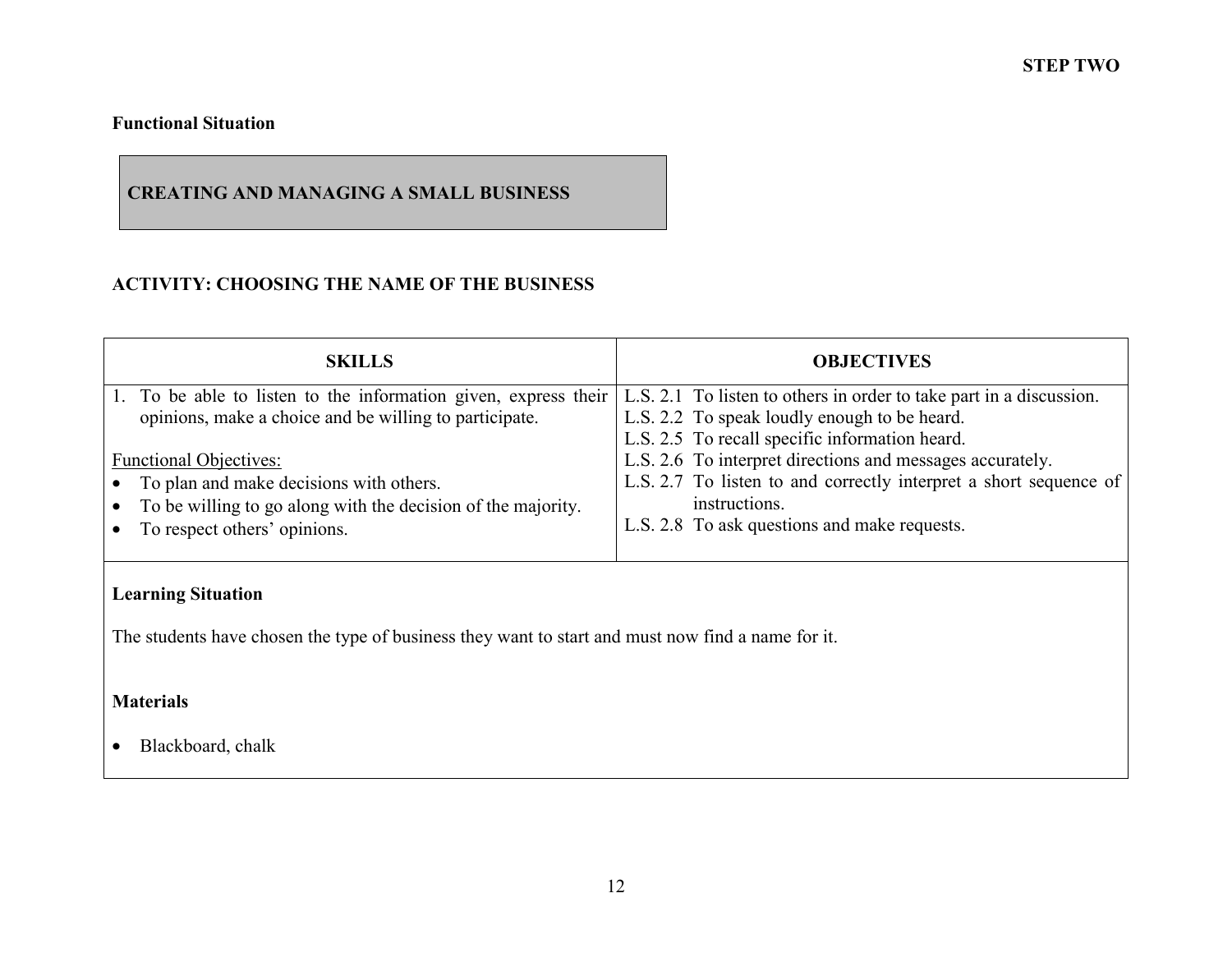- • Begin the discussion by asking the students to find names of existing businesses that they like. Ask them why they like these names.
- Explain that the name of a business must mean something and that at the end of this activity, it will become official for the duration of the project.
- Brainstorm to find ideas for names. Write them on the board.
- •Discuss the suggestions by giving students the opportunity to express their opinions and justify their choice.
- $\bullet$ Have a vote.
- •Make sure that all students are willing to go along with the majority vote.

# REVIEW

- $\bullet$ Did you feel prepared to do this activity?
- •Have you learned anything new?
- •Is what you have learned useful in your everyday life? Would it be easy for you to use this new knowledge?
- •Is there anything you haven't learned that you feel you should have?
- •What experiences in your everyday life could help you carry out certain tasks?
- Could you acquire new skills by taking on a certain task?

- A folder with the business's name could be prepared for each student. This file would contain any document related to the project and each student would be responsible for his or her own file and for filing documents.
- In this case, the name *Muffins inc.* was chosen for the first activity and *Petits biscuits inc.* for the second.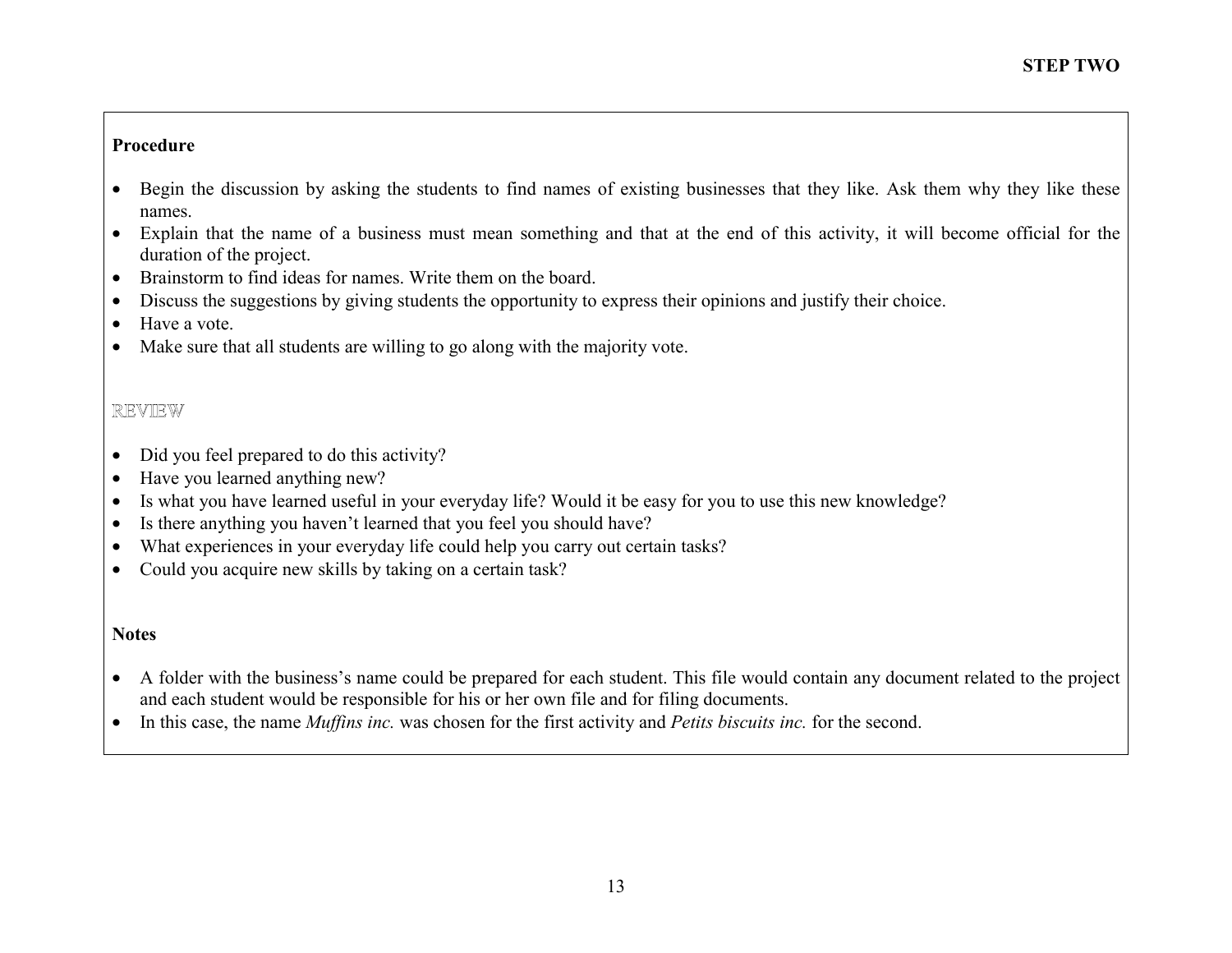# **CREATING AND MANAGING A SMALL BUSINESS**

# **ACTIVITY: DESCRIBING THE TASKS TO BE CARRIED OUT**

| <b>SKILLS</b>                                                                                  | <b>OBJECTIVES</b>                                                                                                                                                                                                                                                                                |
|------------------------------------------------------------------------------------------------|--------------------------------------------------------------------------------------------------------------------------------------------------------------------------------------------------------------------------------------------------------------------------------------------------|
| 1. To be able to read and understand information related to tasks.                             | L.S. 2.1 To listen to others in order to take part in a discussion.<br>L.S. 2.5 To recall specific information heard.                                                                                                                                                                            |
| <b>Functional Objectives:</b><br>• To be able to make choices.<br>• To recognize their skills. | L.S. 2.6 To interpret directions and messages accurately.<br>L.S. 2.7 To listen to and correctly interpret a short sequence of<br>instructions.<br>L.S. 2.8 To ask questions and make requests.<br>R. 2.6 To develop an advanced sight vocabulary.<br>R. 2.7 To meet basic reading requirements. |

# **Learning Situation**

The business has been set up and now various tasks must be assigned. Students must therefore be made aware of the various tasks involved in the business and the skills required to carry them out.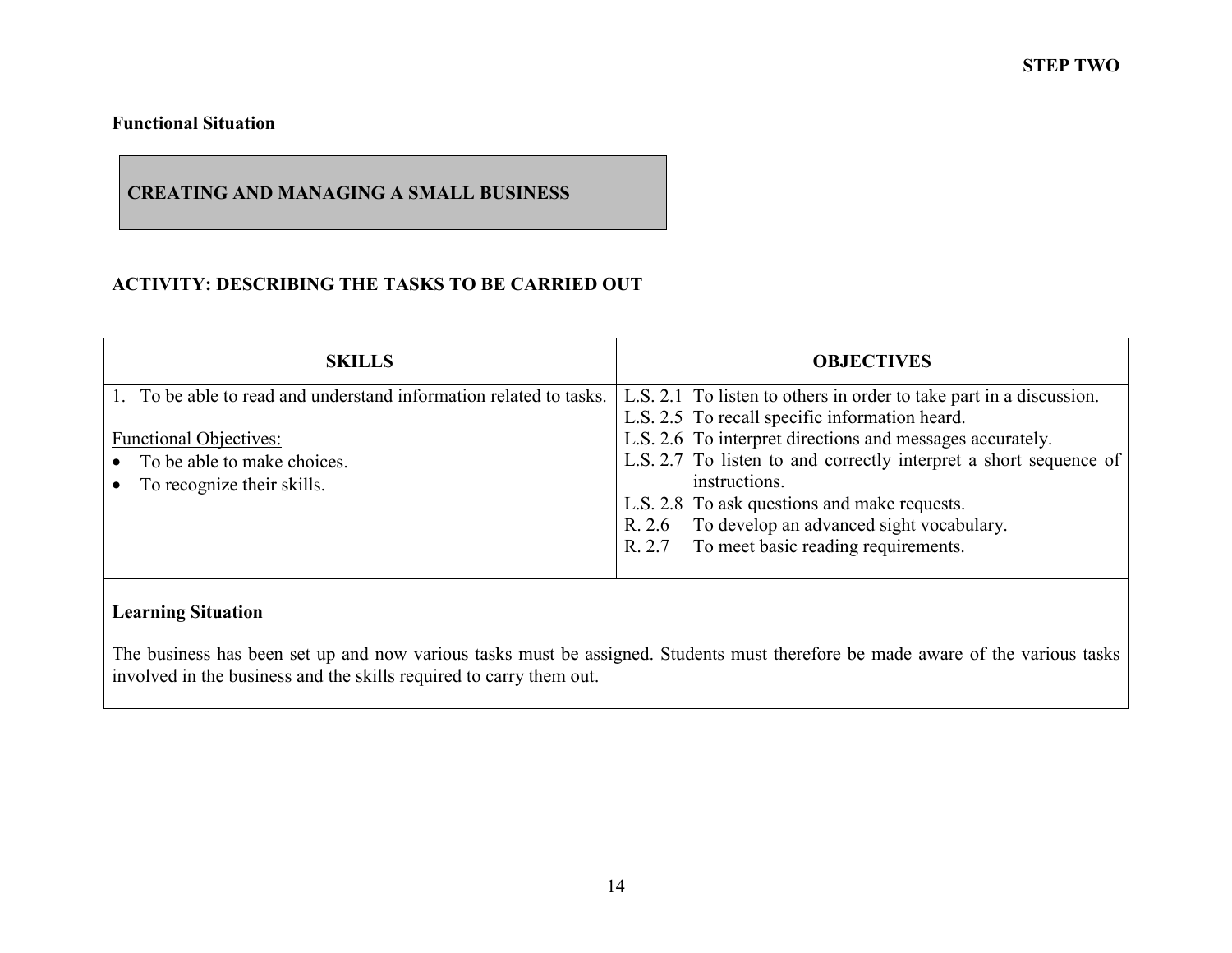# **Materials**

- •A photocopy of the descriptions of each task for each student
- The teacher writes the descriptions according to the type of business chosen

#### **Procedure**

- $\bullet$ Have the students read the descriptions of the tasks and discuss them.
- •Give examples and explain the vocabulary.
- Have the students each choose two tasks that they prefer and that would put their skills to good use. Ask them to justify their choices.
- Review the text and the vocabulary.

# REVIEW

- •Did you feel prepared to do this activity?
- •Have you learned anything new?
- •Is what you have learned useful in your everyday life? Would it be easy for you to use this new knowledge?
- •Is there anything you haven't learned that you feel you should have?
- •What experiences in your everyday life could help you carry out certain tasks?
- $\bullet$ Could you acquire new skills by taking on a certain task?

- •Several people may share the same task. One person per team will be in charge.
- •Students should choose their task according to their current skills and the skills they would like to acquire.
- $\bullet$ The teacher may help or provide encouragement to the students with their decisions.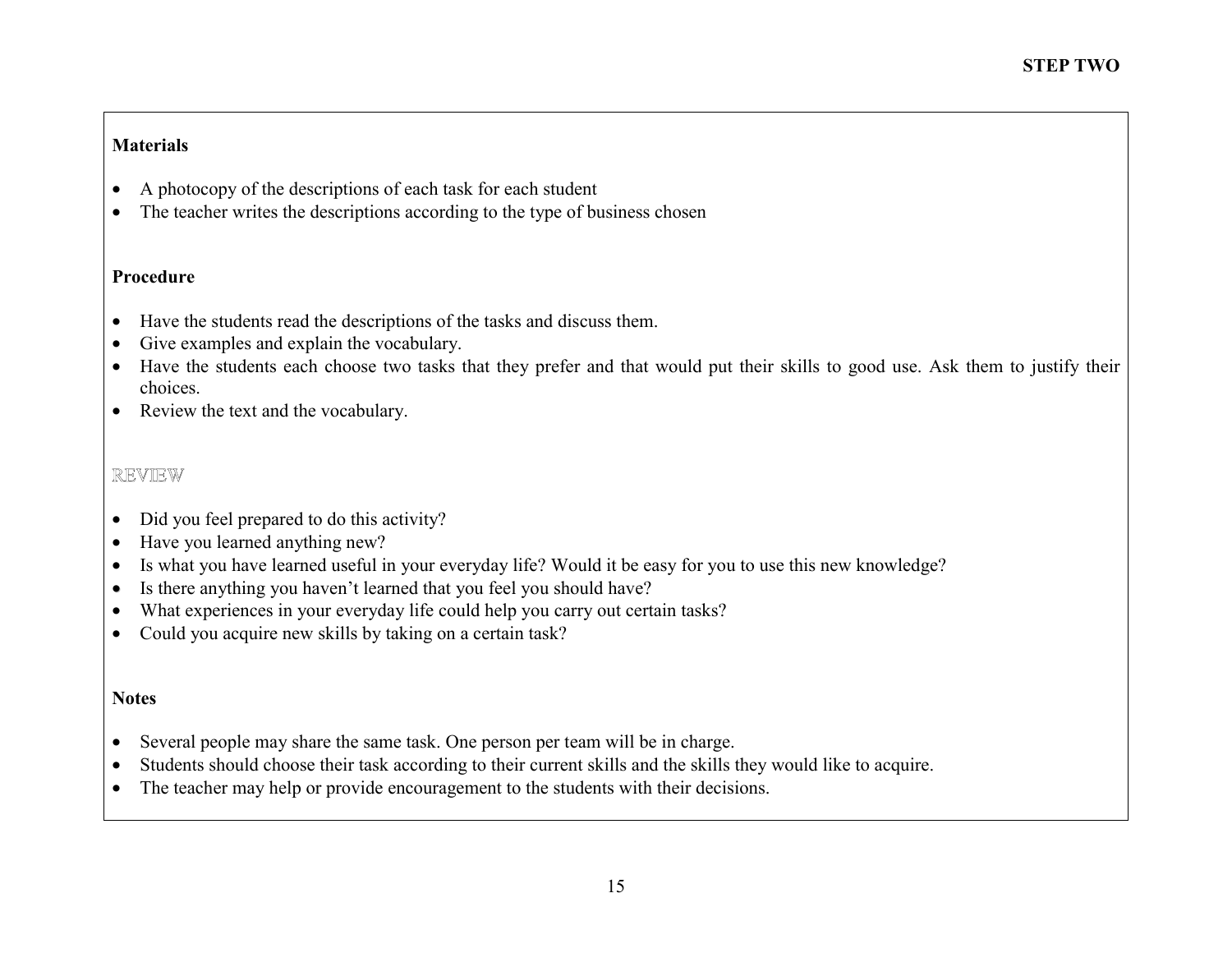# **CREATING AND MANAGING A SMALL BUSINESS**

#### **ACTIVITY: ANSWERING QUESTIONS ON AN EMPLOYMENT APPLICATION FORM**

| <b>SKILLS</b>                                                                                                                                                                                                                                | <b>OBJECTIVES</b>                                                                                                                                                                                                                                                                                                                                                                                                                                                                                                                                                                                                                                                                            |
|----------------------------------------------------------------------------------------------------------------------------------------------------------------------------------------------------------------------------------------------|----------------------------------------------------------------------------------------------------------------------------------------------------------------------------------------------------------------------------------------------------------------------------------------------------------------------------------------------------------------------------------------------------------------------------------------------------------------------------------------------------------------------------------------------------------------------------------------------------------------------------------------------------------------------------------------------|
| To be able to read and understand the form. To be able to find<br>answers to questions and fill in the form.<br><b>Functional Objectives:</b><br>To take risks.<br>To recognize their skills.<br>To respect schedules.<br>To set objectives. | L.S. 2.1 To listen to others in order to take part in a discussion.<br>L.S. 2.5 To recall specific information heard.<br>L.S. 2.6 To interpret directions and messages accurately.<br>L.S. 2.7 To listen to and correctly interpret a short sequence of<br>instructions.<br>L.S. 2.8 To ask questions and make requests.<br>R. 2.1 To take risks.<br>R. 2.6 To develop an advanced sight vocabulary.<br>R. 2.7 To meet basic reading requirements.<br>R. 2.26 To use calendars.<br>R. 2.29 To recognize specific information required.<br>R. 2.36 To use schedules and timetables.<br>To spell and use words related to personal information.<br>W. 2.1<br>W. 2.5 To form complete sentences |

#### **Learning Situation**

Students have each chosen two tasks that they would like to take on in the business and must now fill out a form in order to highlight their skills as accurately as possible. Candidates will then each be called into a selection interview and a person will be chosen for each task. A specific date must be set for each interview so that a schedule can be made up. The teacher should explain to students that they must have confidence, know themselves and avoid minimizing or exaggerating their skills.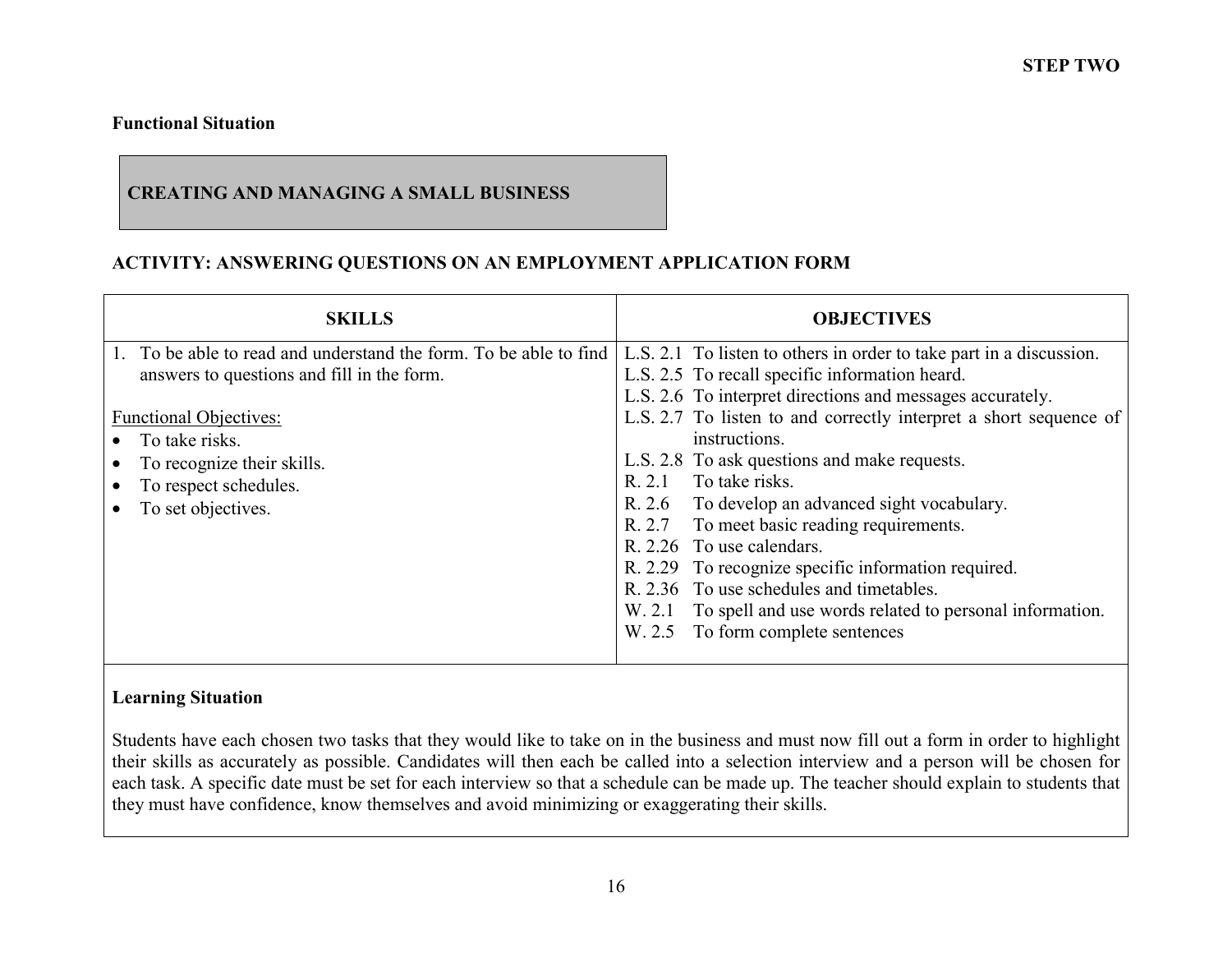#### **Materials**

• The text describing each task and a photocopy for each student of the form to be filled in (written by the teacher according to the situation)

#### **Procedure**

- $\bullet$ For each task, explain in simple words what is required.
- •Give many examples, including negative ones.
- $\bullet$ Ask each student to choose two different tasks.
- •Ask each student to explain verbally why he or she can perform those tasks. Students must also provide reasons for their choices.
- $\bullet$ Have the students write the answers to the questions on the form in a booklet.
- •After checking the answers, have the students neatly transfer the information to the form.
- This is quite a long activity and is done in several stages. Students must submit the completed form by a specified date.

# REVIEW

- $\bullet$ Did you feel prepared to do this activity?
- •Have you learned anything new?
- •Is what you have learned useful in your everyday life? Would it be easy for you to use this new knowledge?
- •Is there anything you haven't learned that you feel you should have?
- •Is there anything you would like to improve?
- $\bullet$ What skills have you learned?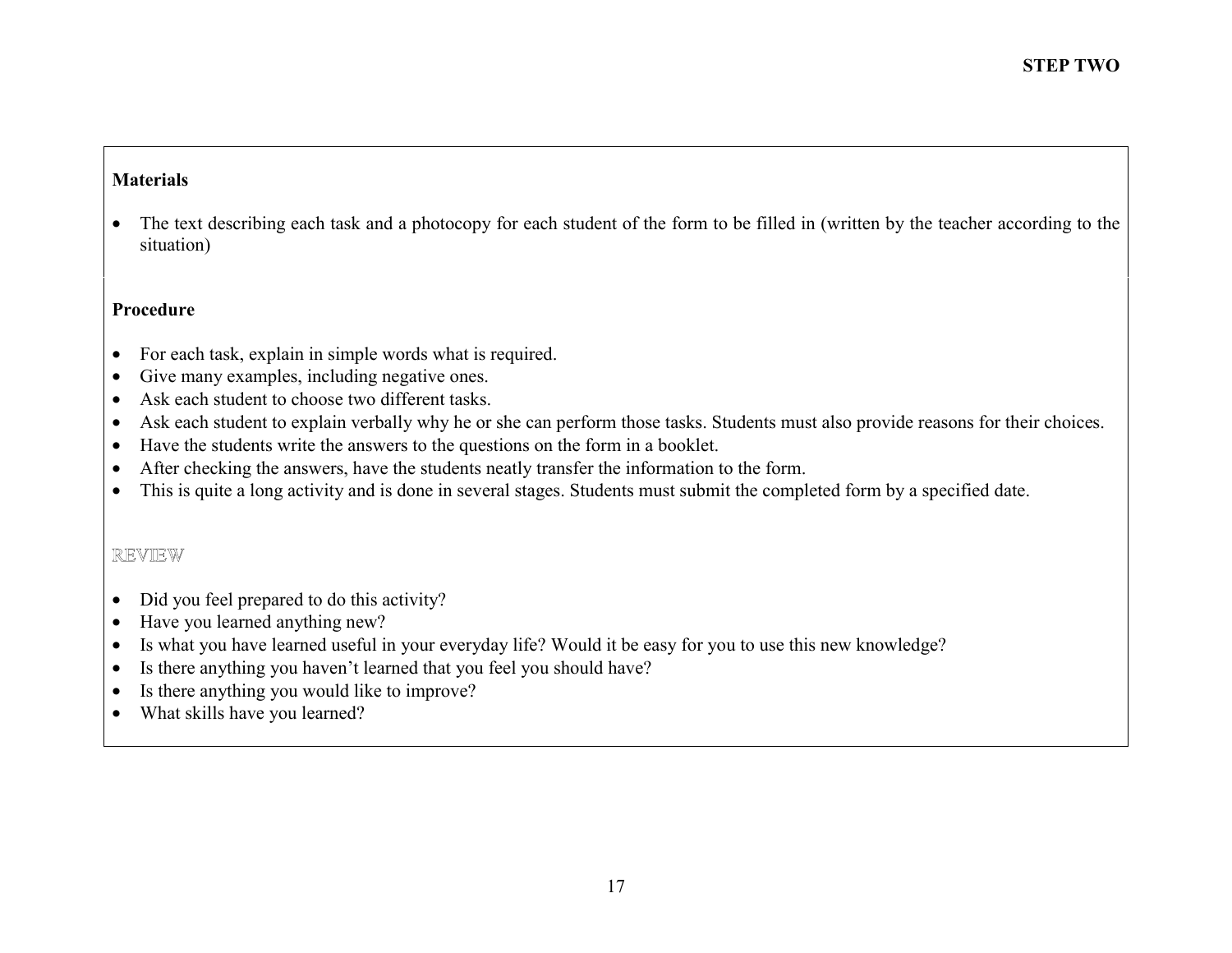- •This activity is long and difficult, and requires a great deal of individual support.
- •Students need several examples. They should be encouraged to take risks and to be realistic.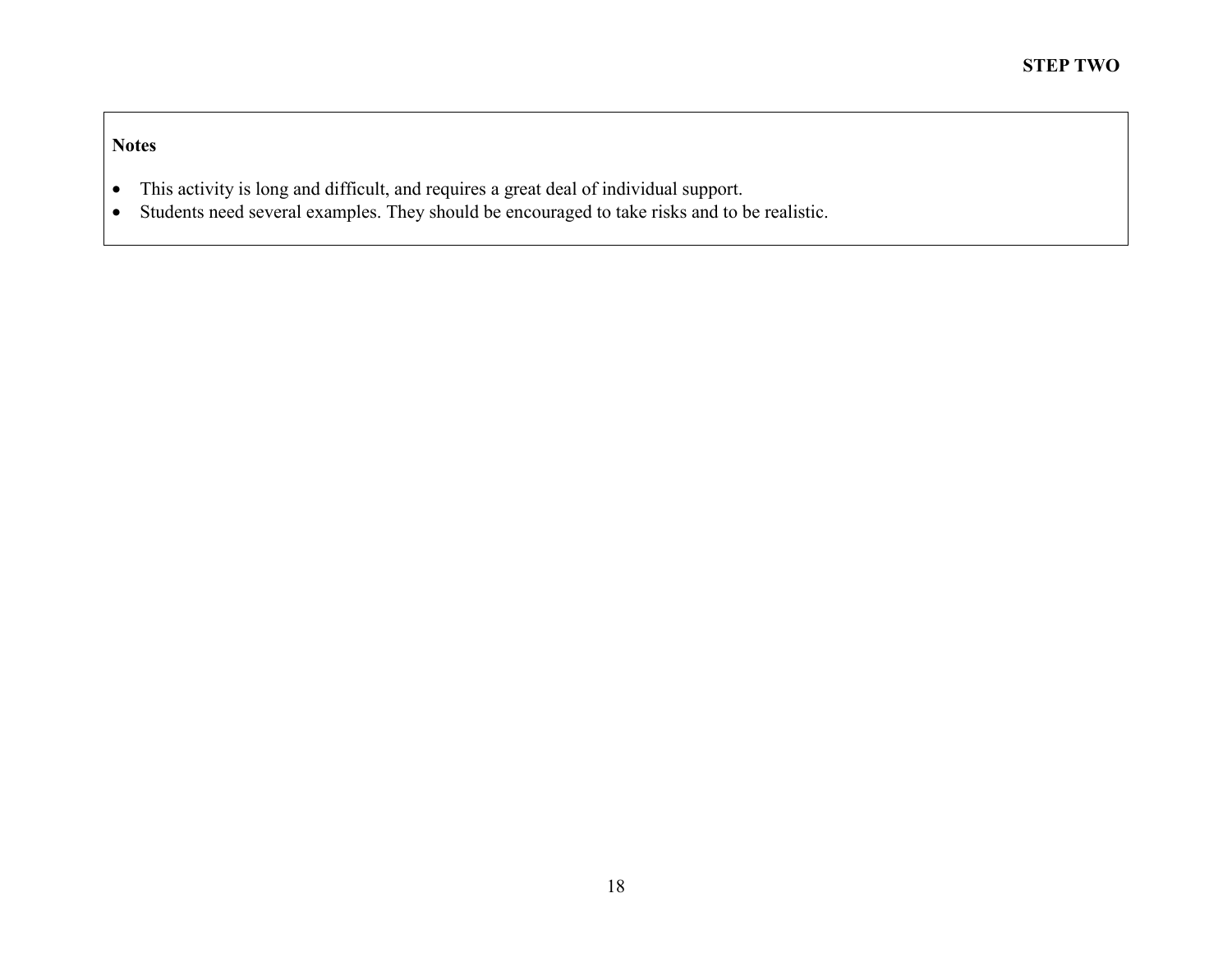# **CREATING AND MANAGING A SMALL BUSINESS**

# **ACTIVITY: PREPARING FOR A SELECTION INTERVIEW**

| <b>SKILLS</b>                                                    | <b>OBJECTIVES</b>                                                   |
|------------------------------------------------------------------|---------------------------------------------------------------------|
| 1. To be able to read and understand information and simulate an | L.S. 2.1 To listen to others in order to take part in a discussion. |
| interview.                                                       | L.S. 2.2 To speak loudly enough to be heard.                        |
|                                                                  | L.S. 2.3 To answer specific factual questions.                      |
| <b>Functional Objective:</b>                                     | L.S. 2.4 To provide personal information clearly.                   |
| To control their stress.                                         | L.S. 2.6 To interpret directions and messages accurately.           |
| To have confidence in themselves.                                | L.S. 2.7 To listen to and correctly interpret a short sequence of   |
| To communicate their skills and objectives.                      | instructions.                                                       |
|                                                                  | L.S. 2.8 To ask questions and make requests.                        |
|                                                                  | L.S. 2.10To relate one's own experiences to ideas and concepts      |
|                                                                  | heard and read.                                                     |
|                                                                  | To develop an advanced sight vocabulary.<br>R. 2.6                  |
|                                                                  | To meet basic reading requirements.<br>R. 2.7                       |

# **Learning Situation**

Students each meet with the teacher in order to explain their choice of the two tasks and why they are the best person for those tasks. Students should be convincing.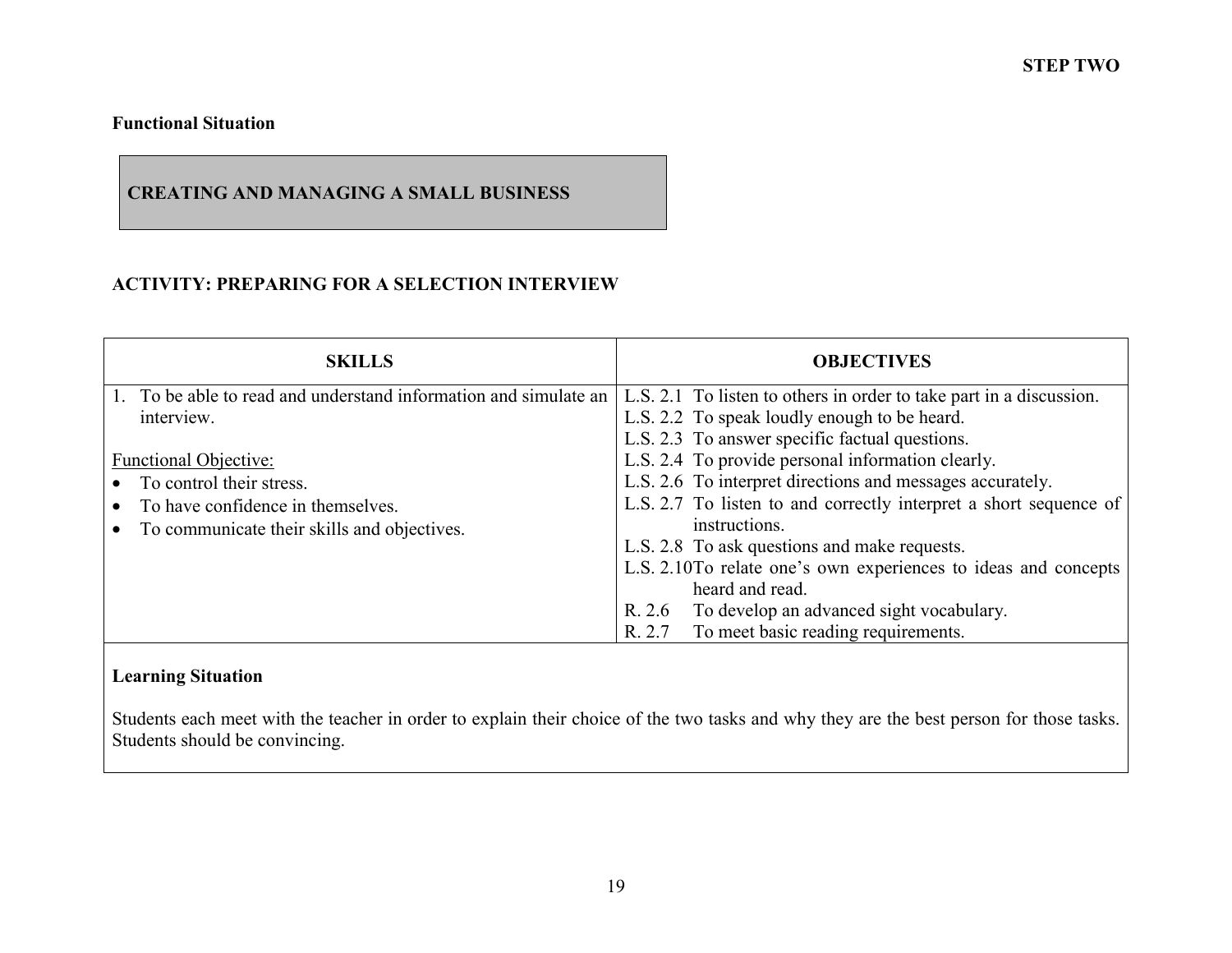#### **Materials**

- • A photocopy for each student of texts related to the interview, the objectives and the behaviours to be adopted (written by the teacher)
- •A photocopy for each student of an observation checklist (prepared by the teacher)

# **Procedure**

- Discuss the reasons for having a selection interview. How should students behave? What should students do or not do? Write the answers on the board.
- •In small groups, have the students read the texts. Each team must indicate new information.
- • As a group, review the information that each team identified and compare it with the information that was previously written on the board.
- Do role plays in which incorrect behaviours, attitudes and language are used.
- $\bullet$ Discuss what happened in the role plays.
- •Suggest ways of controlling stress.
- •Simulate a meeting during which behaviours are correct. Evaluate the behaviours using the checklist.
- •Inform students that this observation checklist will be used during their selection interviews.
- •Ask each student to note the date, time and place of their interview.
- Review the text on the interview: questions, vocabulary exercises.

# REVIEW

- •Did you feel prepared to do this activity?
- •Have you learned anything new?
- •Is what you have learned useful in your everyday life? Would it be easy for you to use this new knowledge?
- •Is there anything you haven't learned that you feel you should have?
- •Name one thing that you should not do during an individual meeting.
- •Name a skill that you used during this activity.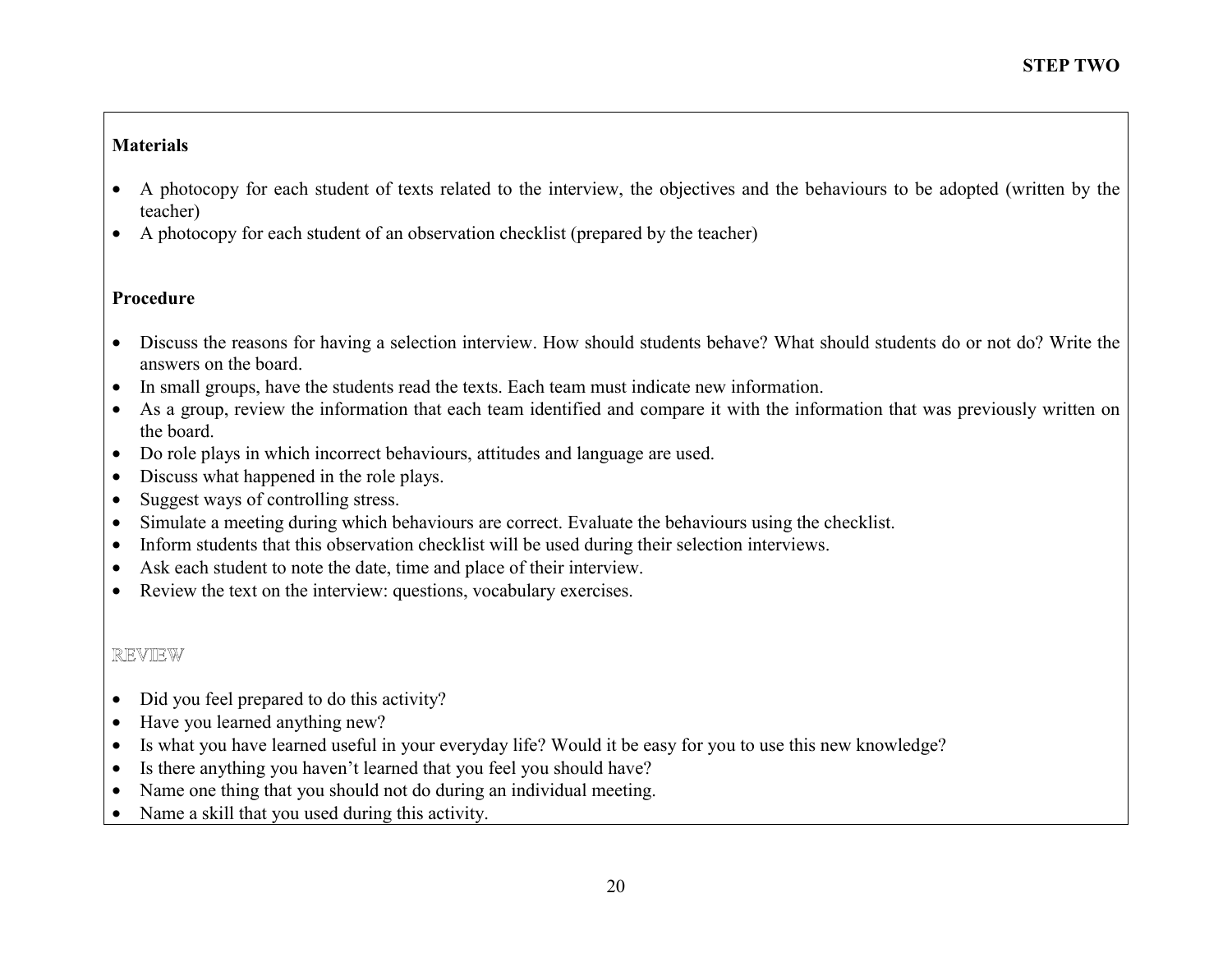- $\bullet$ This activity is stimulating and encourages active participation on the part of students.
- $\bullet$  It is suggested that the teacher select certain behaviours and attitudes for evaluation prior to the interviews and clearly communicate the criteria to the students. In this way, the teacher will be able to verify whether any change has occurred. Examples: clothing, language, posture
- The interviews should be held several days after this activity so that the teacher can evaluate what the students have retained from the exercise.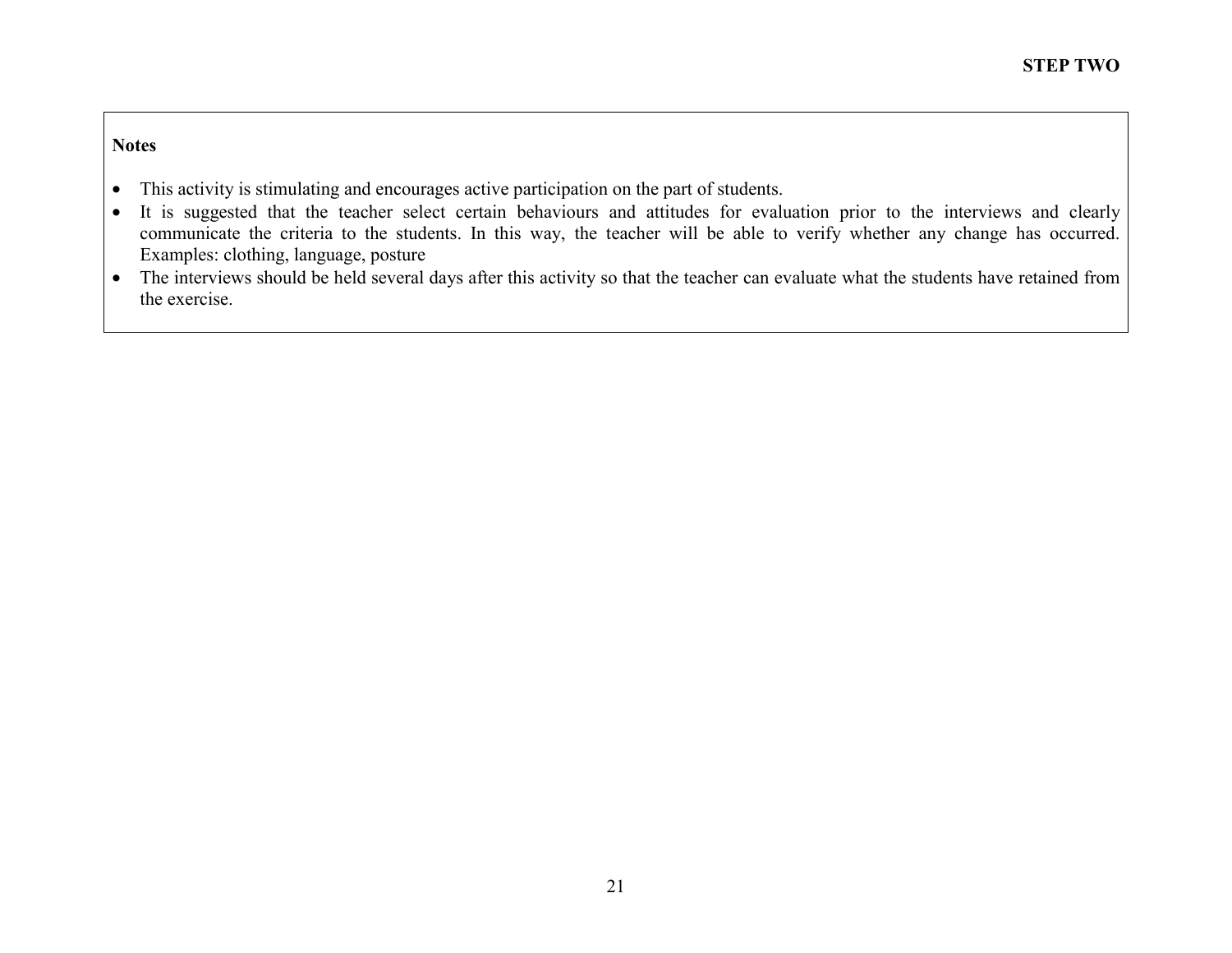# **CREATING AND MANAGING A SMALL BUSINESS**

# **ACTIVITY: ATTENDING THE SELECTION INTERVIEW**

| <b>SKILLS</b>                                                                                                                          | <b>OBJECTIVES</b>                                                 |
|----------------------------------------------------------------------------------------------------------------------------------------|-------------------------------------------------------------------|
| 1. To be able to listen in order to respond verbally to specific   L.S. 2.1 To listen to others in order to take part in a discussion. |                                                                   |
| questions.                                                                                                                             | L.S. 2.2 To speak loudly enough to be heard.                      |
|                                                                                                                                        | L.S. 2.3 To answer specific factual questions.                    |
| <b>Functional Objectives:</b>                                                                                                          | L.S. 2.4 To provide personal information clearly.                 |
| To be able to identify their skills.                                                                                                   | L.S. 2.6 To interpret directions and messages accurately.         |
| To control their stress.                                                                                                               | L.S. 2.7 To listen to and correctly interpret a short sequence of |
|                                                                                                                                        | instructions.                                                     |
|                                                                                                                                        | L.S. 2.8 To ask questions and make requests.                      |
|                                                                                                                                        | L.S. 2.10To relate one's own experiences to ideas and concepts    |
|                                                                                                                                        | heard and read.                                                   |

# **Learning Situation**

During the interview, students must demonstrate that they are the ideal person to take on certain tasks in the business. They must answer specific questions and justify their answers.

#### **Materials**

- $\bullet$ Students must come to the interview with their personal file (the application that they filled in during a prior activity)
- $\bullet$ An observation checklist and the list of questions to be asked during the interview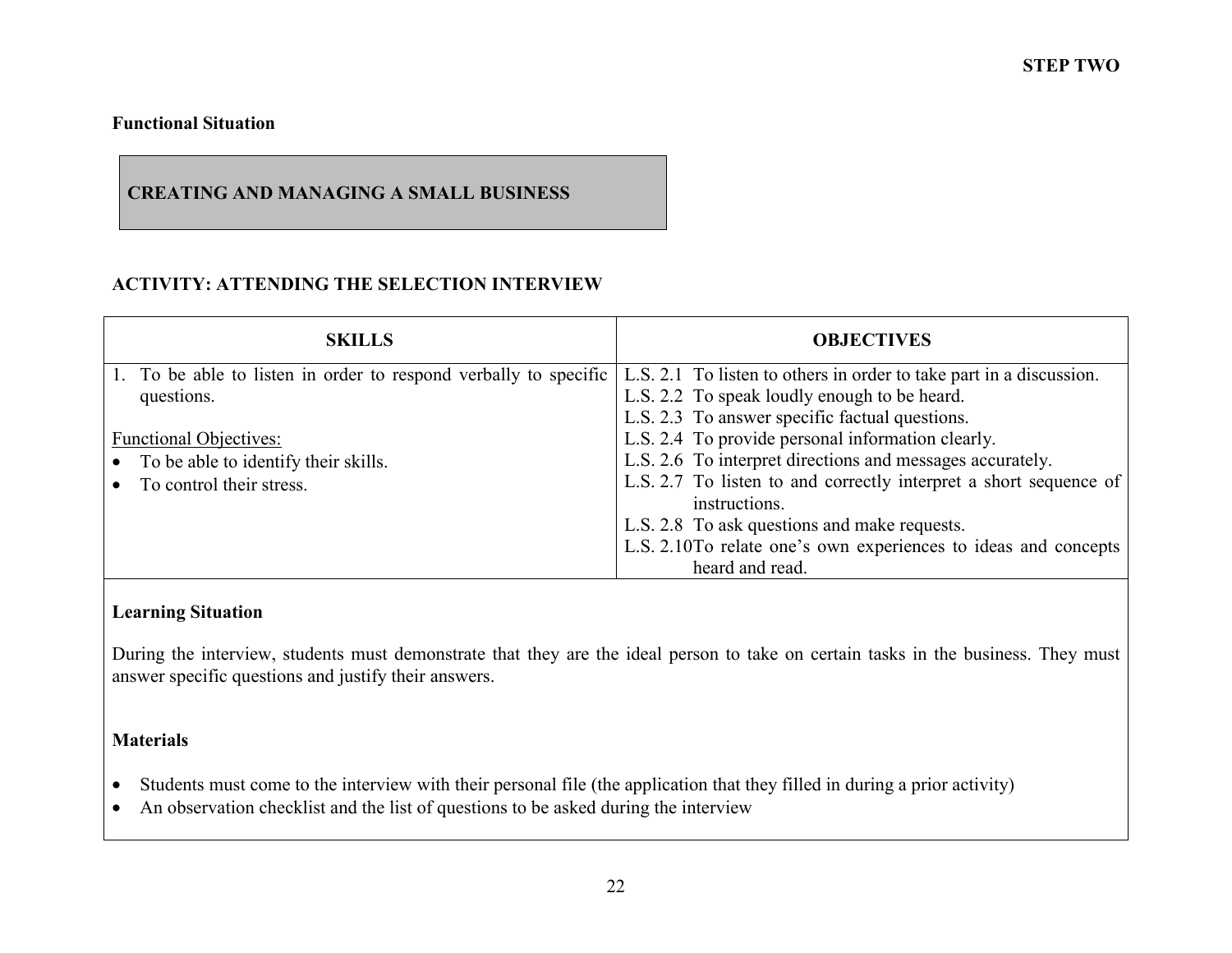- The day of the interviews, students will have individual work to do in class while they wait for their own interview. Students will present themselves at the appointed time and place for their interview. The teacher and students will pretend that they do not know each other and that they are meeting for the first time.
- During the interview, students will introduce themselves and answer specific questions. They must try to convince the teacher that they have the skills required or that they show sufficient interest to take on the tasks selected.
- The teacher will ask questions on the students' availability and interest and will give students a hypothetical situation to see how they would react.
- Students should be advised that they may not be selected for the tasks they chose and should be asked if they are willing to accept other tasks.
- After each interview, the teacher will record the observations on a checklist.

# REVIEW

- •Did you feel prepared to do this activity?
- •Have you learned anything new?
- •Is what you have learned useful in your everyday life? Would it be easy for you to use this new knowledge?
- •Is there anything you haven't learned that you feel you should have?
- •How did you feel during the interview?
- •What was the most difficult part? The easiest?
- •Are there things that you learned during the other activities that helped with the interview?
- $\bullet$ What did you learn that would be helpful to you in your everyday life?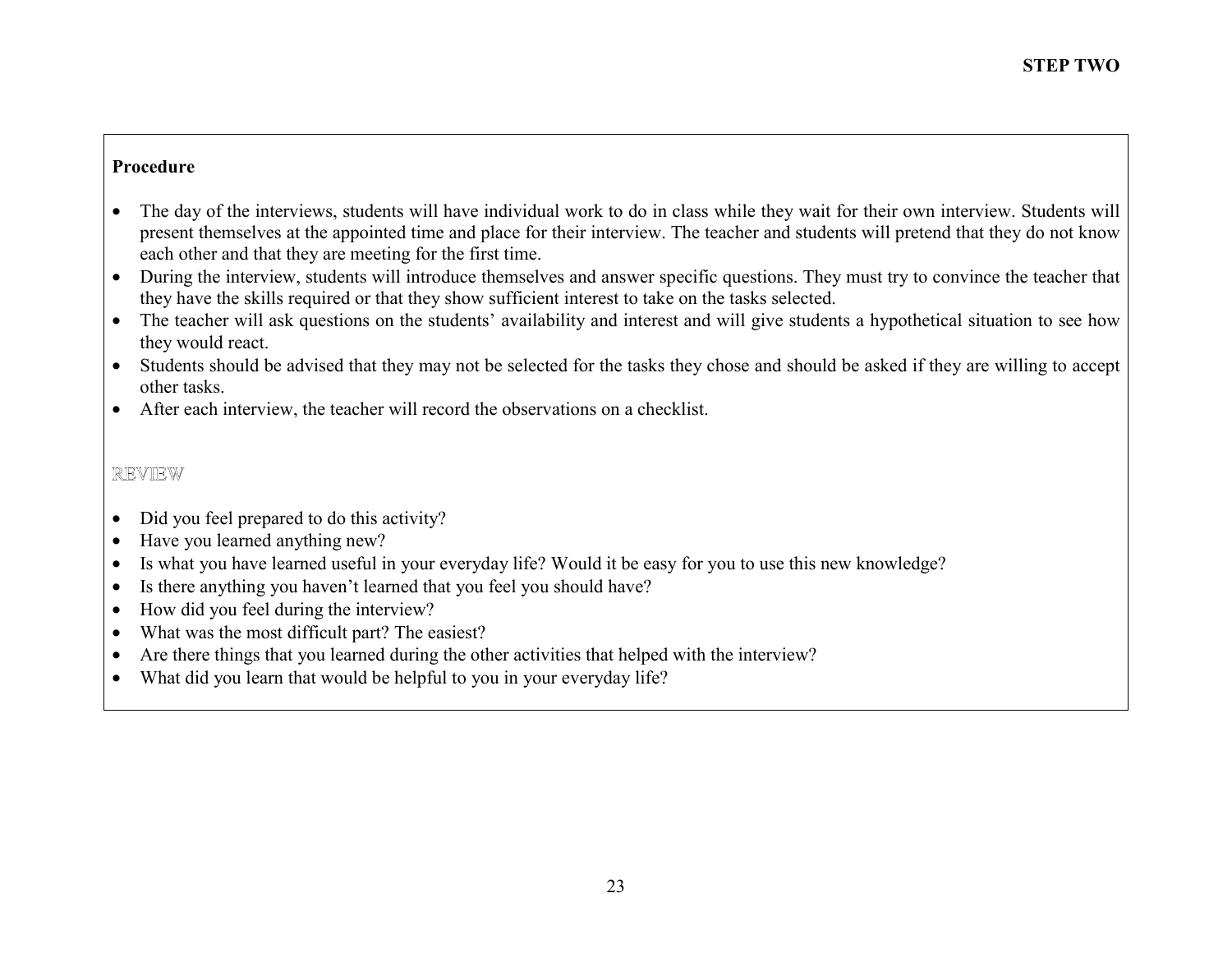- •Students tend to take this activity very seriously, so they experience a great deal of stress.
- • It is important to plan individual work for the students who are not doing their interviews so that they do not waste their time waiting.
- •Students must be advised that they may not necessarily be assigned to the tasks that they selected.
- • The criteria for assigning a task are as follows: the skill required to carry out the task and the possibility of increasing the students' knowledge as a result of the task. Students should not be encouraged to take on a task for which they are too skillful as this would deprive them of an opportunity to learn new things. Some students may also be given the chance to increase their self-esteem by being offered a more difficult task than the one they chose.
- •Each student is assigned two tasks in order to be able to participate actively in running the business.
- • After the tasks have been assigned, a list is posted in the classroom. Students should be encouraged to make comments and to see each task as having equal value. The teacher should emphasize that everyone is responsible for the business running smoothly and that each student coordinator and team leader will make sure things are done properly.
- It is suggested that those responsible for the project should be officially introduced to the various persons at the centre (e.g. administrative and secretarial staff) with whom they will be working. This will make the project official and will give a real sense of responsibility to those involved.
- Following the interviews and the assignment of tasks, the teacher should meet with each student in order to set personal objectives to be attained with respect to LEARNING, BEHAVIOURS and ATTITUDES. The teacher will record the objectives and give students a copy for their personal file. Students will be evaluated on the attainment of these objectives at the end of the project.
- **After this activity,** each team will participate in workshops so that the students can learn the skills required to accomplish their tasks. Examples:
	- workshop on counting money and using a calculator for cashiers and those responsible for purchasing and accounting
	- workshop on volume and fractions for the cooks
	- workshop on computers for those in charge of publicity
- Once the tasks have been assigned and the teams formed, the students must decide when the product will be sold or the service offered.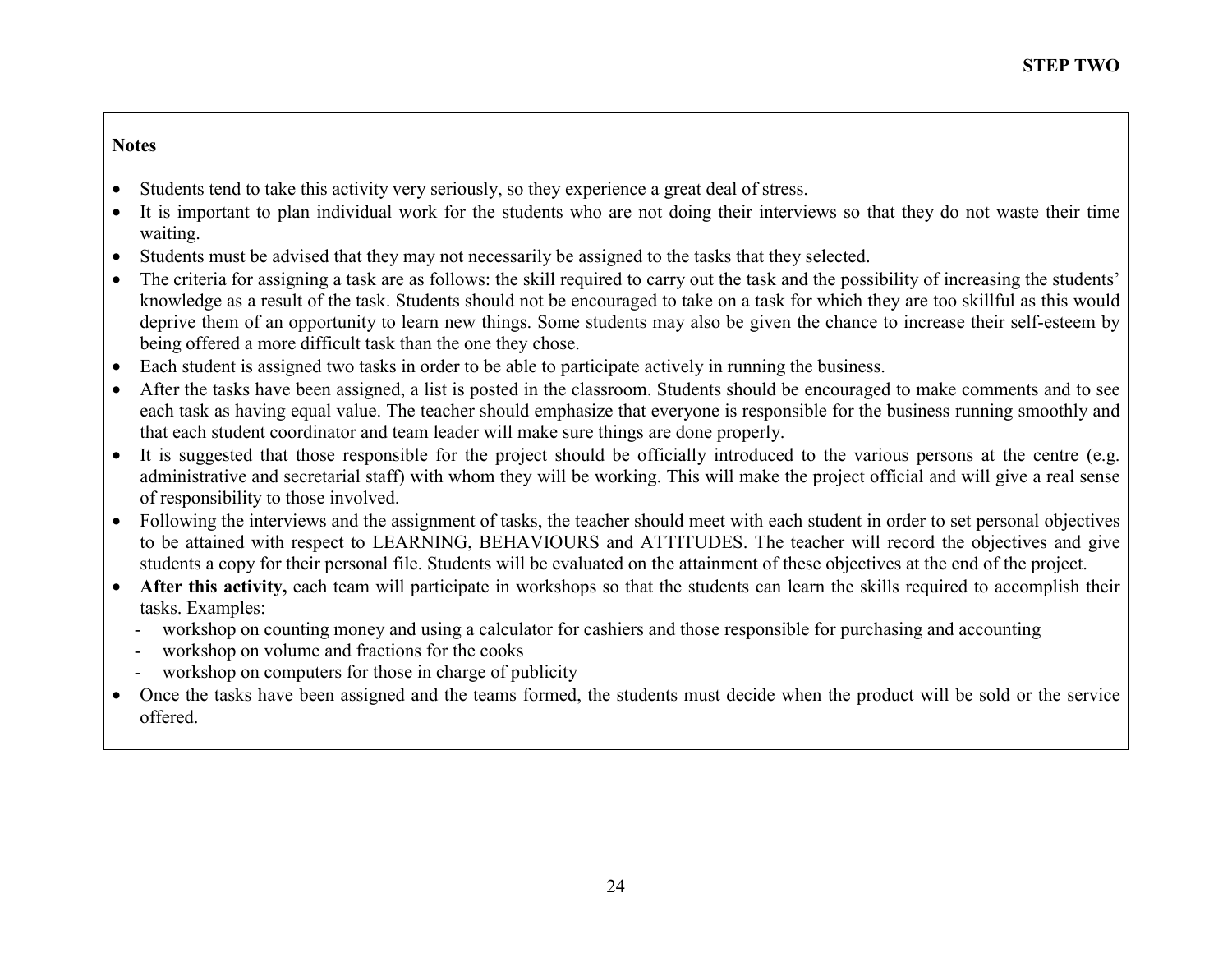#### **CREATING AND MANAGING A SMALL BUSINESS**

# **ACTIVITY: WRITING ADVERTISEMENTS AND ORGANIZING A PUBLICITY CAMPAIGN (the Publicity Team)**

| <b>SKILLS</b>                                                                                                                                                                       | <b>OBJECTIVES</b>                                                                                                                                                                                                                                                                                                                                                                                                                                                        |
|-------------------------------------------------------------------------------------------------------------------------------------------------------------------------------------|--------------------------------------------------------------------------------------------------------------------------------------------------------------------------------------------------------------------------------------------------------------------------------------------------------------------------------------------------------------------------------------------------------------------------------------------------------------------------|
| 1. To be able to communicate their ideas clearly and to use a<br>computer.                                                                                                          | L.S. 2.1 To listen to others in order to take part in a discussion.<br>L.S. 2.2 To speak loudly enough to be heard.<br>L.S. 2.5 To recall specific information heard.                                                                                                                                                                                                                                                                                                    |
| <b>Functional Objectives:</b><br>• To be able to work in a team.<br>• To plan and make decisions.<br>• To learn how to resolve problems.<br>To take risks.<br>To suggest new ideas. | L.S. 2.6 To interpret directions and messages accurately.<br>L.S. 2.7 To listen to and correctly interpret a short sequence of<br>instructions.<br>L.S. 2.8 To ask questions and make requests.<br>To develop an advanced sight vocabulary.<br>R. 2.6<br>To meet basic reading requirements.<br>R. 2.7<br>W. 2.5 To form complete sentences.<br>W. 2.15 To spell words used in social and work settings.<br>W. 2.59 To discover and correct patterns of spelling errors. |

#### **Learning Situation**

Once the students have decided what kind of product will be sold (in this case, cookies), the price and the dates on which they will be sold, they need to make the business known. The team responsible for publicity must plan a publicity campaign: where? when? how? what?

This is a good opportunity for students to become familiar with computers.

Approximately four three-hour courses will be required for this activity.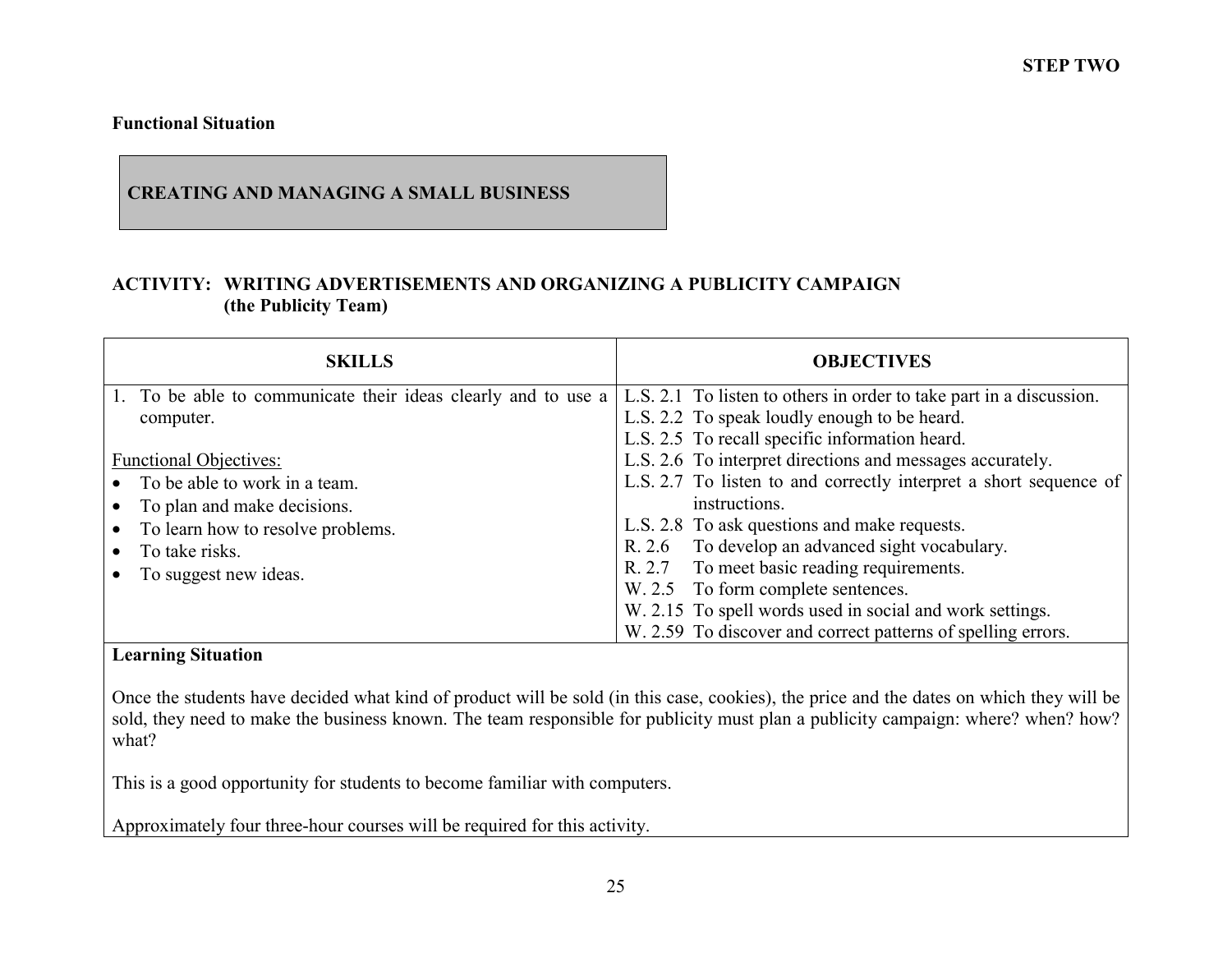# **Materials**

Course 1:

- A photocopy for each student of a list of vocabulary used in advertising (prepared by the teacher)
- $\bullet$  A photocopy for each student of a list of instructions to be followed to start up a computer and use the most simple functions (prepared by the teacher)

Course 2, 3, 4:

• Coloured cardboard and felt pens

# **Procedure**

Course 1:

- Begin the activity by discussing the experiences and fears that each student feels with respect to computers.
- •Demystify the computer and present the different parts (screen, keyboard, hard disk, mouse, etc.)
- •Have the students operate the computer by following the written instructions.
- •Have the students do the exercises to learn how to use the space bar, move around the screen and erase.
- Read the vocabulary list related to advertising and begin to enter the words on the computer.

Course 2:

- Review the first course.
- •Begin a discussion on the type of language used in advertising, the qualities that make advertising good, etc.
- •Brainstorm to find ideas for advertisements. Write them on the board.
- •Discuss the ideas and reach an agreement.
- •Make decisions as a group concerning the publicity campaign (written advertising, verbal advertising, location, etc.).
- Ask each student to write several slogans on the computer by following the instructions for computer use.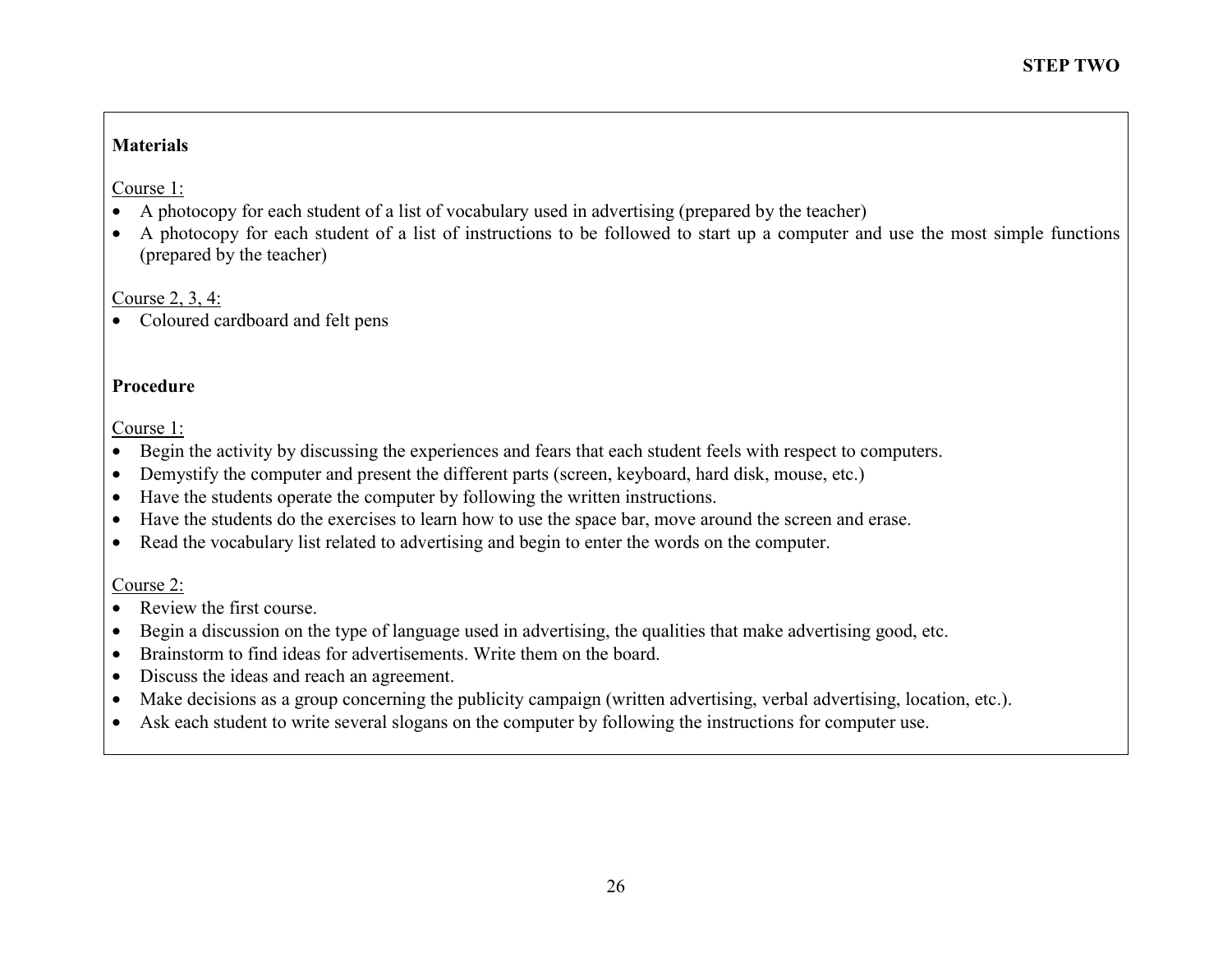- $\bullet$ Once the slogans are written, the students learn to do a layout according to their preferences and to use different types of fonts.
- •The activity may be carried out in groups of two.
- •Print each student's document.
- •Choose one student to be in charge of photocopying.
- $\bullet$ Post the advertisements in the predetermined areas.

#### Course 3, 4:

- $\bullet$ Review the students' reactions had to the advertising.
- •Discuss the tasks that remain to be done. As a group, find slogans. Write them on the board.
- •Have each student enter one of the slogans on the computer.
- •Make collages on the cardboard and decorate them.
- $\bullet$ The day before the sale, ask one or two students to make an announcement over the intercom.

# REVIEW

- •Did you feel prepared to do this activity?
- •Have you learned anything new?
- •Is what you have learned useful in your everyday life? Would it be easy for you to use this new knowledge?
- •Is there anything you haven't learned that you feel you should have?
- •How did you feel during the activity? And now?
- •Do you feel more comfortable with a computer?
- •Is there anything you would like to improve?
- $\bullet$ Did you learn any new skills? Which ones?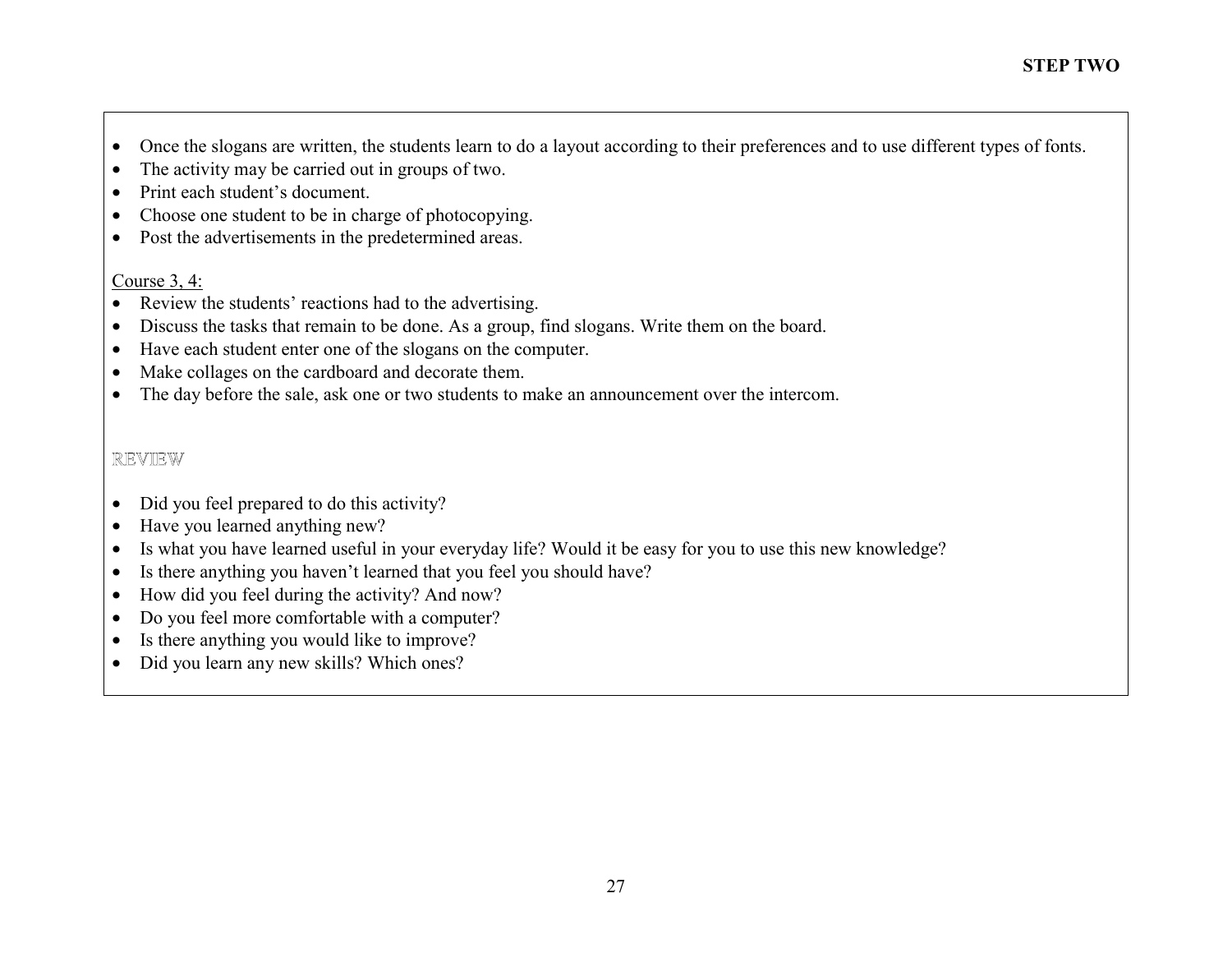- $\bullet$ This activity was carried out only by the publicity team.
- •If the students have never used a computer, show them only the essential functions.
- $\bullet$ This activity motivates the students to be creative and to help each other.
- $\bullet$ Students must be encouraged to take risks and must be given ongoing encouragement.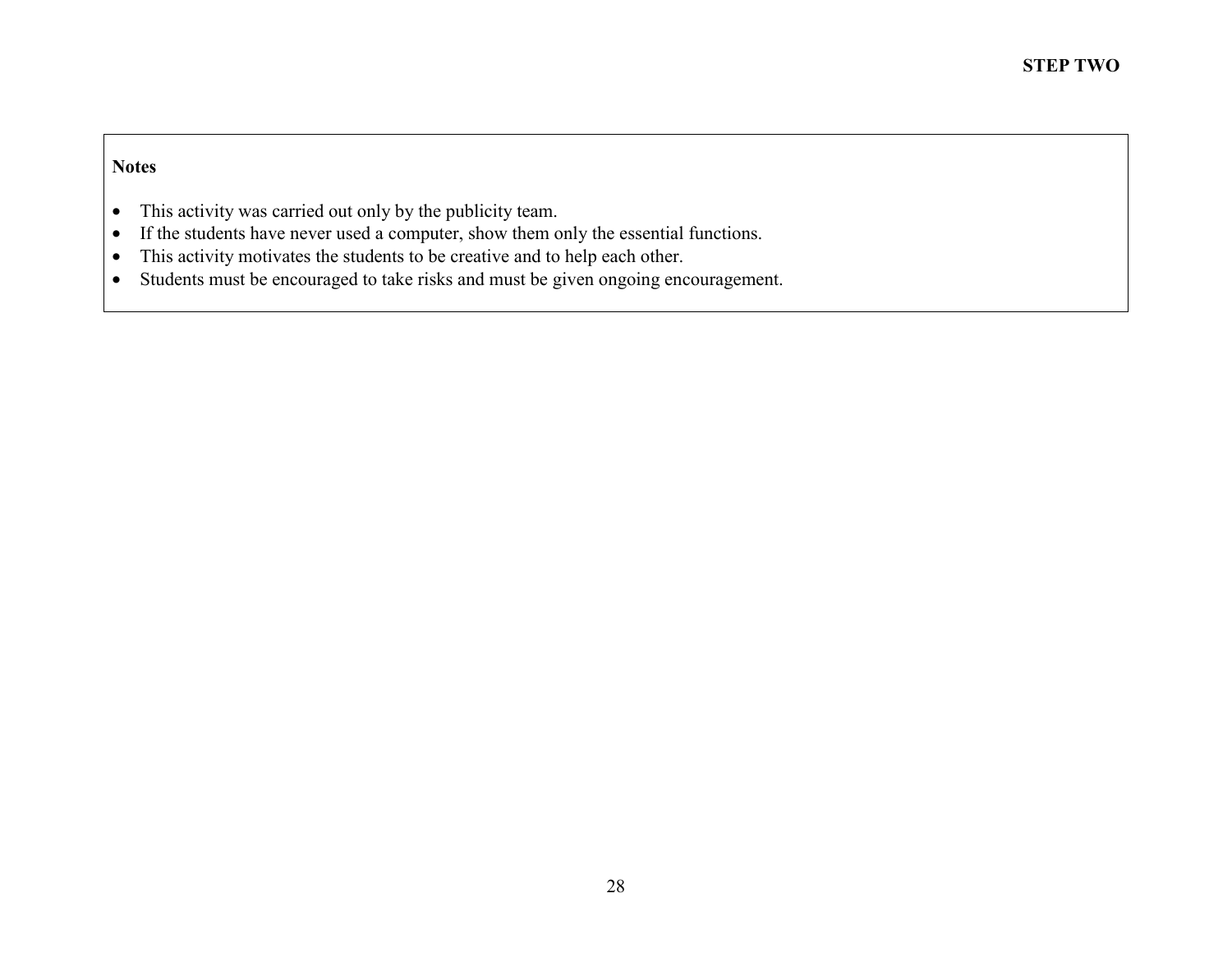# **CREATING AND MANAGING A SMALL BUSINESS**

# **ACTIVITY: CHOOSING RECIPES**

| <b>SKILLS</b>                                                  | <b>OBJECTIVES</b>                                                   |
|----------------------------------------------------------------|---------------------------------------------------------------------|
| 1. To be able to read and understand information pertaining to | L.S. 2.1 To listen to others in order to take part in a discussion. |
| recipes and to choose recipes.                                 | L.S. 2.5 To recall specific information heard.                      |
|                                                                | L.S. 2.6 To interpret directions and messages accurately.           |
| <b>Functional Objectives:</b>                                  | L.S. 2.7 To listen to and correctly interpret a short sequence of   |
| To listen to others' opinions.                                 | instructions.                                                       |
| To be able to make choices.                                    | L.S. 2.8 To ask questions and make requests.                        |
| To be willing to go along with the decision of the majority.   | L.S. 2.9 To give instructions and directions so that others may     |
|                                                                | follow them.                                                        |
|                                                                | To develop an advanced sight vocabulary.<br>R. 2.6                  |
|                                                                | To meet basic reading requirements.<br>R. 2.7                       |

# **Learning Situation**

The results of the survey are known. Using certain criteria, the students will now choose the recipes that will be made. All the students participate in this activity.

#### **Materials**

- In this case: a photocopy for each student of a file with several recipes for different kinds of cookies chosen from the survey results
- The teacher prepares the document according to the situation.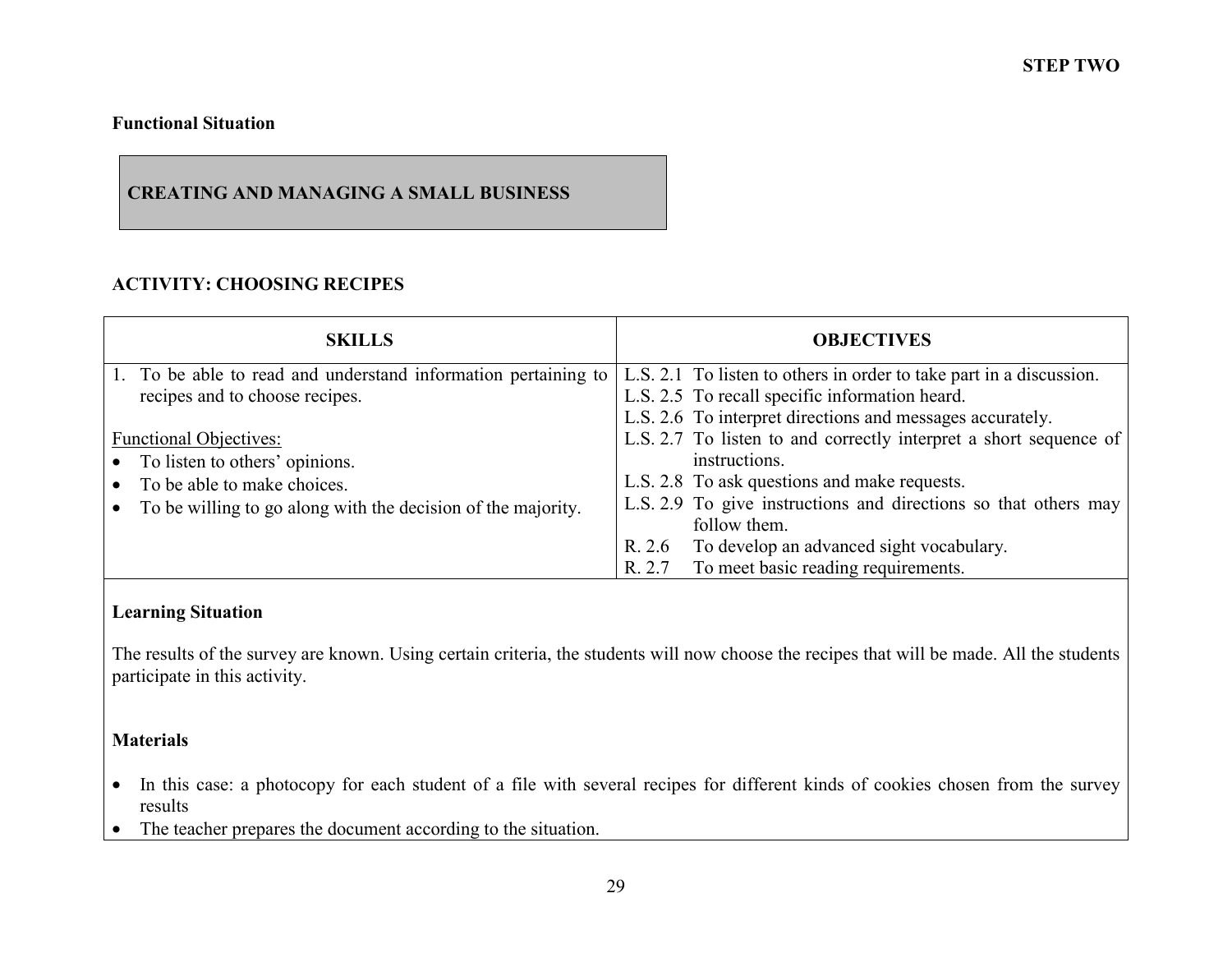- •To begin the activity, the teacher reviews the survey results.
- With the group, determine the criteria for selecting recipes and write them on the board. Examples: price of ingredients, degree of difficulty, amount of time the cookies will keep
- •Give each student a file with several recipes for different kinds of cookies.
- • Go through the file. Does the file contain the four kinds of cookies chosen from the survey results? Are the recipes grouped by type? Are there other types besides those chosen from the survey?
- Choose the recipes on the basis of the criteria selected. The criteria that have been respected for each recipe can be checked off on the board. Example: can the cookies be refrigerated?
- Note the recipes selected by the group.

# REVIEW

- •Did you feel prepared to do this activity?
- •Have you learned anything new?
- •Is what you have learned useful in your everyday life? Would it be easy for you to use this new knowledge?
- •Is there anything you haven't learned that you feel you should have?
- •Which skills did you use during this activity?
- $\bullet$ Is there anything you would like to improve?

- •This activity encourages the active participation of all students.
- •Some students may suggest important selection criteria that the teacher may not have thought of. Example: allergies to nuts
- •The activity may also be used to give students information on health and nutrition.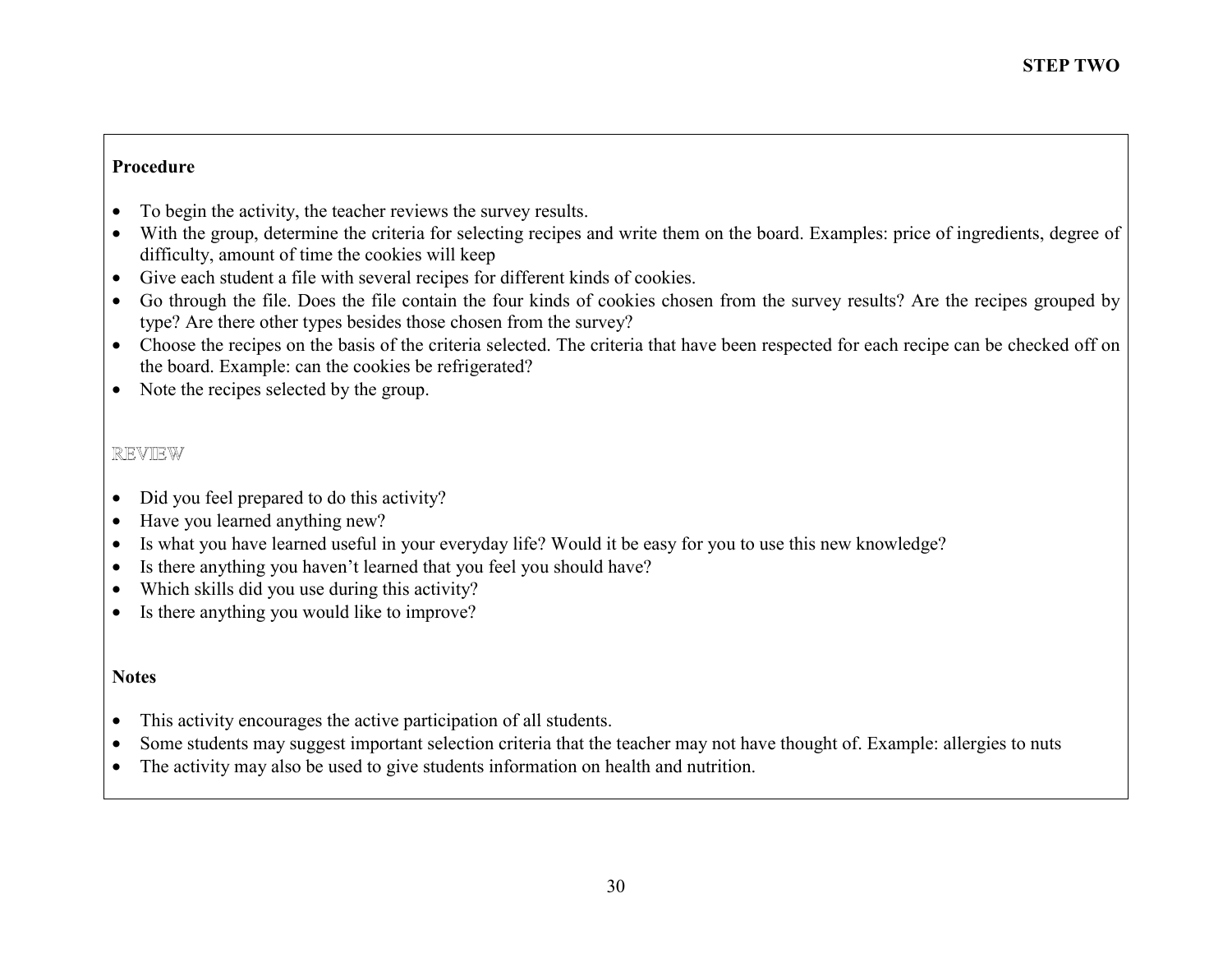# **CREATING AND MANAGING A SMALL BUSINESS**

# **ACTIVITY: PREPARING THE LIST OF INGREDIENTS REQUIRED BY THE COOKING AND ACCOUNTING TEAMS**

| <b>SKILLS</b>                                                       | <b>OBJECTIVES</b>                                        |
|---------------------------------------------------------------------|----------------------------------------------------------|
| 1. To be able to read recipes, select ingredients and calculate the | R. 2.6 To develop an advanced sight vocabulary.          |
| exact quantities required.                                          | R. 2.7 To meet basic reading requirements.               |
|                                                                     | W. 2.15 To spell words used in social and work settings. |
| <b>Functional Objectives:</b>                                       | A. 1.32 To read sums of money.                           |
| • To learn how to work in a team.                                   | A. 1.34 To compare sums of money.                        |
| • To learn how to be organized.                                     | A. 1.46 To become familiar with the calculator.          |
|                                                                     | A. 1.47 To add and subtract using a calculator           |
|                                                                     | A. 1.53 To multiply and divide using a calculator.       |
|                                                                     |                                                          |

# **Learning Situation**

In order to estimate production costs and plan purchases, a list of ingredients must first be prepared.

#### **Materials**

• A photocopy for each student of the selected recipes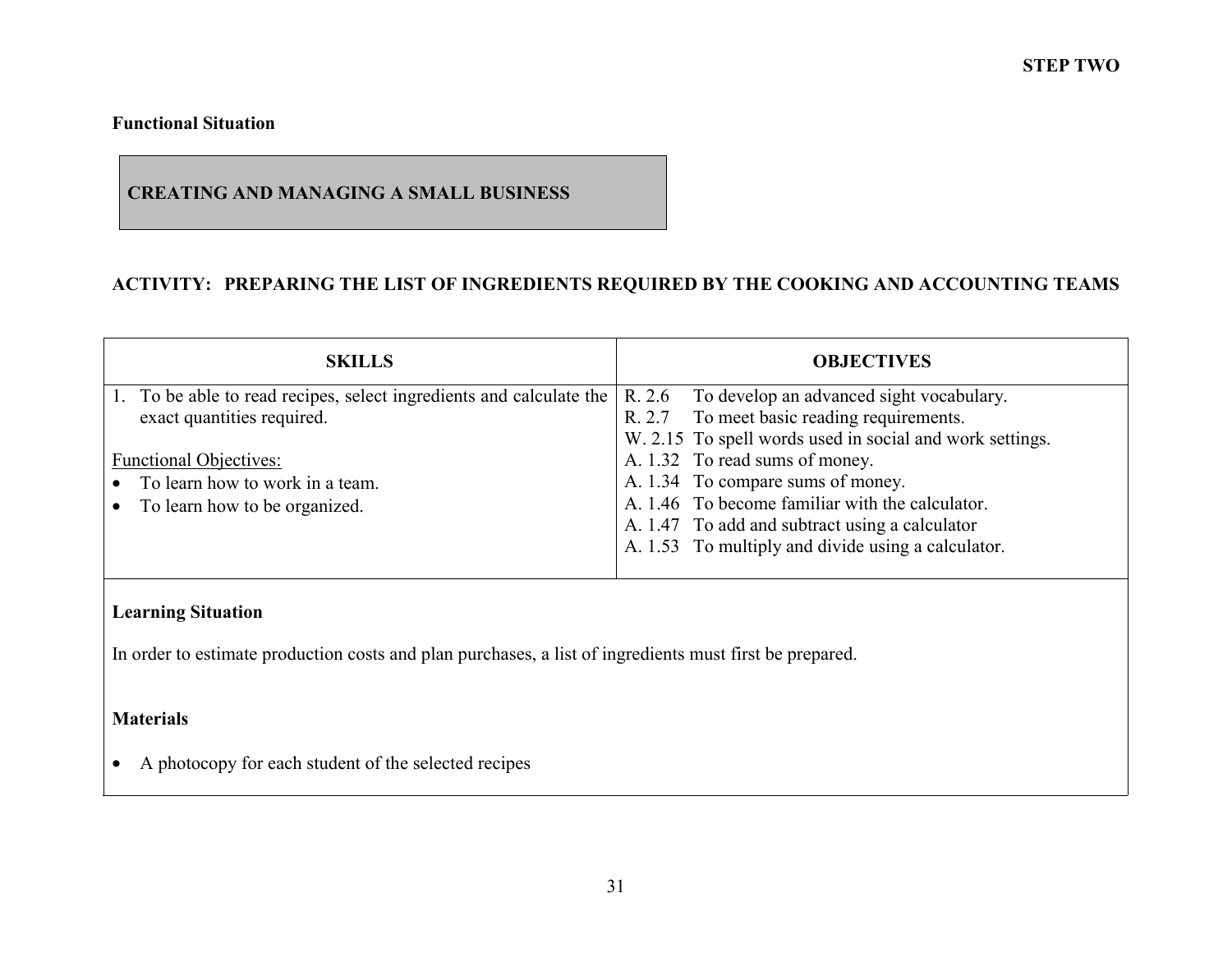- •Read the selected recipes.
- •In teams of two, prepare the list of ingredients for each recipe.
- •Calculate the quantities to be produced for each recipe, according to the sales forecasts (multiply the quantities in the recipes).
- •Prepare a thorough list of ingredients for the accounting team.
- •Using a calculator, calculate the quantities required for each ingredient.
- •Calculate approximately how many cookies will be made.
- •Calculate the approximate cost of making the product, using grocery store circulars.
- $\bullet$ Estimate the price at which the product will be sold.

# REVIEW

- •Did you feel prepared to do this activity?
- •Have you learned anything new?
- •Is what you have learned useful in your everyday life? Would it be easy for you to use this new knowledge?
- •Is there anything you haven't learned that you feel you should have?
- •Which skills did you use?
- $\bullet$ Are there any skills you would like to improve? How could you do so?

- •This activity is divided into several stages.
- •The students participate actively, and working in teams of two encourages them to help each other.
- $\bullet$  Once the production costs have been estimated, the coordinator and accounting team will meet with the administration to obtain a cash advance.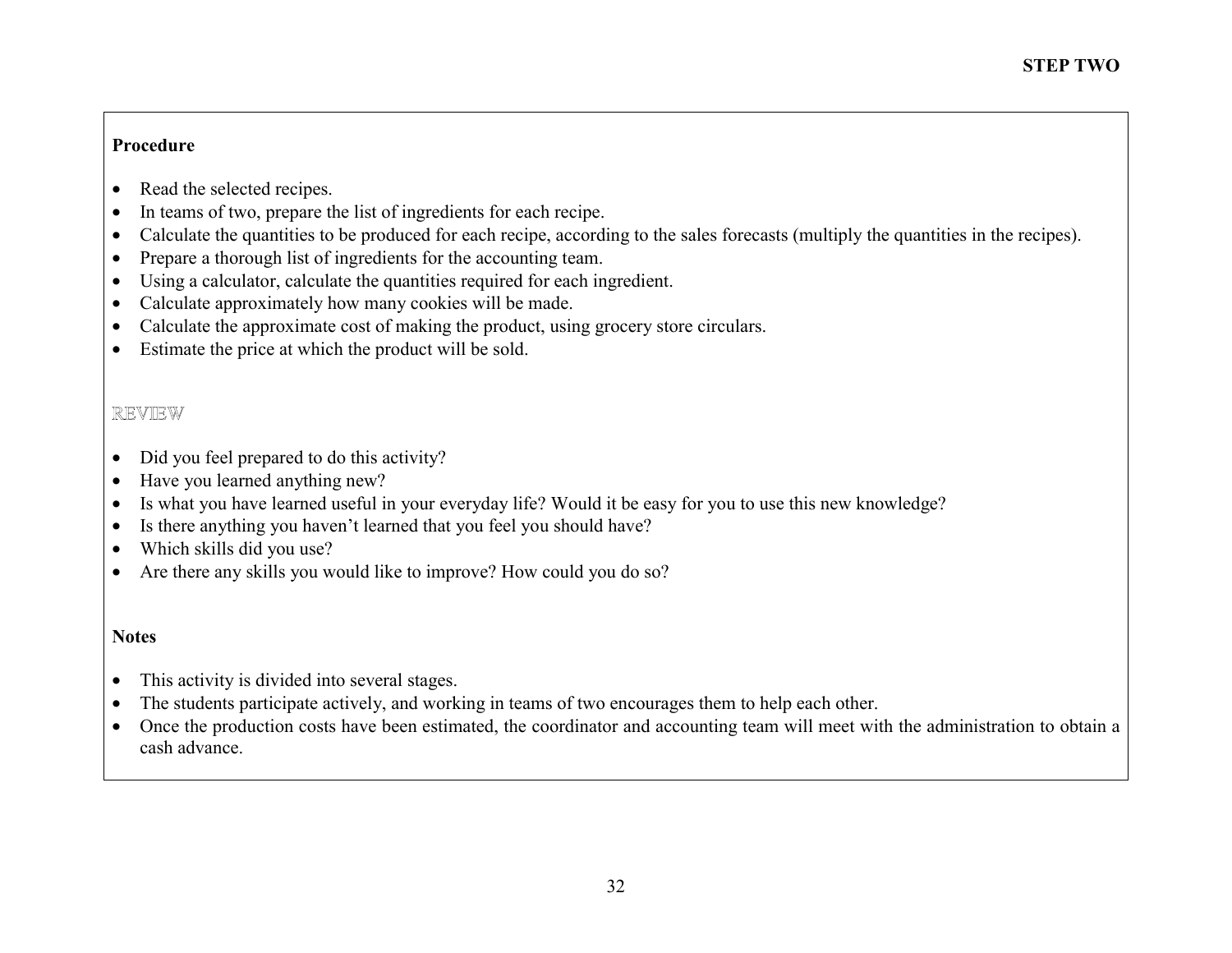# **CREATING AND MANAGING A SMALL BUSINESS**

# **ACTIVITY: CHOOSING AND BUYING INGREDIENTS**

| <b>SKILLS</b>                                                      | <b>OBJECTIVES</b>                                  |
|--------------------------------------------------------------------|----------------------------------------------------|
| 1. To be able to read grocery lists and publicity circulars. To be | To develop an advanced sight vocabulary.<br>R. 2.6 |
| able to choose the best purchases (price/quality ratio).           | R. 2.7 To meet basic reading requirements.         |
|                                                                    | A. 1.31 To count sums of money.                    |
| <b>Functional Objectives:</b>                                      | A. 1.34 To compare sums of money.                  |
| • To be able to make choices.                                      | A. 1.46 To become familiar with the calculator.    |
| $\bullet$ To make decisions as a team.                             | A. 1.47 To add and subtract using a calculator.    |
| To take risks.                                                     |                                                    |
| To have confidence in themselves.                                  |                                                    |
|                                                                    |                                                    |

# **Learning Situation**

The members of the purchasing team will determine the most economical and practical way of buying the ingredients. They will then make the purchases. They will first have participated in workshops on counting money.

#### **Materials**

- A list of ingredients submitted by the cooking team
- $\bullet$ Local grocery store circulars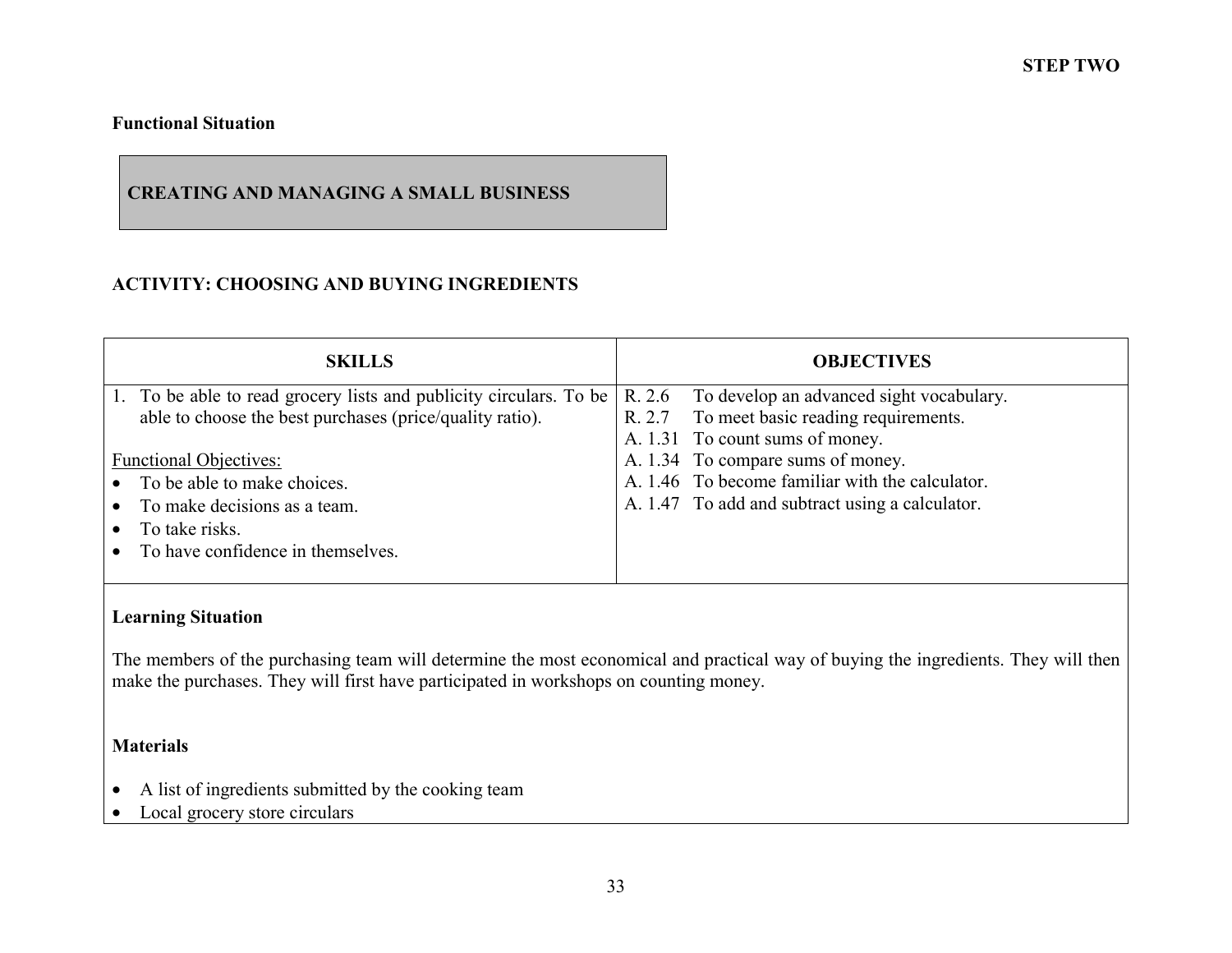- •In teams and using a calculator, the students will compare the prices of ingredients in the circulars.
- •As a group, determine where and when the purchases will be made.
- •Prepare a list of purchases to be made for each store.
- •Form teams.
- •Using a calculator, do approximate calculations of the funds required for each team.
- •The person in charge of accounting will distribute the cash required and will ask for a signed receipt.
- •Each team will purchase all the ingredients on their list, making sure to keep the bills.
- •When they return from the shopping expedition, each team will check the bills and the remaining cash with the accounting team.
- $\bullet$ The teams will verify whether all the products have been bought and will put the products away.

# REVIEW

- $\bullet$ Did you feel prepared to do this activity?
- •Have you learned anything new?
- •Is what you have learned useful in your everyday life? Would it be easy for you to use this new knowledge?
- •Is there anything you haven't learned that you feel you should have?
- $\bullet$ Which skills did you use?
- •How did you feel when making the purchases? Afterwards?
- •What did you find easy? Difficult?
- $\bullet$ What did you find helped you? What hindered you?
- $\bullet$ Is there anything you would like to improve?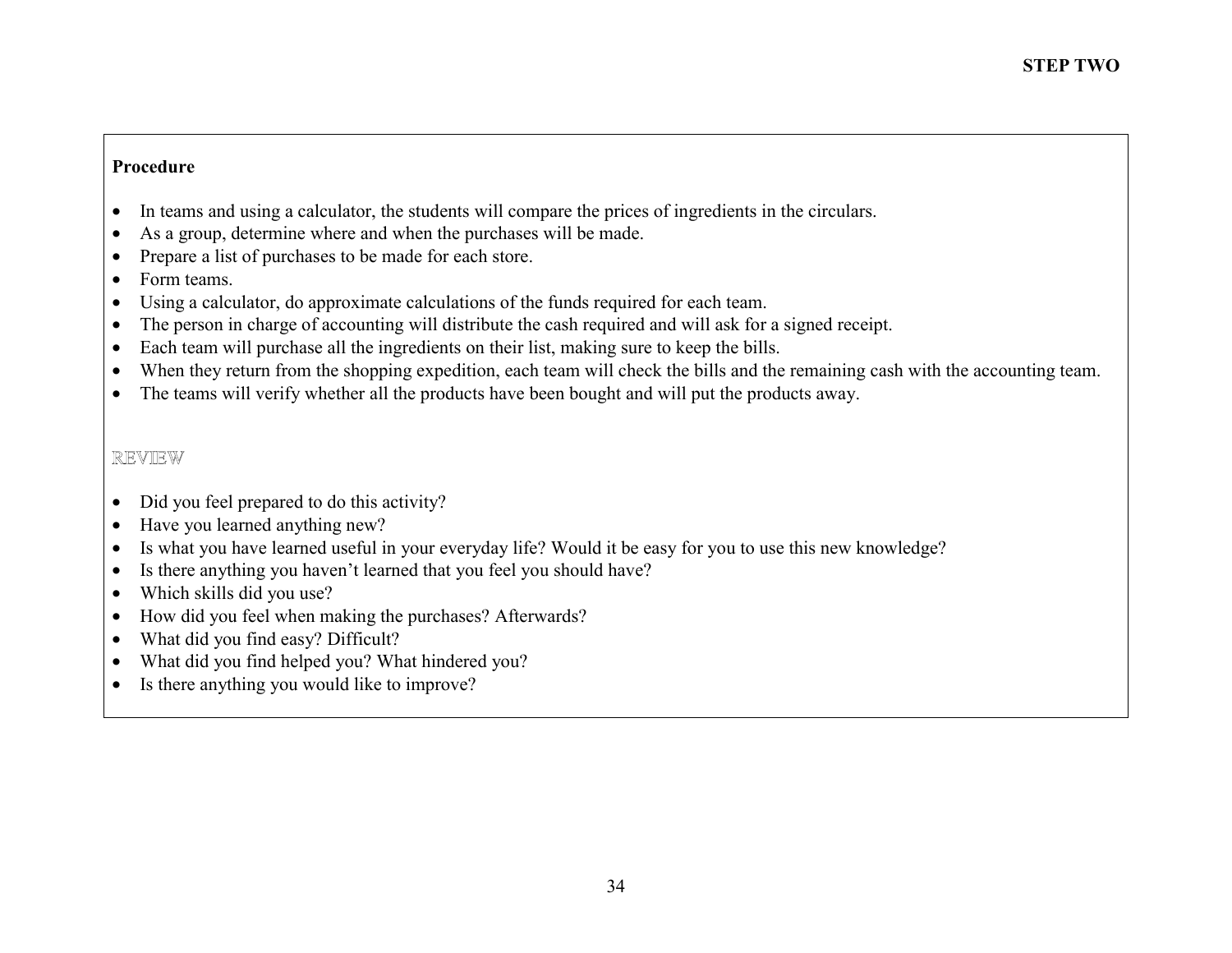- $\bullet$ This activity takes place after several workshops on calculating amounts of money and counting money.
- $\bullet$  Transportation should be taken into account when forming small purchasing teams. Also, the more skillful students should be paired with the less skillful students.
- $\bullet$ The more skillful students should be advised not to make the purchases for their partners.
- $\bullet$ The students should be encouraged to take risks and to review what they have experienced.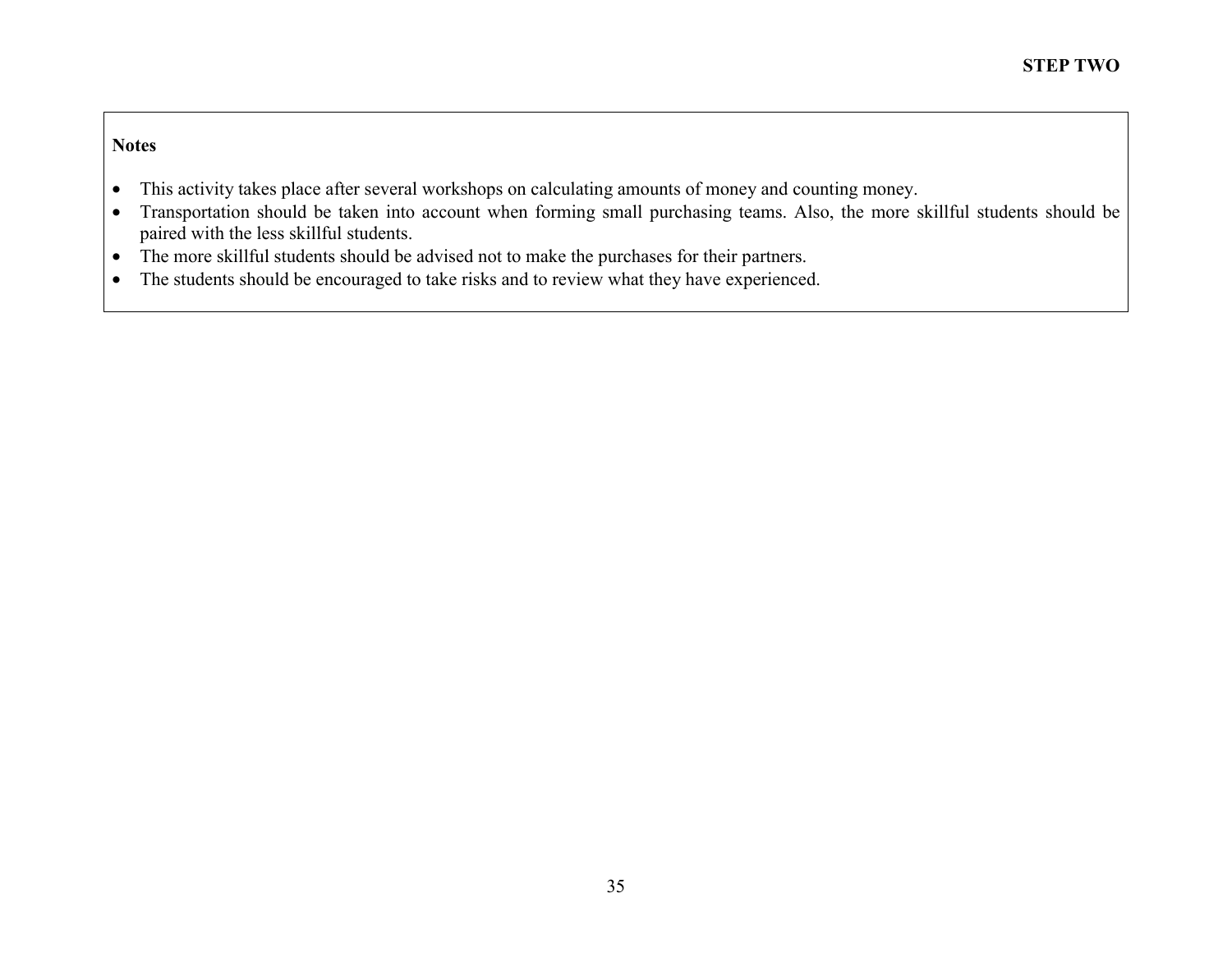# **CREATING AND MANAGING A SMALL BUSINESS**

# **ACTIVITY: MAKING THE PRODUCT (the Cooking Team)**

| <b>SKILLS</b>                                                    | <b>OBJECTIVES</b>                                       |
|------------------------------------------------------------------|---------------------------------------------------------|
| 1. To be able to read recipes and understand the different units | R. 2.6<br>To develop an advanced sight vocabulary.      |
| of volume.                                                       | To meet basic reading requirements.<br>R. 2.7           |
|                                                                  | A. 2.19 To be familiar with the symbols and vocabulary  |
| <b>Functional Objectives:</b>                                    | associated with metric units of liquid volume.          |
| • To observe the rules of hygiene.                               | A. 2.21 To use instruments for measuring liquid volume. |
| To be organized.                                                 |                                                         |
| To take risks.                                                   |                                                         |
| To control their stress.                                         |                                                         |
| To make decisions with others.                                   |                                                         |
| To work in a team.                                               |                                                         |
| To be persevering.                                               |                                                         |
| To be responsible.                                               |                                                         |
|                                                                  |                                                         |

# **Learning Situation**

In this case, 800 cookies were made. In the classroom, students learned the rules of hygiene. Teams of two were formed and a leader coordinated the work.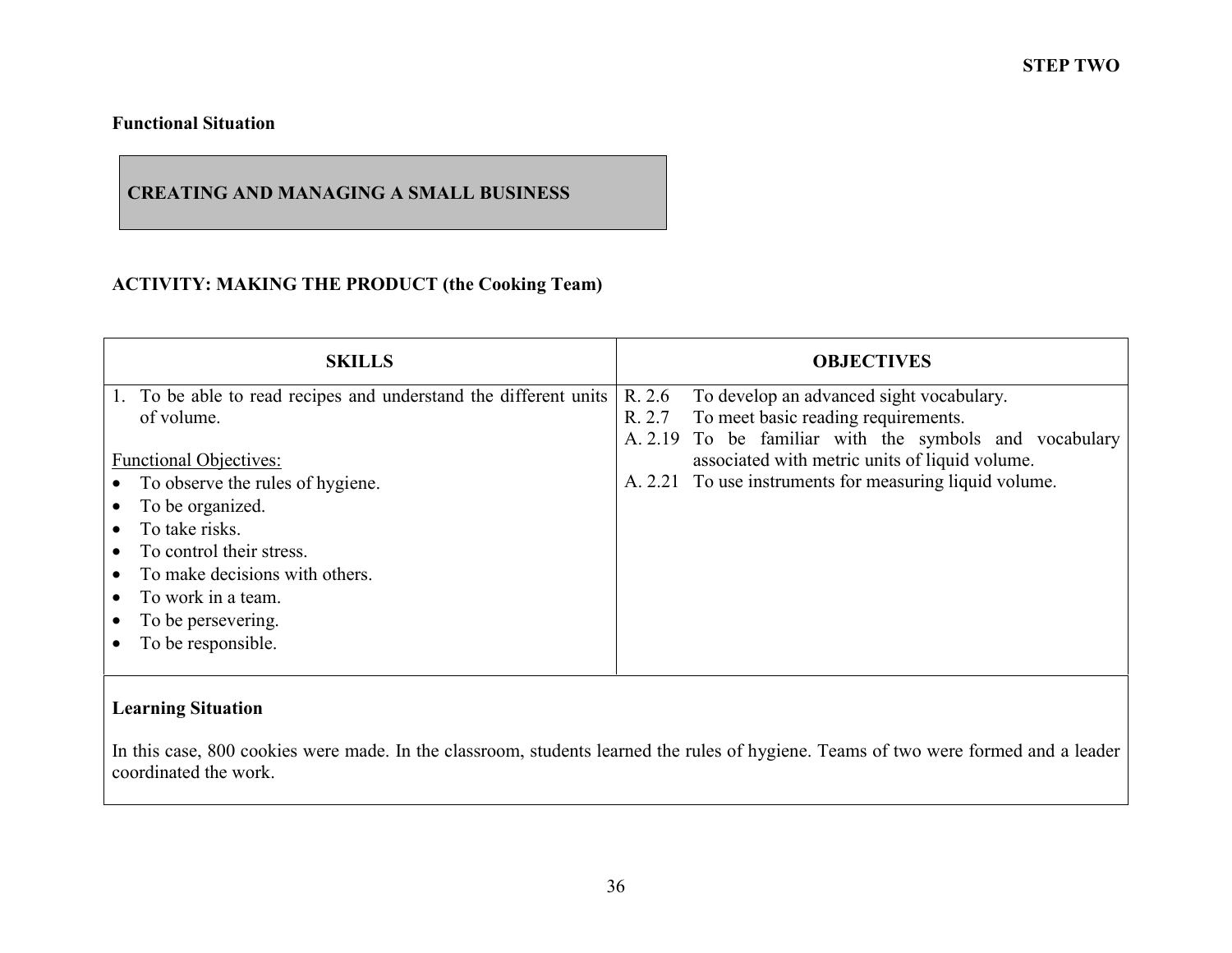#### **Materials**

- •A photocopy of the recipes for each team
- The required utensils

#### **Procedure**

- $\bullet$ Begin the activity by asking the leader to verify if all the students have washed their hands and are wearing hairnets.
- •Make sure that the dishes are washed and the work area is clean.
- •Read the recipes and calculate quantities.
- •Make rolls of dough and wrap them correctly before refrigerating.
- •Wash the utensils as they are used and make sure that the work area is always clean.
- $\bullet$ Once the all the dough has been prepared and refrigerated, clean the area.
- $\bullet$ On the day that the cookies are baked, shape the cookies, determine the cooking time and bake them.
- Decorate and individually wrap the cookies.

# REVIEW

- $\bullet$ Did you feel prepared to do this activity?
- $\bullet$ Is what you have learned useful in your everyday life? Would it be easy for you to use this new knowledge?
- •Is there anything you haven't learned that you feel you should have?
- Have you learned anything new in this activity?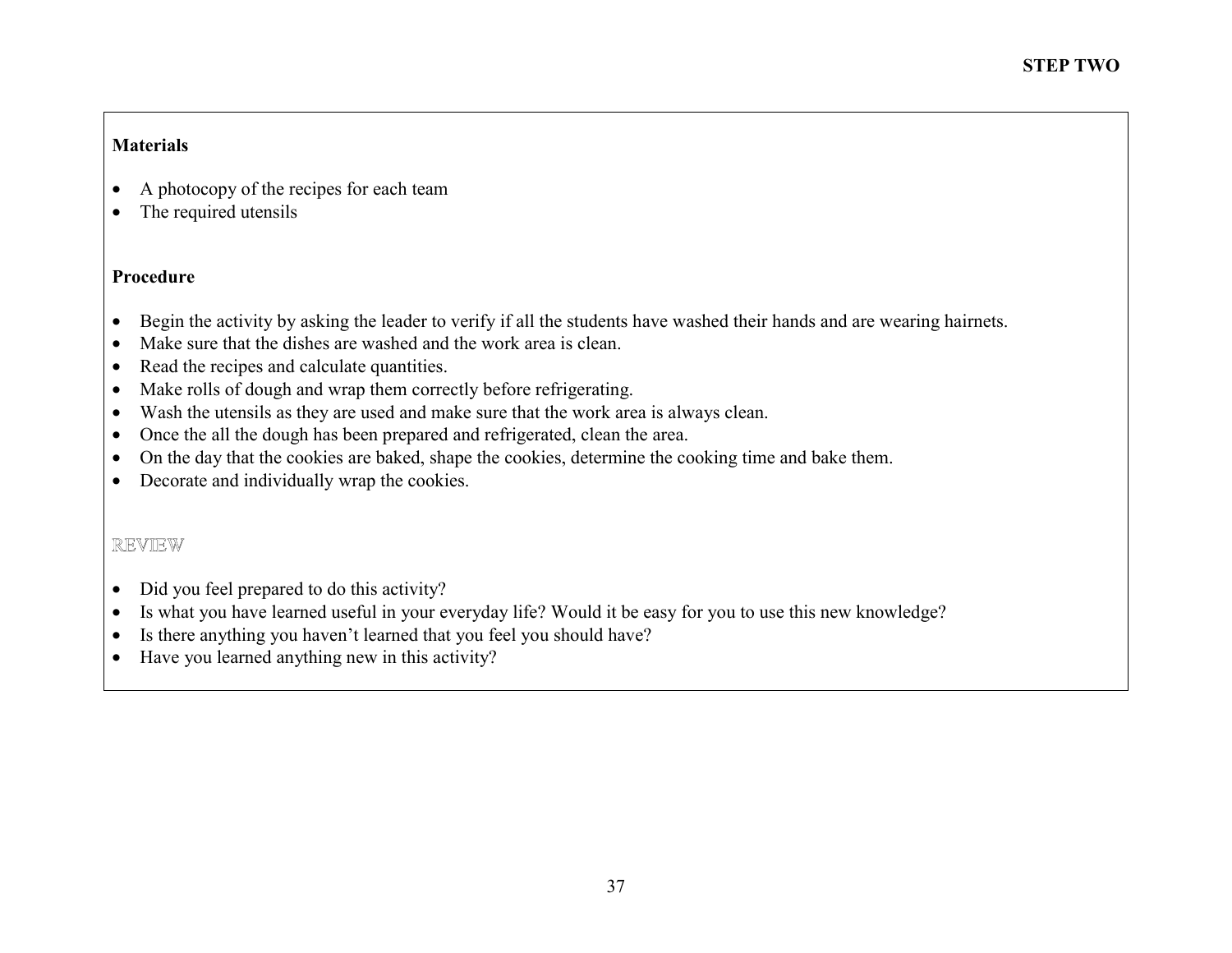- $\bullet$ The students may have to come in early or stay late on the day that the cookies are baked.
- $\bullet$  This activity is a good opportunity for students to work in a team and to develop initiative. This activity gives rise to many emotions (e.g. worry, pride).
- While the cooking team works in the kitchen, the publicity team decorates the sales counter, and those responsible for accounting and the cash boxes prepare the cash boxes and practise making change. The teacher must be available for this activity.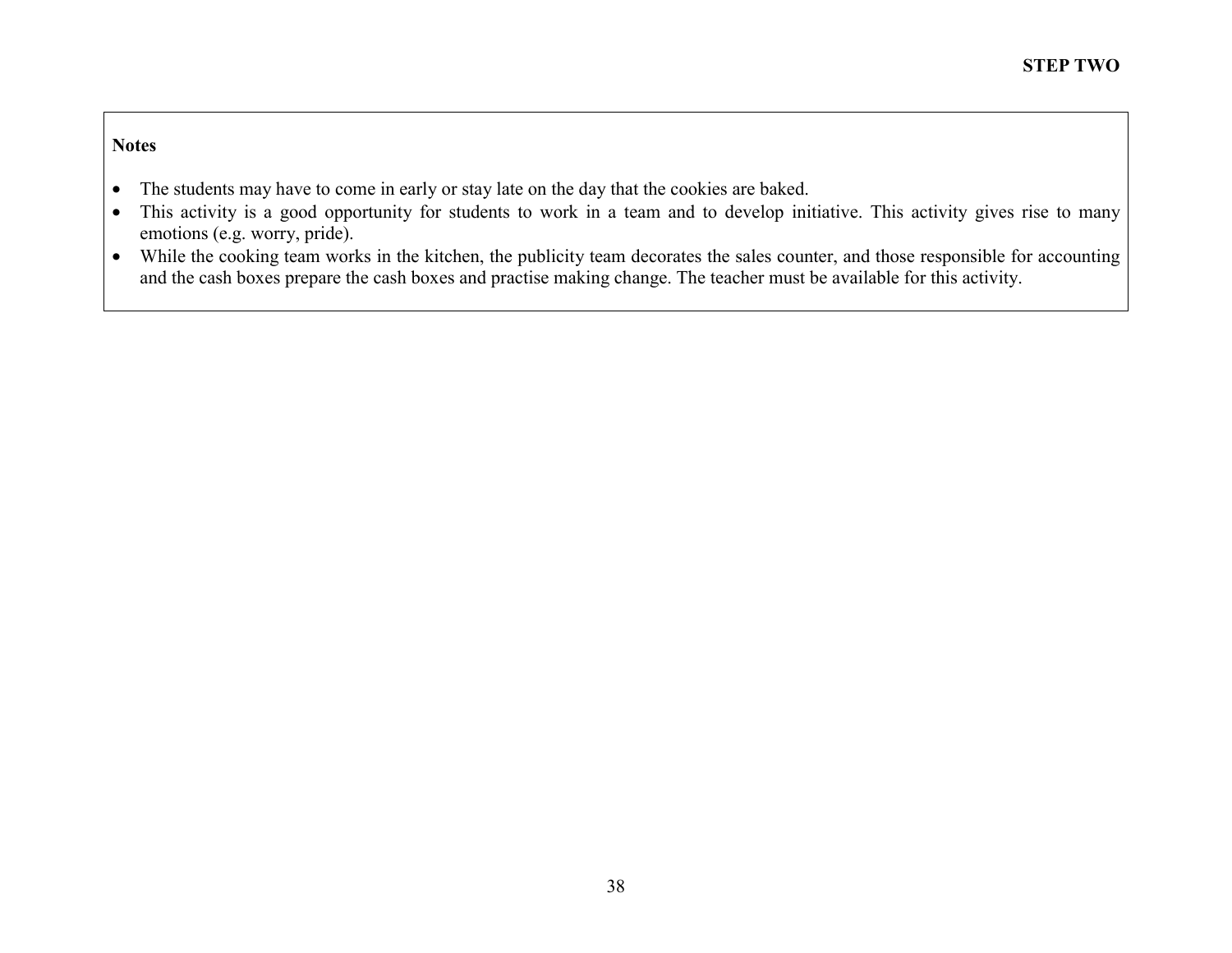# **CREATING AND MANAGING A SMALL BUSINESS**

# **ACTIVITY: PLANNING THE SALE OF THE PRODUCT**

| <b>SKILLS</b>                                                                                                                                                                                                                                                                                                                                                                            | <b>OBJECTIVES</b>                                                                                                                                                                                                                                                                                                                                                                                                                                 |
|------------------------------------------------------------------------------------------------------------------------------------------------------------------------------------------------------------------------------------------------------------------------------------------------------------------------------------------------------------------------------------------|---------------------------------------------------------------------------------------------------------------------------------------------------------------------------------------------------------------------------------------------------------------------------------------------------------------------------------------------------------------------------------------------------------------------------------------------------|
| 1. To be able to assess a situation in order to plan an activity.<br><b>Functional Objectives:</b><br>• To respect schedules.<br>To set objectives.<br>$\bullet$ To work in a team.<br>• To give their opinion.<br>• To listen to others' opinions.<br>• To be able to make choices.<br>• To make decisions with others.<br>To be willing to go along with the decision of the majority. | L.S. 2.1 To listen to others in order to take part in a discussion.<br>L.S. 2.2 To speak loudly enough to be heard.<br>L.S. 2.5 To recall specific information heard.<br>L.S. 2.6 To interpret directions and messages accurately.<br>L.S. 2.7 To listen to and correctly interpret a short sequence of<br>instructions.<br>L.S. 2.8 To ask questions and make requests.<br>R. 2.26 To use calendars.<br>R. 2.36 To use schedules and timetables. |

# **Learning Situation**

The day of the sale is approaching. It is important to assess what needs to be done before that day. The group must make decisions and distribute the work.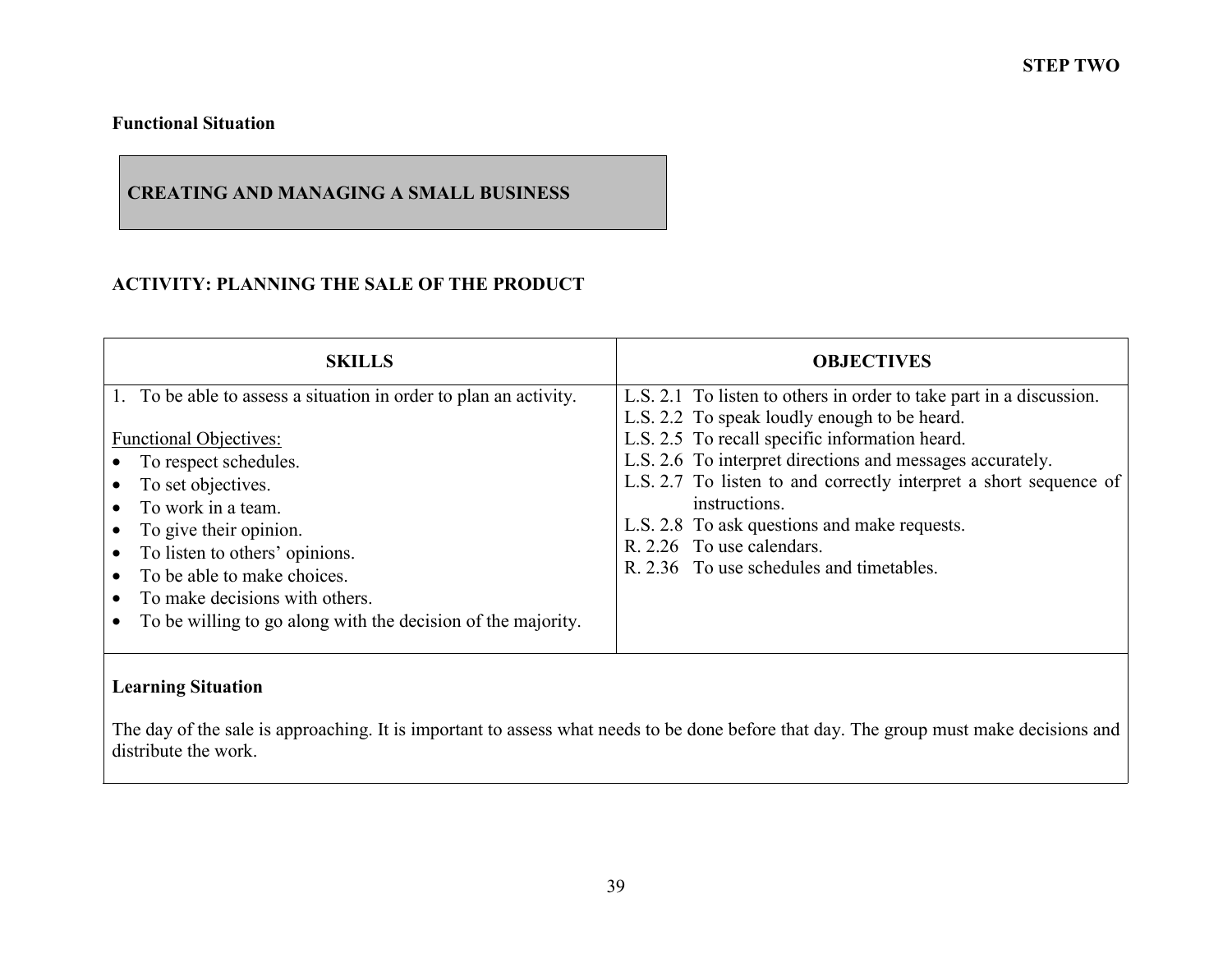#### **Materials**

• None

#### **Procedure**

- $\bullet$ Begin the activity with a verbal progress report from each team.
- $\bullet$ Discuss what remains to be done (e.g. expenses, decorations, advertising) and write the items on the board.
- Lead the discussion using the following questions:
	- Are we sure that our future clients know about the sale?
	- Do we need more advertising?
	- What kind?
	- What selling points could influence buyers?
- Distribute the tasks among the different teams. The team leaders coordinate the work.

#### REVIEW

- $\bullet$ Did you feel prepared to do this activity?
- $\bullet$ Is what you have learned useful in your everyday life? Would it be easy for you to use this new knowledge?
- $\bullet$ Is there anything you haven't learned that you feel you should have?
- $\bullet$ Have you learned anything new?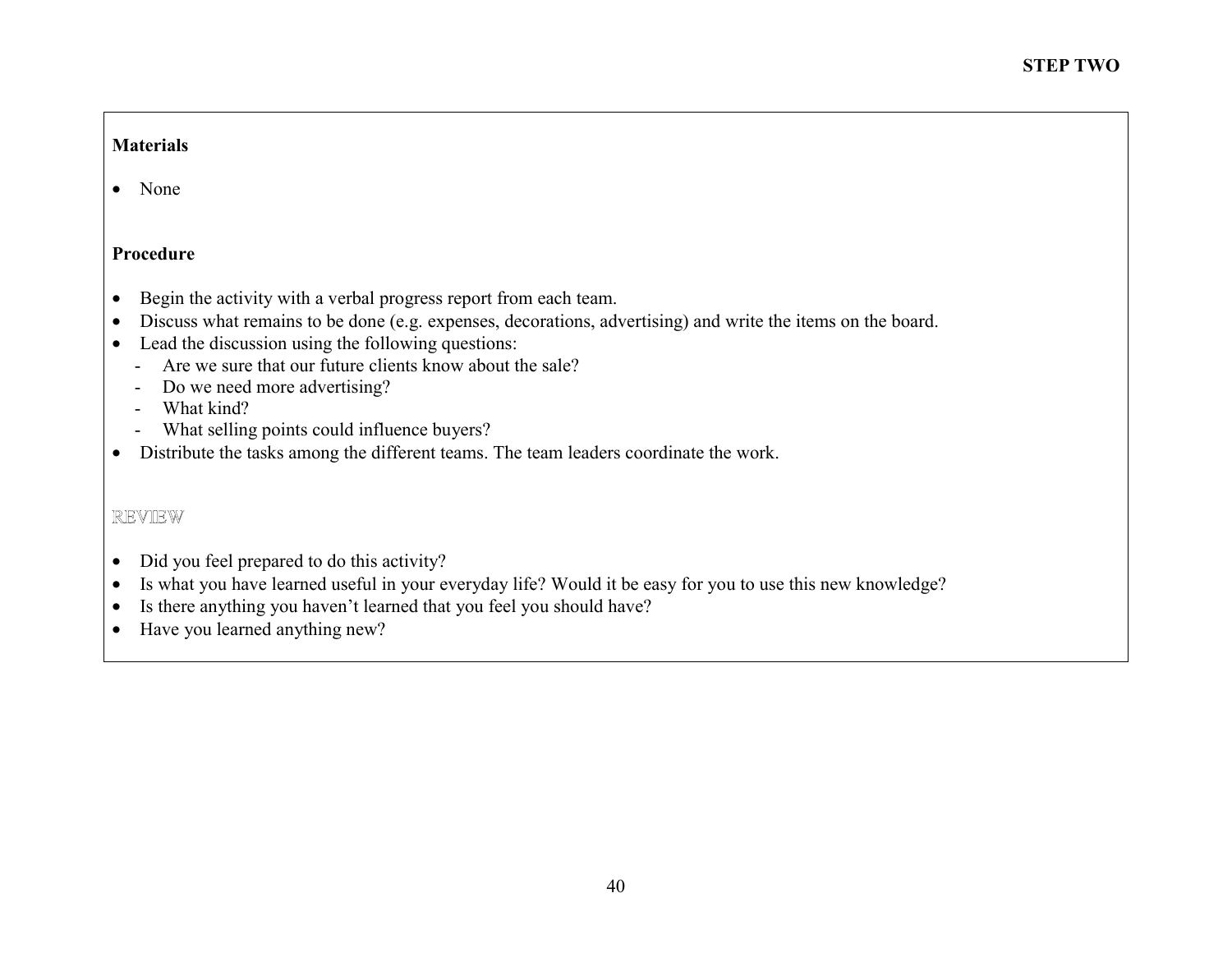- $\bullet$  To determine what remains to be done, the teacher will ask some general questions regarding each task so that the students find the answers themselves. Examples: Is there anything left to do in terms of the cash boxes? Are the products ready for sale?
- $\bullet$  Students are very motivated during this activity, but they are also very tense. They need reassurance. This can be an opportunity to emphasize how being well prepared reduces stress.
- Allow the team leaders to coordinate the work of their respective groups. This is an opportunity to observe each student's initiative and ability to work in a team.
- $\bullet$ The teacher should expect a lot of bustle.
- $\bullet$ In this case, the students decided to use the intercom for announcements and used a short text prepared by the publicity team.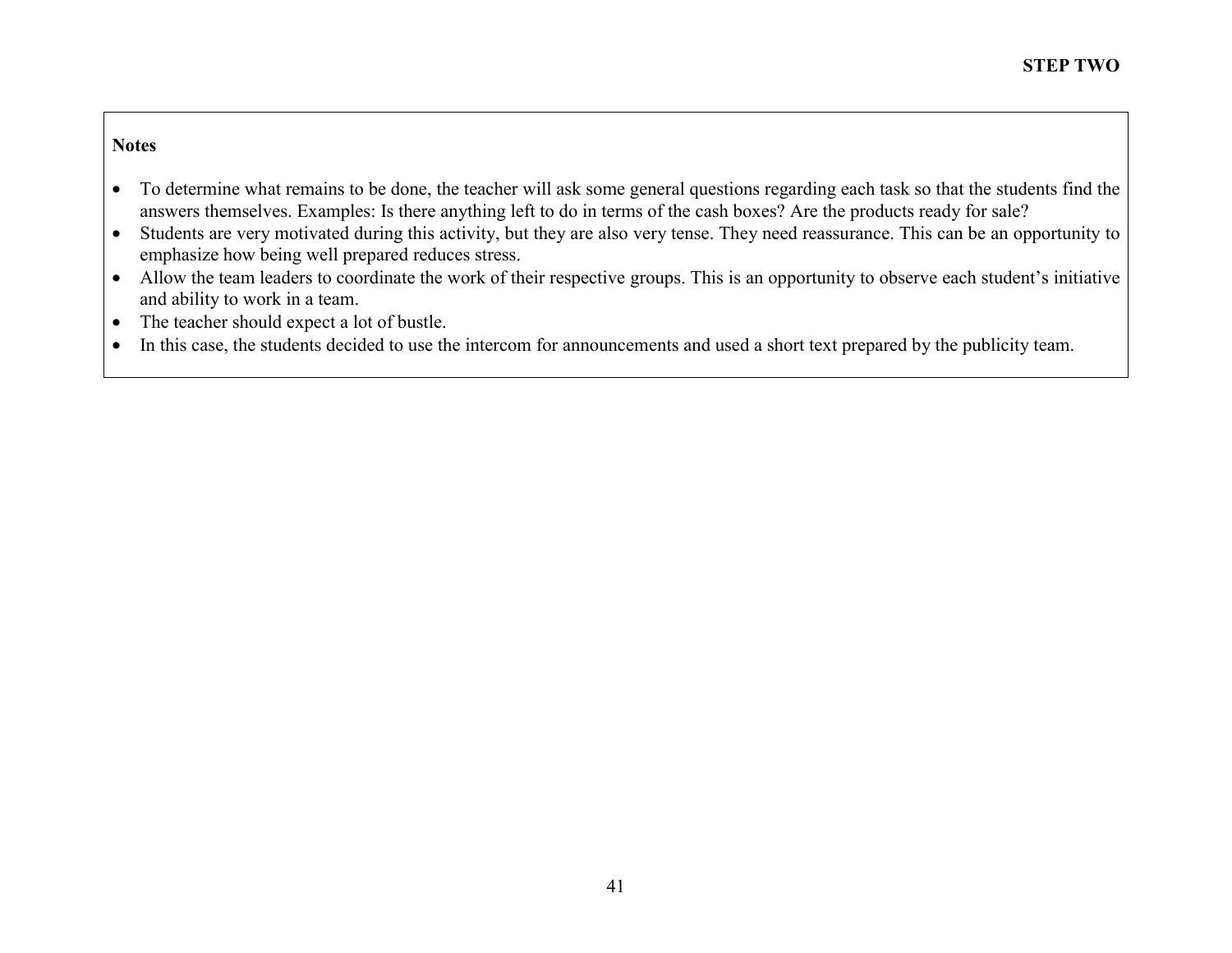# **CREATING AND MANAGING A SMALL BUSINESS**

# **ACTIVITY: SETTING UP AND DECORATING A SALES COUNTER**

| <b>SKILLS</b>                                                       | <b>OBJECTIVES</b>                                                   |  |
|---------------------------------------------------------------------|---------------------------------------------------------------------|--|
| 1. To be able to listen and follow instructions. To be able to plan | L.S. 2.1 To listen to others in order to take part in a discussion. |  |
| and carry out different tasks.                                      | L.S. 2.5 To recall specific information heard.                      |  |
|                                                                     | L.S. 2.6 To interpret directions and messages accurately.           |  |
| <b>Functional Objectives:</b>                                       | L.S. 2.7 To listen to and correctly interpret a short sequence of   |  |
| • To be responsible.                                                | instructions.                                                       |  |
| • To be able to work in a team.                                     | L.S. 2.8 To ask questions and make requests.                        |  |
| To make decisions with others.                                      |                                                                     |  |
| • To resolve problems.                                              |                                                                     |  |
| To take initiative.                                                 |                                                                     |  |
|                                                                     |                                                                     |  |

# **Learning Situation**

The sales counter should be set up to serve clients and display products well.

# **Materials**

• Tables, decorations, balloons, tablecloths, posters on which prices are indicated, etc.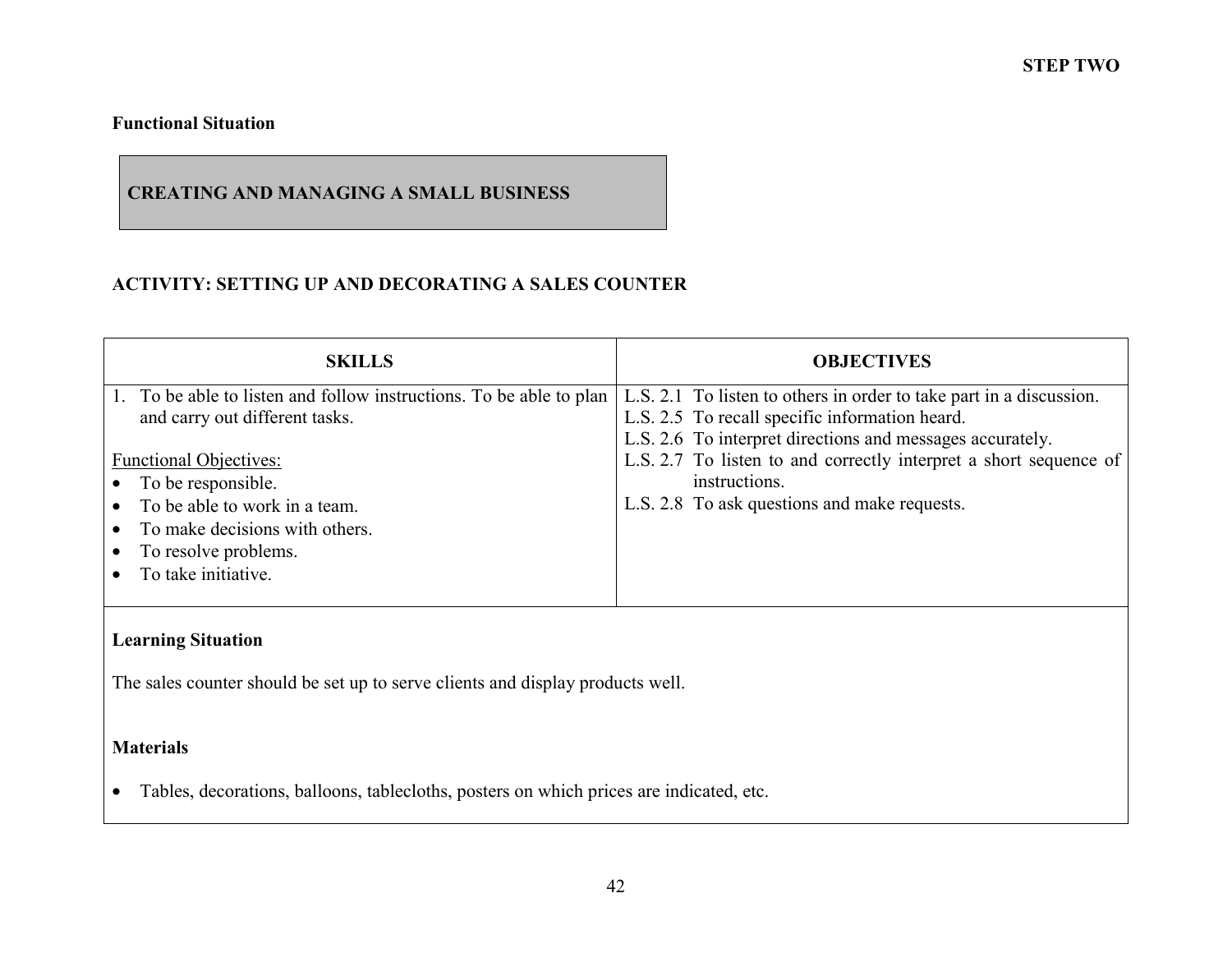- $\bullet$ Lead the discussion on the criteria for setting up a sales counter: it must be practical, attractive, clean and inexpensive.
- •List the materials required. Purchases are made by purchasing team.
- $\bullet$  As a group, distribute the tasks: the students who do not have any other tasks are responsible for setting up and decorating the sales counter.
- •Appoint a student to coordinate the activities.
- $\bullet$ After the sale, clean and put away everything (all students are involved).

# REVIEW

- $\bullet$ Did you feel prepared to do this activity?
- •Is what you have learned useful in your everyday life? Would it be easy for you to use this new knowledge?
- •Is there anything you haven't learned that you feel you should have?
- •Have you learned anything new during this activity?
- $\bullet$ Which skills did you use?

- Plan for a space that allows clients to move around and that is not stressful for the cashiers. Example: the set-up should be such that clients line up in front of the cash boxes.
- $\bullet$ This activity is a good opportunity to observe the students' behaviours.
- $\bullet$  Students are very creative and motivated during this activity. This activity also channels the stress that has been steadily increasing as the day of the sale approaches.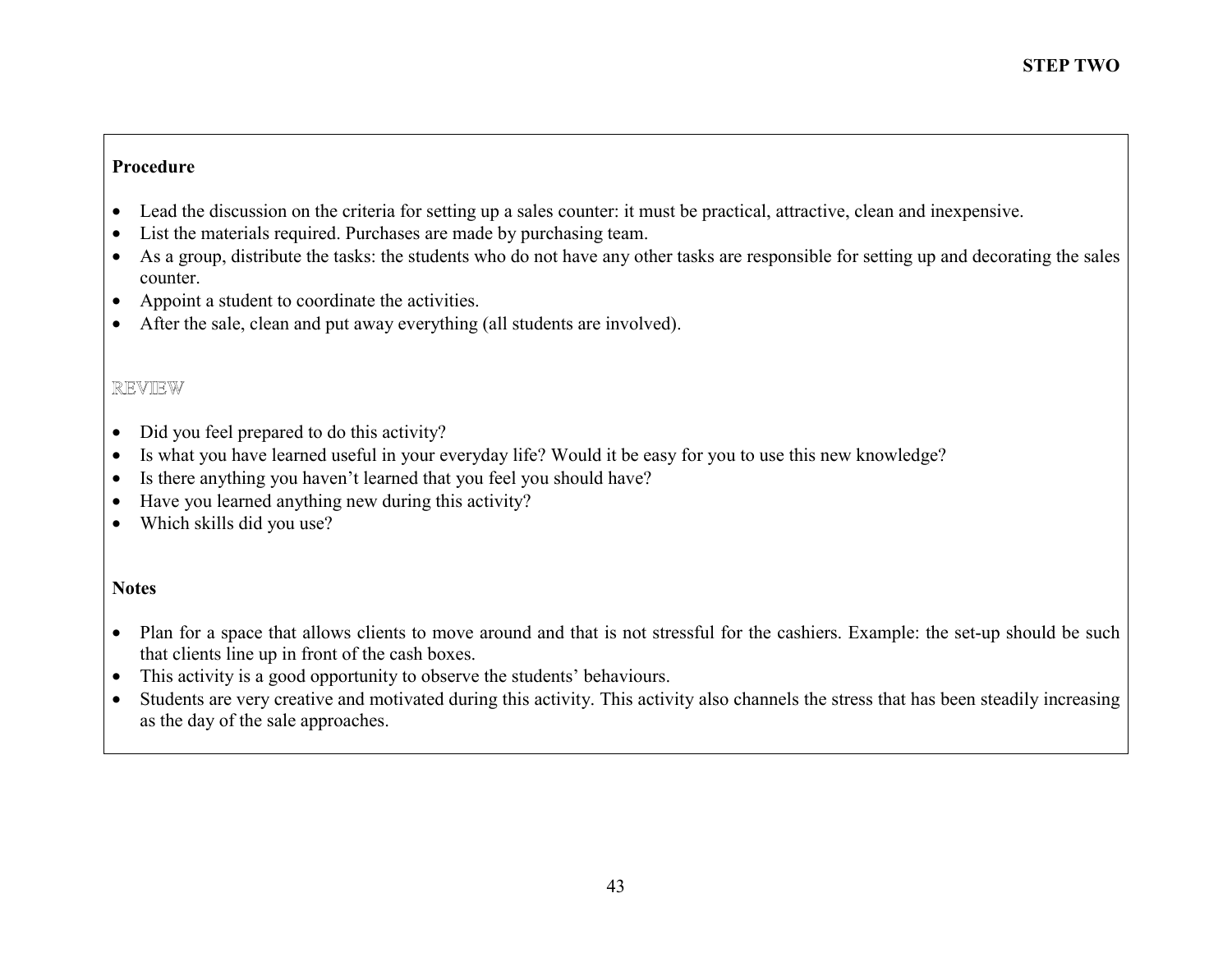# **CREATING AND MANAGING A SMALL BUSINESS**

# **ACTIVITY: SELLING THE PRODUCT (the Accounting Team and Cashiers)**

| <b>SKILLS</b>                                                                                                                                                   | <b>OBJECTIVES</b>                                                                  |
|-----------------------------------------------------------------------------------------------------------------------------------------------------------------|------------------------------------------------------------------------------------|
| 1. To be able to give change correctly and count money.                                                                                                         | A. 1.30 To establish equivalences between different monetary<br>values.            |
| <b>Functional Objectives:</b><br>To deal with people.<br>To develop a sense of responsibility.<br>To control their stress.<br>To have confidence in themselves. | A. 1.31 To count sums of money.<br>A. 1.47 To add and subtract using a calculator. |

# **Learning Situation**

It is important that everything be ready before the sale so that the risk of errors and the stress may be reduced as much as possible.

#### **Materials**

- Cash boxes for the money
- $\bullet$ A form for each cashier indicating the various coins and bills
- $\bullet$ A calculator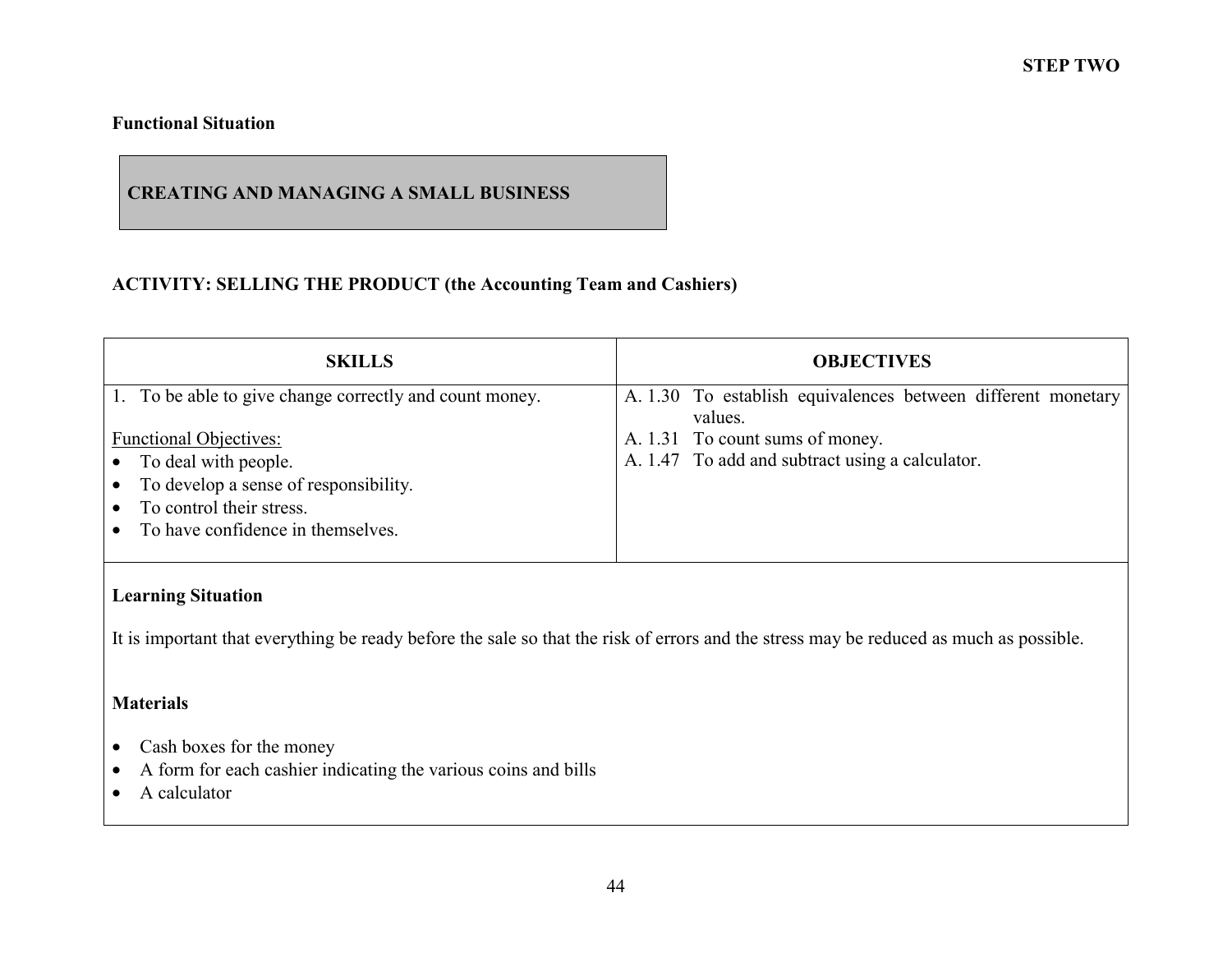- $\bullet$ As a group, decide on the amount of money (coins and bills) to be put in each cash box.
- •The student in charge of accounting will go to the bank to get the money required.
- The student in charge of accounting gives the money to each cashier. The cashier indicates on the form the number of coins and bills received and signs it.
- The student in charge of accounting keeps the forms, which will be used for accounting purposes after the sale.
- •Do role plays to practise counting money.
- After the sale, the student in charge of accounting counts the money in each cash box with the cashier and writes the amounts on the cashier's form.

# REVIEW

- Did you feel prepared to do this activity?
- •Have you learned anything new?
- •Is what you have learned useful in your everyday life? Would it be easy for you to use this new knowledge?
- •Is there anything you haven't learned that you feel you should have?
- •How do you feel?
- •What did you find easy? Difficult? Why?
- $\bullet$ Which skills did you learn?
- $\bullet$ Is there anything you would like to improve?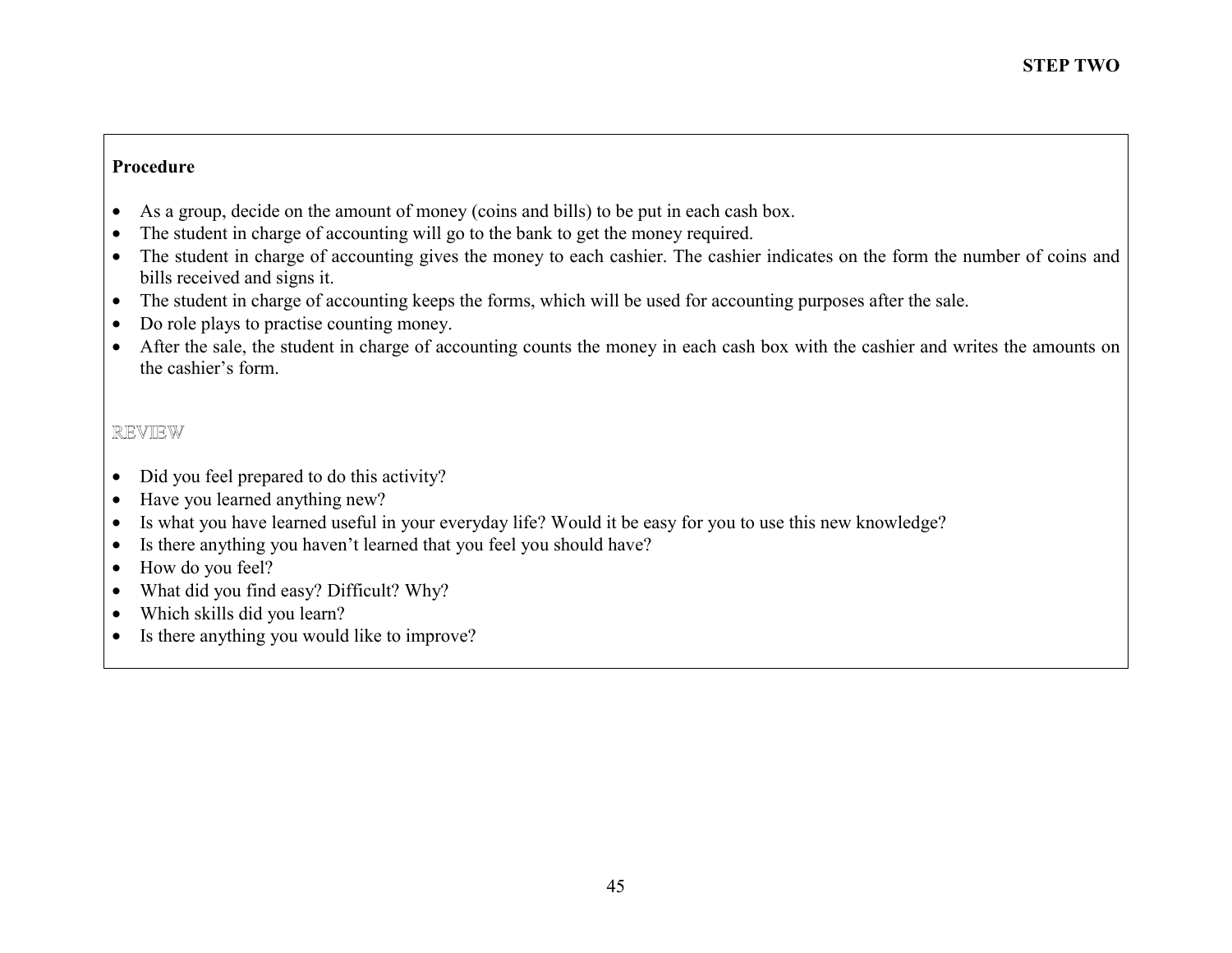- $\bullet$ The cash boxes will be kept by two people. To form the teams of two, put a more skillful student with a less skillful one.
- $\bullet$ Give the student in charge of accounting the task of offering support to the less rapid cashiers, but not of doing their job.
- During the sale, the teacher will supervise the activity from a distance, will make suggestions if necessary and will observe the students' behaviours.
- Other teachers may be asked to encourage their groups to be patient when waiting in line.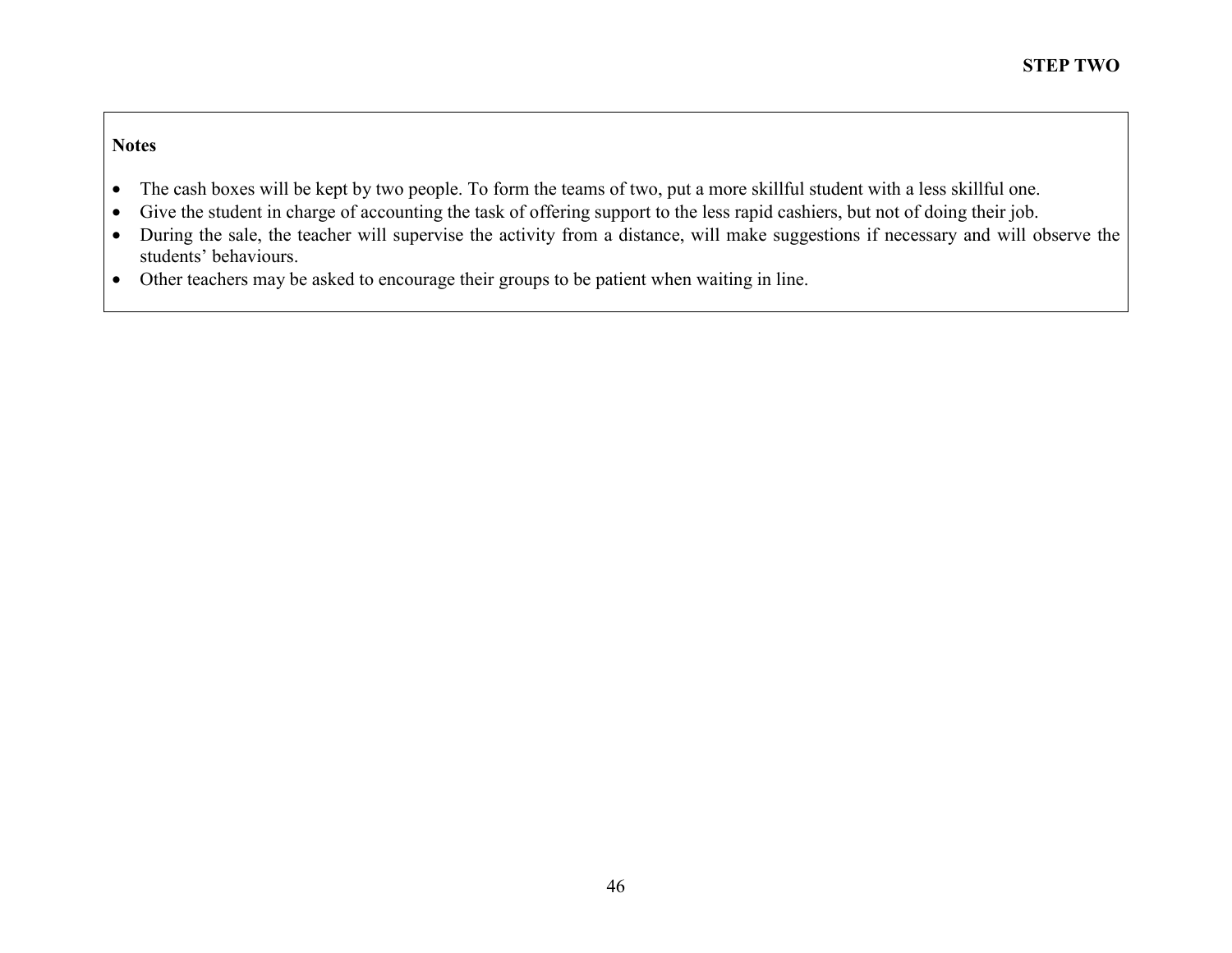# **CREATING AND MANAGING A SMALL BUSINESS**

# **ACTIVITY: CLOSING THE BUSINESS (the Accounting Team)**

| <b>SKILLS</b>                                                                                                                   | <b>OBJECTIVES</b>                               |
|---------------------------------------------------------------------------------------------------------------------------------|-------------------------------------------------|
| To be able to calculate expenses and income in order to record   A. 1.31 To count sums of money.<br>them in the general ledger. | A. 1.47 To add and subtract using a calculator. |
| <b>Functional Objectives:</b><br>To develop a sense of responsibility.<br>$\bullet$<br>To be meticulous.<br>To be organized.    |                                                 |

# **Learning Situation**

The sale is over. The unused ingredients must be disposed of and the books closed so that the business can shut down.

# **Materials**

- A calculator
- Rolling paper for coins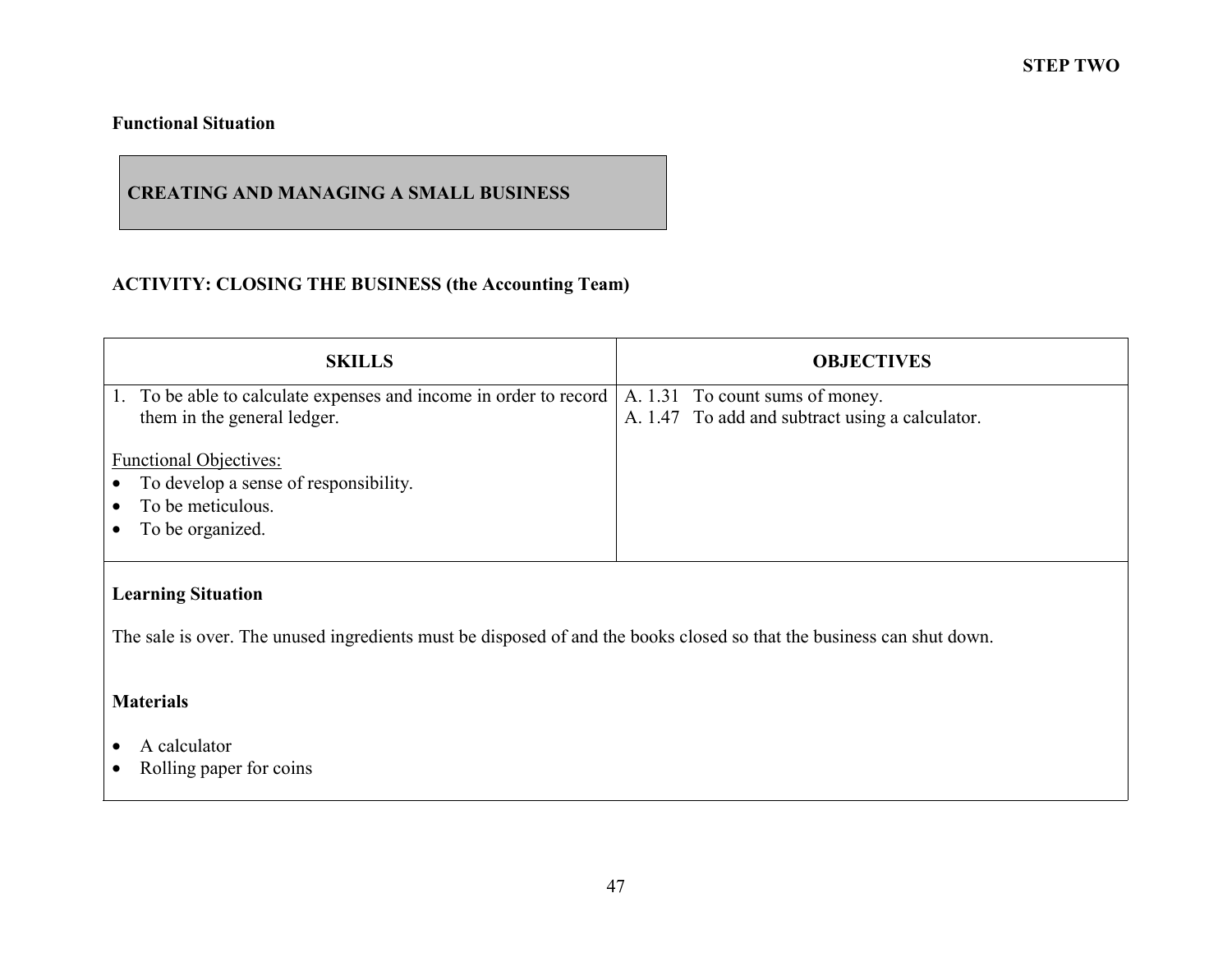- •Begin the discussion as a group in order to decide what should be done with the unused ingredients.
- •The accounting team counts the cash on hand.
- •Subtract the expenses from the income in order to calculate the profit.
- •Record the results in the general ledger.
- •Roll the coins. The student in charge of accounting will go to the bank to exchange the coins for bills.
- $\bullet$ Pay back the cash advance received at the beginning of the project.

# REVIEW

- •Did you feel prepared to do this activity?
- $\bullet$ Is what you have learned useful in your everyday life? Would it be easy for you to use this new knowledge?
- •Is there anything you haven't learned that you feel you should have?
- $\bullet$ Which skills did you use during this activity?
- $\bullet$ Are there any skills you would like to improve? Which ones? How?

- $\bullet$ The teacher supervises this activity.
- $\bullet$  The students may decide at the beginning of the project what they will do with the profits. This could be the subject of a group discussion.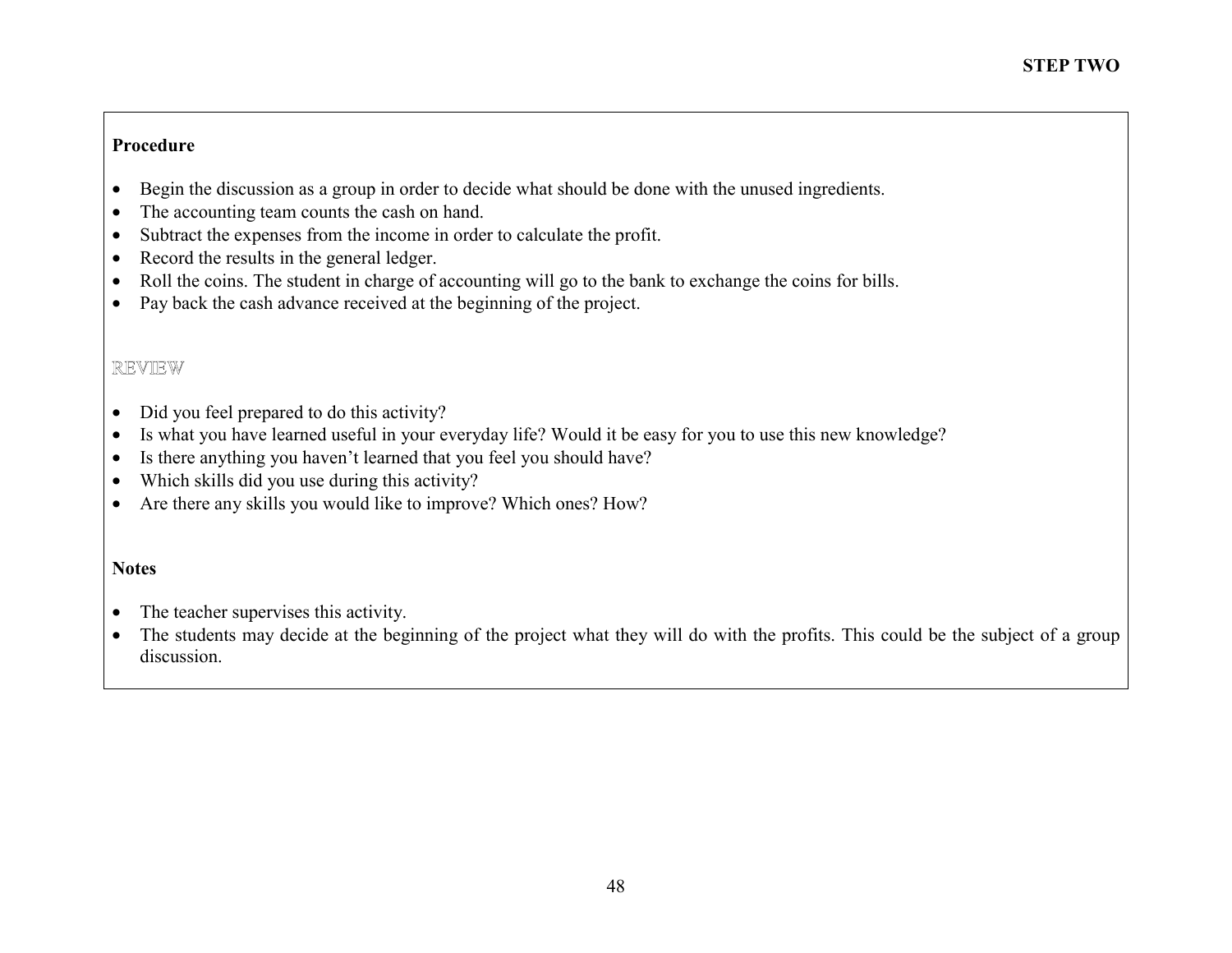# **CREATING AND MANAGING A SMALL BUSINESS**

# **ACTIVITY: THANKING CONTRIBUTORS**

| <b>SKILLS</b>                                                                                                                                                                                                                  | <b>OBJECTIVES</b>                                                                                                                                                                                                                                                                                                                                                                                                                                                                                                                                                                                                                                                                 |
|--------------------------------------------------------------------------------------------------------------------------------------------------------------------------------------------------------------------------------|-----------------------------------------------------------------------------------------------------------------------------------------------------------------------------------------------------------------------------------------------------------------------------------------------------------------------------------------------------------------------------------------------------------------------------------------------------------------------------------------------------------------------------------------------------------------------------------------------------------------------------------------------------------------------------------|
| 1. To be able to write a thank-you letter.<br><b>Functional Objectives:</b><br>To contribute to teamwork.<br>To be creative.<br>To make decisions with others.<br>To be willing to go along with the decision of the majority. | L.S. 2.1 To listen to others in order to take part in a discussion.<br>L.S. 2.5 To recall specific information heard.<br>L.S. 2.6 To interpret directions and messages accurately.<br>L.S. 2.7 To listen to and correctly interpret a short sequence of<br>instructions.<br>L.S. 2.8 To ask questions and make requests.<br>W. 2.5 To form complete sentences.<br>W. 2.15 To spell words used in social and work settings.<br>W. 2.22 To choose words carefully to convey the precise<br>meaning intended.<br>W. 2.27 To know the required format for a letter.<br>W. 2.39 To meet standards for headings, margins, indentations<br>and writing and spelling in all written work. |

#### **Learning Situation**

The business is closing its doors. A number of people have contributed to its success and so deserve to be thanked.

# **Materials**

• None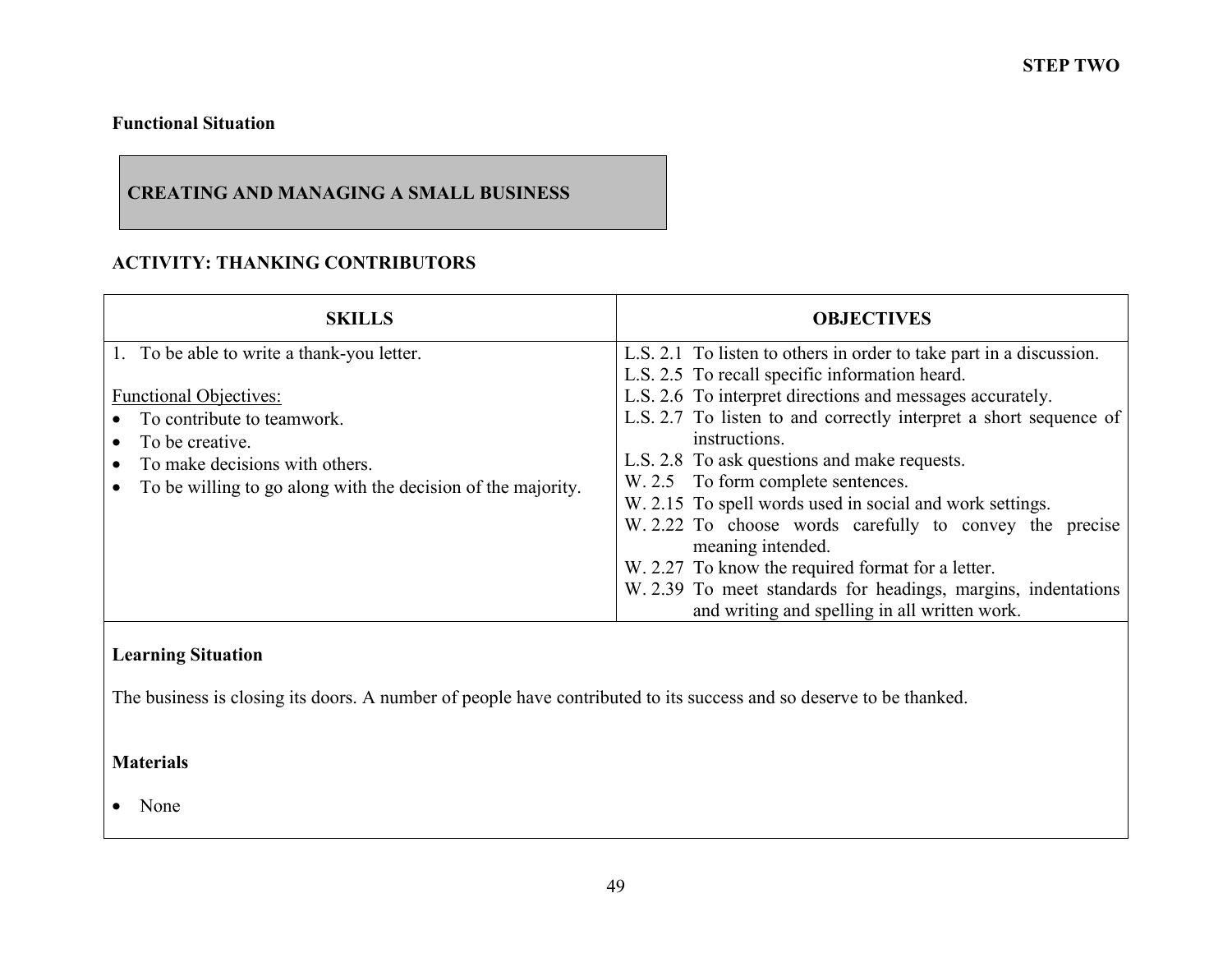- $\bullet$ Several days after the books have been closed, begin a discussion on the work that was done during the project.
- •Emphasize the participation of individuals who were not in the group.
- •Write the names of these individuals on the board.
- •Suggest to the group that a thank-you letter be written to these individuals.
- •Ask the students what could be said in the letter and write the suggestions on the board.
- $\bullet$ Write a sample letter with the students.
- •Ask the students what could be done to personalize the letter.
- $\bullet$ Decide how the letters will be given.
- •Write the letters.
- Distribute the letters.

# REVIEW

- $\bullet$ Did you feel prepared to do this activity?
- •Is what you have learned useful in your everyday life? Would it be easy for you to use this new knowledge?
- •Is there anything you haven't learned that you feel you should have?
- •How do you think the individuals who are thanked will react?
- •What have you learned during this activity?
- $\bullet$ How did you feel after this activity?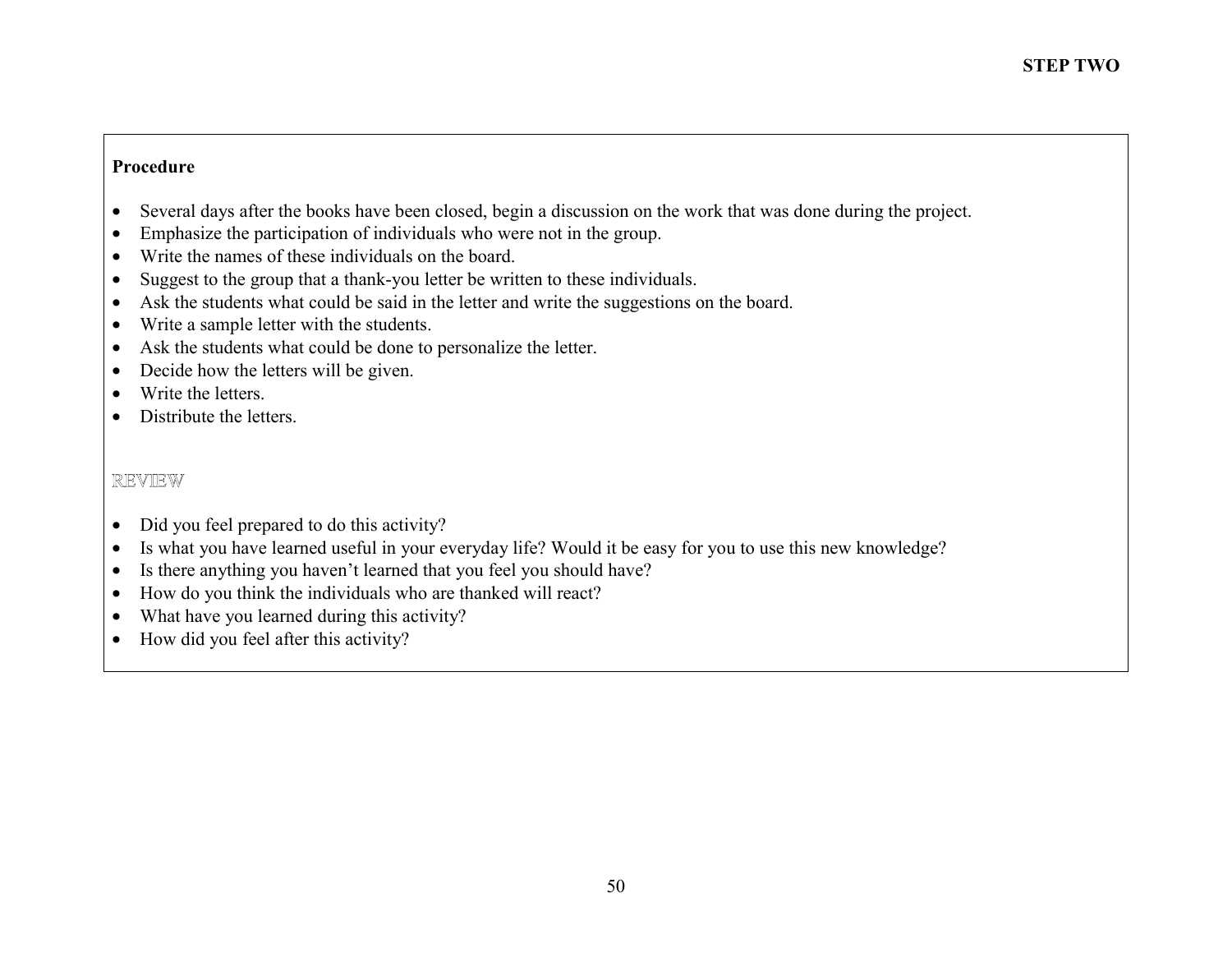# **CREATING AND MANAGING A SMALL BUSINESS**

# **ACTIVITY: EVALUATING THE PROJECT**

| <b>SKILLS</b>                                                                                                                                                                      | <b>OBJECTIVES</b>                                                                                                                                                                                                                                                                                                                                                                                                                                                               |
|------------------------------------------------------------------------------------------------------------------------------------------------------------------------------------|---------------------------------------------------------------------------------------------------------------------------------------------------------------------------------------------------------------------------------------------------------------------------------------------------------------------------------------------------------------------------------------------------------------------------------------------------------------------------------|
| 1. To be able to evaluate activities and express their satisfaction<br>or dissatisfaction.                                                                                         | L.S. 2.1 To listen to others in order to take part in a discussion.<br>L.S. 2.2 To speak loudly enough to be heard.<br>L.S. 2.5 To recall specific information heard.                                                                                                                                                                                                                                                                                                           |
| <b>Functional Objectives:</b><br>• To listen to the opinions of others.<br>To give their opinion.<br>To have confidence in themselves.<br>To be able to take stock of a situation. | L.S. 2.6 To interpret directions and messages accurately.<br>L.S. 2.7 To listen to and correctly interpret a short sequence of<br>instructions.<br>L.S. 2.8 To ask questions and make requests.<br>R. 2.6 To develop an advanced sight vocabulary.<br>To meet basic reading requirements.<br>R. 2.7<br>W. 2.1 To spell and use words related to personal information.<br>W. 2.15 To spell words used in social and work settings.<br>T.S. 2.10To distinguish fact from opinion. |

# **Learning Situation**

The project is finished. It is important to evaluate what was done and to see how satisfied the students were with the project.

# **Materials**

• A photocopy for each student of an evaluation questionnaire prepared by the teacher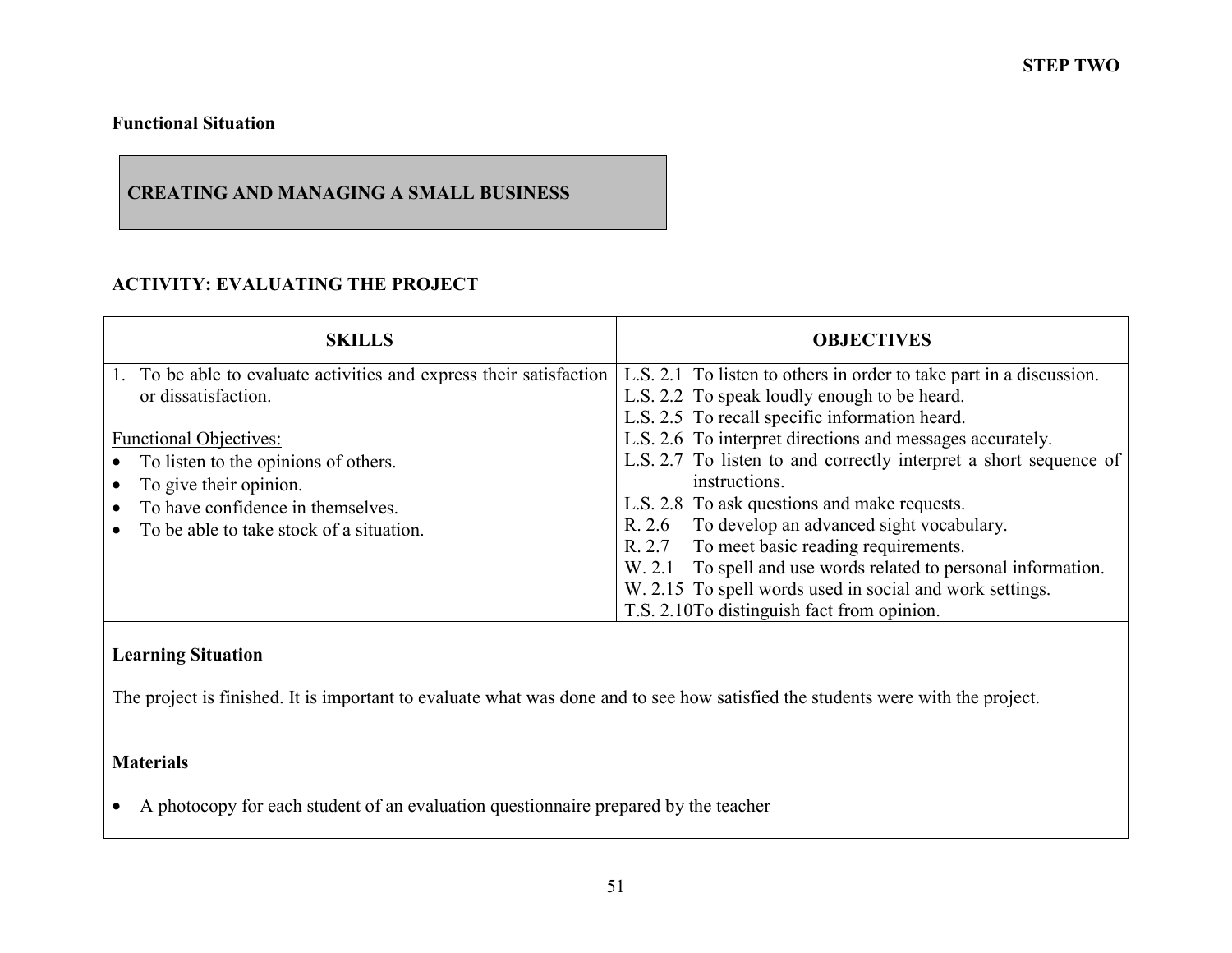- •Begin the discussion by reviewing the different stages of the project.
- • Ask the students to give their opinions on whether they thought the project was a success, how satisfied they were with it, what they liked, what they disliked, etc.
- •Ask the students to identify one thing they learned that will be helpful to them.
- •Verify whether the students feel they have improved their English and arithmetic and learned other skills.
- $\bullet$ After the discussion, ask the students to complete the short questionnaire.

# REVIEW

- •Did you feel prepared to do this activity?
- •Is what you have learned useful in your everyday life? Would it be easy for you to use this new knowledge?
- •Is there anything you haven't learned that you feel you should have?
- •Which skills did you use during this activity?
- $\bullet$ Are there any skills that you would like to improve? Which ones? How?

- $\bullet$ The students' evaluation of the project is essential.
- $\bullet$  Because an evaluation is done at the end of each week during the project, students have acquired a certain skill in completing this task. It is recommended that the same vocabulary and questions be used for each evaluation.
- •Allow the students to freely express themselves and encourage the shyer ones to share as well.
- $\bullet$ The teacher will help the students become aware of the progress or change that has been noticed during the project.